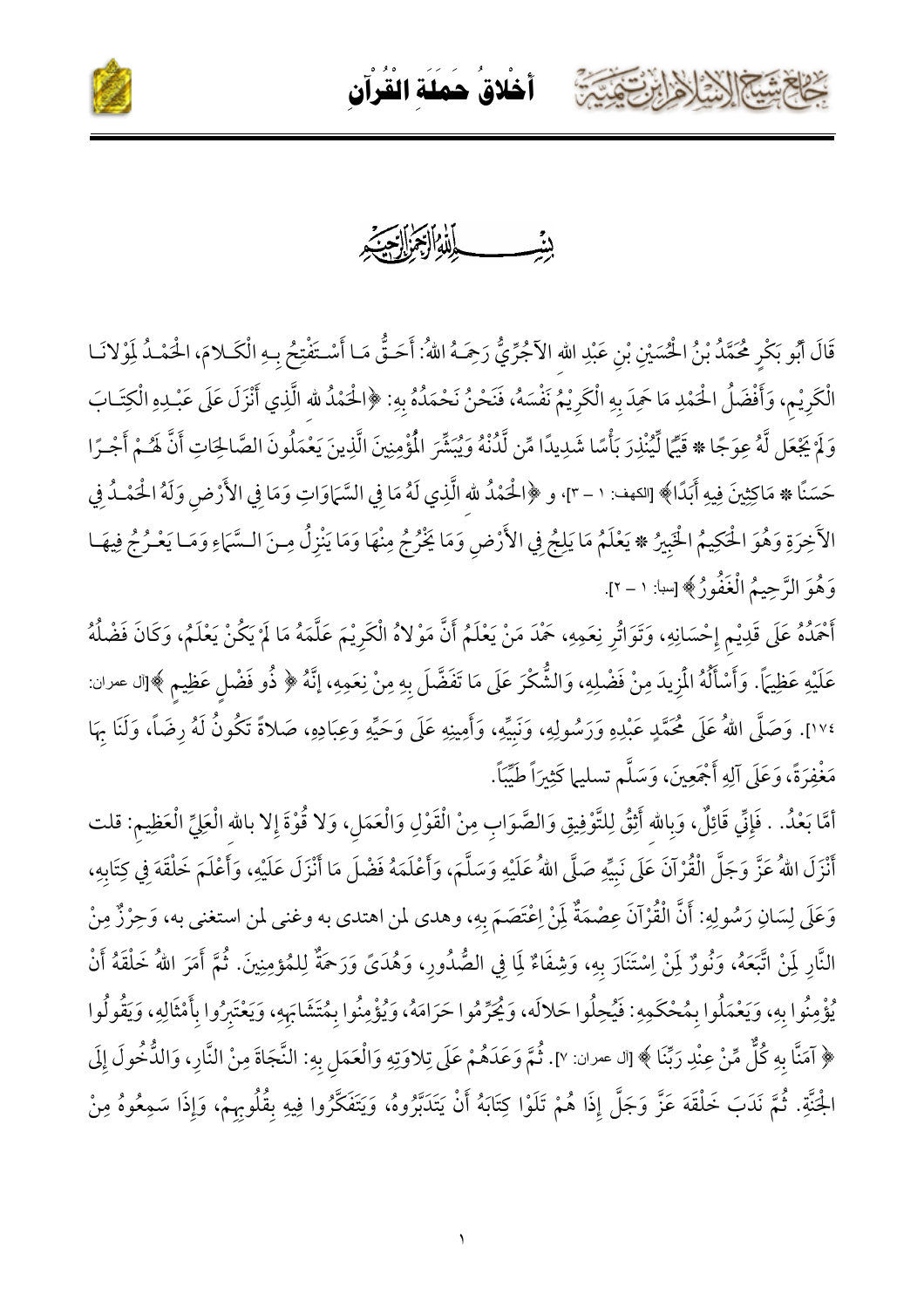

أخلاق حملة القرآن ِ ِ ْ ُ ْ َ َ َ ُ ْ َ

كالحشيخ الشاها ارتقت

غَيْرِهِمْ: أَحْسَنُوا اِسْتِهَاعَهُ. ثُمَّ وَعَدَهُمْ عَلَى ذَلِكَ الثَّوَابَ الْجَزِيلَ، فَلَهُ الْحَمْدُ. ثُمَّ أَعْلَمَ خَلْقَهَ: أَنْ مَنْ تَلا í الْقُرْآنَ، وَأَرَادَ بِهِ مُتَاجَرَةَ مَوْلاهُ الْكَرِيْمَ، فَأَنَّهُ يُرْبِحُهُ الرِّبْحَ الِّذِي لا بَعْدَهُ رِبْحٌ، وَيُعَرِّفُهُ بَرَكَةَ الْمُتَاجَرَةِ فِي الدُّنْيَا رَّفَهُ بَرَكَةُ المَتَاجَرَ وَالآخِرَةِ.

قَالَ مُحَمَّدُ بْنُ الْحُسَيْنِ: جَمِيعُ مَا ذَكَرْتُهُ، وَمَا سَأَذْكُرُهُ إِنْ شَاءَ اللهُ، بَيَانُهُ فَي كِتَابِ اللهِ عَزَّ وَجَلَّ، وَفِي سُنَّةِ رَسُـولِ اللهِ صَلَّى اللهُ عَلَيْهِ وَسَلَّمَ، وَمِنْ قَوْلِ صَحَابَتِهِ رَضِيَ اللهُ عَنْهُمْ مِنْ قَوْلِ صَحَابَتِهِ رَضِيَ اللهُ عَنْهُمْ، وَسَائِرِ الْعُلَمَاءِ وَسَائِرِ الْعُلَمَاءِ، وَسَأَذْكُرُ مِنْهُ مَا حَـضَرَنِي ذِكْـرُهُ أَذْكُرُ مِنْهُ مَا حَـضَرَ  $\ddot{\cdot}$ إِنْ شَاءَ اللهُ، واللهُ الْمُوَفِّقُ لِذَلِكَ. وقَالَ عَزَّ وَجَلَّ: ﴿إِنَّ الَّذِينَ يَتْلُونَ كِتَـابَ اللهِ وَأَقَـامُوا الـصَّلاَةَ وَأَنفَقُـوا مِّـَا رَزَقْنَاهُمْ سِرًّا وَعَلاَنِيَةً يَرْجُونَ تِجَارَةً لَّن تَبُورَ ۞ لِيُوَفَّيَهُمْ أُجُورَهُمْ وَيَزِيدَهُم مِّن فَـضْلِهِ إِنَّـهُ غَفُـورٌ شَـكُورٌ﴾ [فاطر: ٢٩ - ٣٠]. وقَالَ عَزَّ وَجَلَّ: ﴿إِنَّ هَذَا الْقُرْآنَ يَهْدِي لِلَّتِـي هِـيَ أَقْـوَمُ وَيُبَـشِّرُ الْمُؤْمِنِينَ الَّـذِينَ يَعْمَلُـونَ الصَّالِحَاتِ أَنَّ هُمْ أَجْرًا كَبِيرًا ۞ وَأَنَّ الَّذِينَ لاَ يُؤْمِنُونَ بِالأَخِرَةِ أَعْتَدْنَا هُمْ عَذَابًا أَلِيمًا﴾ [الإسراء: ٩ - ١٠].وقَـالَ عَزَّ وَجَلَّ: ﴿ وَنُنَزِّلُ مِنَ الْقُرْآنِ مَا هُوَ شِفَاءٌ وَرَحْمَةٌ لِّلْمُ ؤْمِنِينَ وَلاَ يَزِيـدُ الظَّـالِينَ إِلاَّ خَـسَارًا ﴾ [الإسراء: ٨٢]. وقَالَ عَزَّ وَجَلَّ: ﴿ يَا أَيُّهَا النَّاسُ قَـدْ جَـاءَتْكُم مَّوْعِظَـةٌ مِّـن رَّبِّكُـمْ وَشِـفَاءٌ لِّمَا فِي الـصُّدُورِ وَهُـدًى وَرَحْمَةٌ لِّلْمُؤْمِنِينَ ﴾ [يونس: ٥٧]. وَقَالَ عَزَّ وَجَلَّ: ﴿يَا أَيُّهَا النَّاسُ قَدْ جَاءَكُمْ بُرْهَانٌ مِّن رَّبِّكُمْ وَأَنْزَلْنَا إِلَيْكُمْ نُورًا مُّبِينًا \* فَأَمَّا الَّذِينَ آمَنُوا بِاللهِ وَاعْتَصَمُوا بِهِ فَسَيُدْخِلُهُمْ فِي رَحْمَةٍ مِّنْهُ وَفَضْلٍ وَيَهْدِيهِمْ إِلَيْهِ صِرَاطًا مُّـسْتَقِيمًا﴾ [النساء: ١٧٤ ــ ١٧٥]. وَقَالَ عَزَّ وَجَلَّ: ﴿ وَاعْتَـصِمُوا بِحَبْـلِ اللهِ جَمِيعًــا وَلاَ تَفَرَّقُـوا ﴾ [آل عمران: ١٠٣] وَحَبْـلُ الله هُــوَ الْقُرْآنُ. وَقَالَ عَزَّ وَجَلَّ: ﴿اللهُ نَزَّلَ أَحْسَنَ الْحَدِيثِ كِتَابًا مُّتَشَابِهًا مَّثَانِيَ تَقْشَعِرُّ مِنْهُ جُلُودُ الَّذِينَ يَخْشَوْنَ رَبَّهُـمْ ثُمَّ تَلِينُ جُلُودُهُمْ وَقُلُوبُهُمْ إِلَى ذِكْرِ اللهِ ذَلِكَ هُدَى اللهِ يَهْدِي بِهِ مَن يَّشَاءُ وَمَن يُـضْـلِلِ اللهُ فَــَمَا لَــهُ مِــنْ هَــادٍ﴾[ الزمر: ٢٣]. قال تعالى: ﴿ كِتَابٌ أَنْزَلْنَاهُ إِلَيْكَ مُبَارَكٌ لِّيَدَّبَّرُوا آيَاتِهِ وَلِيَتَذَكَّرَ أُولُو الألْبَابِ ﴾ [ص: ٢٩] وقَـالَ عَـزَّ وَجَلَّ: ﴿ وَكَذَلِكَ أَنْزَلْنَاهُ قُرْآنًا عَرَبِيًّا وَصَرَّفْنَا فِيهِ مِنَ الْوَعِيدِ لَعَلَّهُمْ يَتَّقُونَ أَوْ يُحْدِثُ لَهُمْ ذِكْرًا ﴾ [طه: ١١٣].  $\leq$ : ثُمَّ إنَّ اللهَ عَزَّ وَجَلَّ وَعَدَ لِمَنْ اِسْتَمَعَ إِلَى كَلامِهِ، فَأَحْسَنَ الأَدَبَ عِنْـدَ اِسْـتِهَاعِهِ بِالاعْتِبَـارِ الْجَمِيـلِ، وَلُـزُومِ į í الْوَاجِبِ لاتَّبَاعِهِ، وَالْعَمَلِ بِهِ، أَن بَشِّرُهُ الله مِنْهُ بِكِلِّ خَيْرٍ، وَوَعَدَهُ عَلَى ذَلِكَ أَفْضَلَ الثَّوابِ. فقـال عَـزَّ وَجَـلَّ  $\frac{1}{2}$ ﴿ فَبَشِّرْ عِبَادِ ۞ الَّذِينَ يَسْتَمِعُونَ الْقَوْلَ فَيَتَّبِعُونَ أَحْسَنَهُ أُولَئِكَ الَّذِينَ هَدَاهُمُ اللهُ وَأُولَئِكَ هُمْ أُولُـو الألْبَـابِ ֚֚֬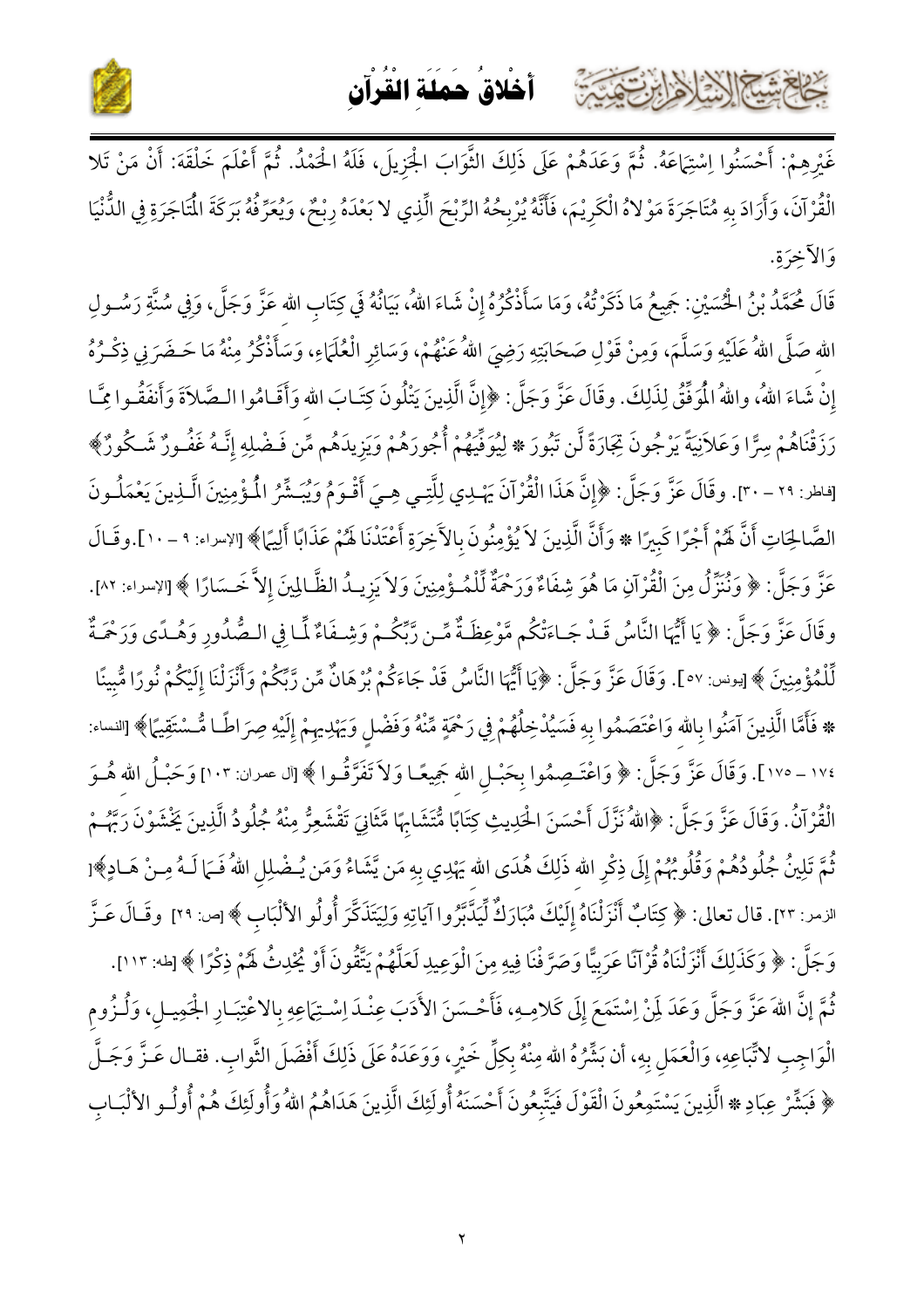

أخلاق حملة القرآن ِ ِ ْ ُ ْ َ َ َ ُ ْ َ

كالحشيم الشاهاير تعت

﴾ [الزمر: ١٧ - ١٨]. وقَالَ عَزَّ وَجَلَّ: ﴿وَأَنِيبُوا إِلَى رَبِّكُمْ وَأَسْـلِمُوا لَـهُ مِـن قَبْـلٍ أَن يَـأْتِيَكُمُ الْعَـذَابُ ثُـمَّ لاَ تُنْصَرُونَ ۞ وَاتَّبِعُوا أَحْسَنَ مَا أُنْزِلَ إِلَيْكُم مِّن رَّبِّكُم مِّن قَبْلِ أَن يَـأْتِيَكُمُ الْعَـذَابُ بَغْتَـةً وَأَنْـتُمْ لاَ تَـشْعُرُونَ﴾ [الزمر: ٥٤ – ٥٥].

قَالَ مُحَمَّدُ بْنُ الْحُسَيْنِ: فكلُّ كَلامٍ ربِّنا حَسَنٌ لِمَنْ تَلاهُ كَلامٍ ربِّنا حَسَنٌ لَمِنْ تَلاهُ، وَلَمِنْ اِسْتَمَعَ إِلَيْهِ، وَإِنَّهَا هَذَا –وَاللهُ أَعْلَمُ– صِفَةُ قَوْمٍ إِذَا سَمِعُوا الْقُرْآنَ تَتَّبَعُوا مِنْ الْقُرْآنِ أَحْسَنَ مَا يَتَقَرَّبُونَ به إِلَى اللهِ تَعَالَى، مِمَّا دَلَّهُمْ عَلَيْهِ مَوْلاهُمُ الْكَرِيْمُ، يَطْلُبُونَ j بِذَلِكَ رِضَاهُ، وَيَرْجُونَ رَحْمَتَهُ، سَمِعُوا اللهَ قَالَ ِّ سَمِعُوا اللهَ قَالَ: ﴿ وَإِذَا قُرِئَ الْقُرْآنُ فَاسْتَمِعُوا لَهُ وَأَنصِتُوا لَعَلَّكُمْ تُرْحَمُونَ ﴾ الأعراف: ٢٠٤]، فَكَانَ حُسْنُ اِسْتِهَاعِهِمْ يَبْعَثُهُمْ عَلَى التَّذَكُّرِ فِيهَا لَهُمْ وَعَلَيْهِمْ، وَسَمِعُوا اللهَ عَزَّ وَجَلَّ قَالَ سَمِعُوا اللهُ عَزْ وَجَلَّ قَالَ: ﴿ فَذَكِّرْ بِالْقُرْآنِ مَن يَخَافُ وَعِيدِ ﴾ [ق: ٤٠].وَقَدْ أَخْبَرَنَا اللهُ عَنِ الْجِنِّ، في حُسْنِ اِسْتِهَاعِهِمْ لِلْقُرْآنِ ļ كُسْنِ اِسْتِهَاعِهِمْ لِلْقُرْآنِ، وَاِسْتِجَابَتِهِمْ لما ندبهم إِلَيْهِ، ثُمَّ رَجَعُوا إِلَى قَوْمِهِمْ  $\ddot{\cdot}$ ثُمَّ رَجَعُوا إِلَى قَوْمِهِمْ، فَوَعَظُوهُمْ بِهَا سَمِعُوا مِنْ الْقُرْآنِ بِأَحْسَنَ مَا يَكُونُ مِنْ المُوْعِظَةِ. قَالَ اللهُ عَزَّ وَجَلَّ: ﴿ قُلْ أُوحِيَ إِلَيَّ أَنَّهُ اسْتَمَعَ نَفَرٌ مِّنَ الْجِنِّ فَقَالُوا إِنَّا سَمِعْنَا قُرْآنًا عَجَبًا ۞ يَهْدِي إِلَى الرُّشْدِ فَآمَنَّا بِهِ 1 وَلَن نُّشْرِكَ بِرَبِّنَا أَحَدًا ﴾ [الجن: ١ – ٢]. وقَالَ اللهُ عَزَّ وَجَلَّ: ﴿وَإِذْ صَرَفْنَا إِلَيْكَ نَفَرًا مِّنَ الْجِنِّ يَسْتَمِعُونَ الْقُرْآنَ فَلَمَّا حَضَرُوهُ قَالُوا أَنْصِتُوا فَلَمَّا قُضِيَ وَلَّوْا إِلَى قَوْمِهِم مُّنْذِرِينَ  $\ddot{\phantom{0}}$ لْقُرْآنَ فَلَمَّا حَضَرُوهُ قَالُوا أَنْصِتُوا فَلَمَّا قُضِيَ وَلَّوْا إِلَى قَوْمِهِم مُّنْذِرِينَ ۞ قَالُوا يَا قَوْمَنَا إِنَّا سَمِعْنَا كِتَابًا أُنْزِلَ مِن بَعْدِ مُوسَى مُصَدِّقًا لَمَّا بَيْنَ يَدَيْهِ يَهْدِي إِلَى الْحَقّْ وَإِلَى طَرِيقٍ مُّسْتَقِيمٍ ۞ يَا قَوْمَنَا أَجِيبُوا دَاعِيَ اللهِ وَآمِنُوا بِهِ﴾ 1 [الأحقاف: ٢٩ – ٣١].قَالَ مُحَمَّدُ بْنُ الْحُسَيْنِ: وَقَدْ قَالَ اللهُ عَزَّ وَجَلَّ فِي سُورَةِ ق وَالْقُرْآنِ المُجِيدِ وَقَدْ قَالَ اللهُ عَزَّ وَجَلَّ فِي سُورَةِ ق وَالْقُرْآنِ الْمَجِيدِ، مَا دَلَّنَا عَلَى عَظِيمٍ مَا خَلَقَ مِنْ السَّمَاوَاتِ وَالأَرْضِ، وَمَا بَيْنَهُمَا مِنْ عَجَائِبِ حِكْمَتِهِ فِي خَلْقِهِ، ثُمَّ ذَكَرَ المُوْتَ وَعَظِمَ  $\leq$ شَأْنه، ثُمَّ ذَكَرَ النَّارَ وَعَظِمَ شَأْنها، ثُمَّ ذَكَرَ الجنَّة، وما أَعَدَّ فِيهَا لأَوْلِيَائِهِ، فَقَالَ عَزَّ وَجَلَّ: ﴿ لَهُم مَّا يَشَاءُونَ أ فِيهَا وَلَدَيْنَا مَزِيدٌ ﴾ [ق: ٣٥] إلى آخِرِ الآيَةِ، ثُمَّ قَالَ بَعْدَ ذَلِكَ: ﴿ إِنَّ فِي ذَلِكَ لَذِكْرَى لَمِنْ كَانَ لَهُ قَلْبٌ أَوْ أَلْقَى السَّمْعَ وَهُوَ شَهِيدٌ ﴾ [ق: ٢٧].

فَأَخْبَرَ جَلَّ ذِكْرُهُ أَنَّ الْمُسْتَمِعَ بِأَذْنَيْهِ يَنْبَغِي له أَنْ يَكُونَ مشَاهِدَاً بِقَلْبِهِ مَا يَتْلُو، وَمَا يَسْتمَعُ، لِيَنْتَفِعَ بِتِلاوَتِهِ  $\leq$  $\ddot{\phantom{0}}$  $\overline{\phantom{a}}$ لِلْقُرْآنِ، و بِالاسْتِهَاعِ مِمَّنْ يَتْلُوهُ. ثُمَّ إنَّ اللهَ عَزَّ وَجَلَّ حَثَّ خَلْقَهُ عَلَى أَنْ يَتَدَبَّرُوا الْقُرْآنَ، فَقَالَ عَزَّ وَجَلَّ: ﴿ ز أَفَلاَ يَتَدَبَّرُونَ الْقُرْآنَ أَمْ عَلَى قُلُوبٍ أَقْفَاهُمَا ﴾ [محمد: ٢٤]. وقَالَ عَزَّ وَجَلَّ: ﴿ أَفَلاَ يَتَدَبَّرُونَ الْقُرْآنَ وَلَوْ كَانَ مِنْ Í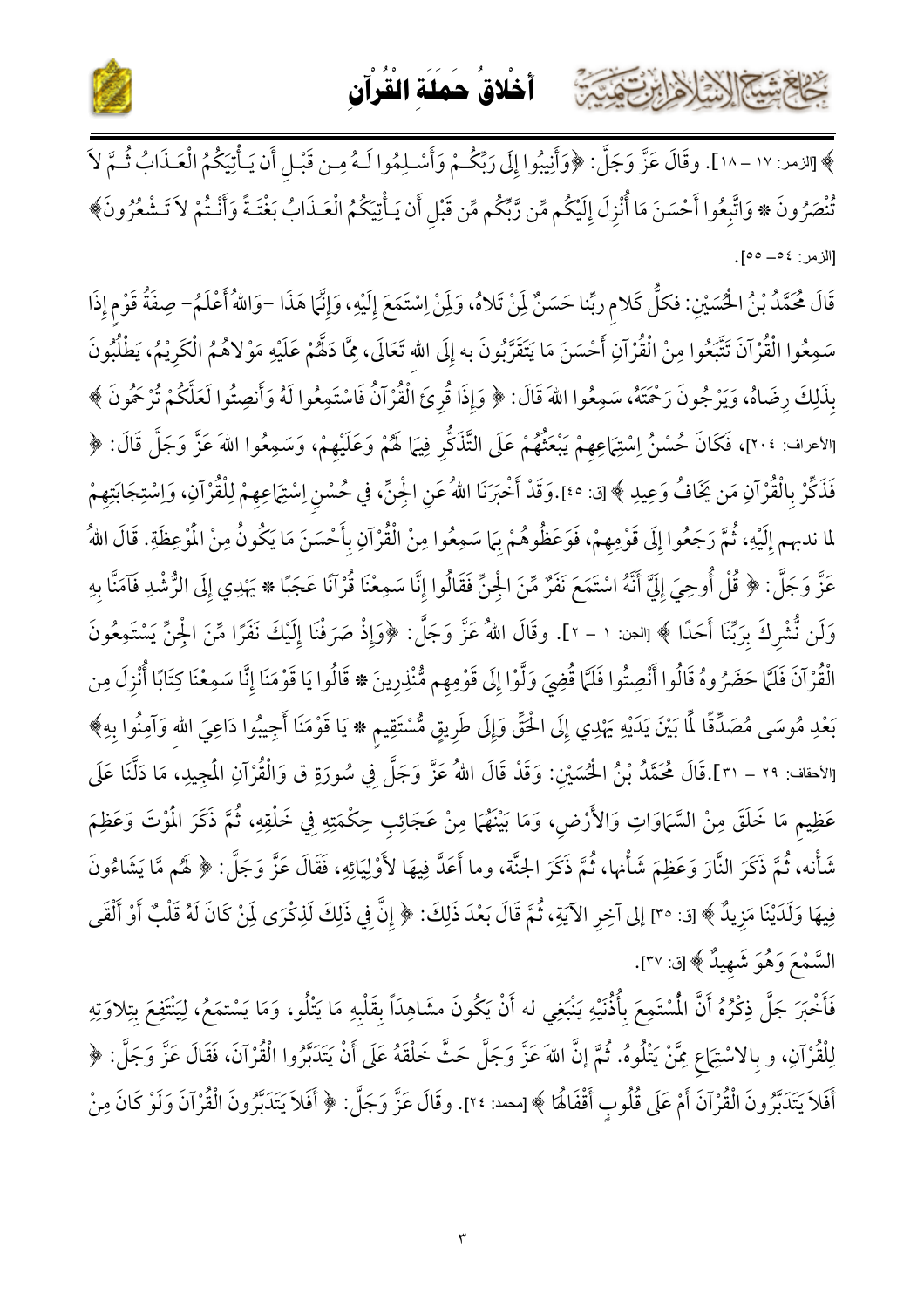



عِنْدِ غَيْرِ الله لَوَجَدُوا فِيهِ اخْتِلاَفًا كَثِيرًا ﴾ [النساء: ٨٢]. قَالَ مُحَمَّدُ بْنُ الْحُسَيْنِ: أَلا تَرَوْنَ رَحِمَكُمْ اللهُ إِلَى مَوْلاكُمْ الْكَرِيْم؛ كَيْفَ يَحُثُّ خَلْقَهَ عَلَى أَنْ يَتَدَبَّرُوا كَلامَهُ، وَمَنْ تَدَبَّرَ كَلامَهُ عَرَفَ الرَّبّ عَزَّ وَجَلَّ، وَعَرَفَ عَظِيمَ سُلْطَانِهِ وَقُدْرَتِهِ، وَعَرَفَ عَظِيمَ تَفَضُّلِهُ عَلَى الْمُؤمِنِينَ، وَعَرَفَ مَا عَلَيْهِ مِنْ فَرْضٍ عِبَادَتِهِ، فَأَلْزَمَ نَفْسَهُ الْوَاجِبَ، فَحَذِرَ مِمَّا حَذَّرَهُ مَوْلاهُ الْكَرِيْمُ، وَرَغِبَ فِيهَا رَغَّبَهُ فِيهِ، وَمَنْ كَانَتْ هَذِهِ صِفْتُهُ عِنْدَ تِلاوَتِهِ لِلْقُرْآنِ، وَعِنْدَ اسْتِهَاعِهِ مِنْ غَيْرِهِ، كَانَ الْقُرْآنُ لَهُ شِفَاءً، فَاسْتَغْنَى بِلا مَالٍ، وَعَزَّ بِلا عَشِيرَةٍ، وأَنِسَ بِهَا يَسْتَوحِشُ مِنْهُ غَيْرُهُ، وَكَانَ هَمُّهُ عِنْدَ تِلاوَةِ السُّورَةِ إِذَا افْتَتَحَهَا: مَتَّى أَتَّعِظُ بِهَا أَتْلُوهُ ؟، وَلَمْ يَكُنْ مُرَادُهُ مَتَّى أَخْتِمُ السُّورَةَ ؟، وَإِنَّهَا مُرَادُهُ: مَتَّى أَعْقِلُ عَنْ الله الخِطَابَ ؟، مَتَّى أَزْدَجِرُ ؟، مَتَّى أَعْتَبِرُ ؟، لأَنَّ تِلاوَتَهُ لِلْقُرْآنِ عِبَادَةٌ، وَالْعِبَادَةُ لا تَكُونُ بِغَفْلَةٍ، وَاللهُ الْمُوَفَّقُ.

١- عَنْ ابْنَ مَسْعُودٍ قَالَ: لا تَنْثُرُوهُ نَثْرَ الدَّقْلِ، وَلا تَهُذُوهُ هَذَّ الشُّعْرِ، قِفُوا عِنْدَ عَجَائِبِهِ، وَحَرِّكُوا بِهِ الْقُلُوبَ، وَلا يَكُنْ هَمَّ أَحَدِكُمْ آخِرَ السُّورَةِ.

٢– عن أَبَي عُبَيْدَةَ النَّاجِيَّ أنَّهُ سَمِعَ الْحَسَنَ البصري يَقُولُ: اِلْزَمُوا كِتَابَ الله، وَتَتَّبحُوا مَا فِيهِ مِنْ الأَمْثَالِ، وَكُونُوا فِيهِ مِنْ أَهْلِ الْبَصَرِ. ثُمَّ قَالَ: رَحِمَ اللهُ عَبْدَاً عَرَضَ نَفْسَهُ، وَعَمْلَهُ عَلَى كِتَابِ الله، فَإِنَّ وَافَقَ كِتَابَ الله حَمِدَ اللهَ، وَسَأَلَهُ الزِّيَادَةَ، وَإِنْ خَالَفَ كِتَابَ الله أَعْتَبَ نَفْسَهُ، فيرَجَعَ مِنْ قَرِيبٍ.

٣- عَنْ أَبِي كِنَانَةَ: أَنَّ أَبَا مُوسَى الأَشْعَرِيَّ جَمَعَ الَّذِينَ قَرَأُوا الْقُرْآنَ، وَهُمْ قَرِيبٌ مِنْ ثَلاثِهَائِهِ، فَعَظَّمَ الْقُرْآنَ، وَقَالَ: إِنَّ هَذَا الْقُرْآنَ كَائِنٌ لَكُمْ ذخرا، وَكَائِنٌ عَلَيْكُمْ وِزْراً، فَاتَّبِعُوا الْقُرْآنَ، وَلا يَتَّبعْكُمْ، فَإِنَّهُ مَنْ اِتَّبعْ الْقُرْآنَ هَبَطَ بِهِ عَلَى رِيَاضِ الْجَنَّةِ، وَمَنْ اتَّبَعَهُ الْقُرْآنُ زَجٍ فِي قَفَاهُ، فقذفَ فِي النَّارِ.

٤ – عَنْ الْحَسَن قَالَ: مَنْ أَحَبَّ أَنْ يَعْلَمَ مَا هُوَ، فَلِيَعْرِضْ نَفْسَهَ عَلَى الْقُرْآنِ.

٥– عَنْ عَطَاءٍ وَقَيْس بْنِ سَعْدٍ عَنْ مُجَاهِدٍ فِي قَوْلِهِ عَزَّ وَجَلَّ: ﴿ يَتْلُونَهُ حَقَّ تِلاَوَتِهِ ﴾ [البقرة: ١٢١]، قَالَ: يَعْمَلُونَ بِهِ حَقَّ عَمَلِهِ.

٦ – عَنْ عَطَاءٍ قَالَ: إِنَّمَا الْقُرْآنُ عِبَرٌ، إِنَّمَا الْقُرْآنُ عِبَرٌ.

كالحشيخ الشاها ارتقت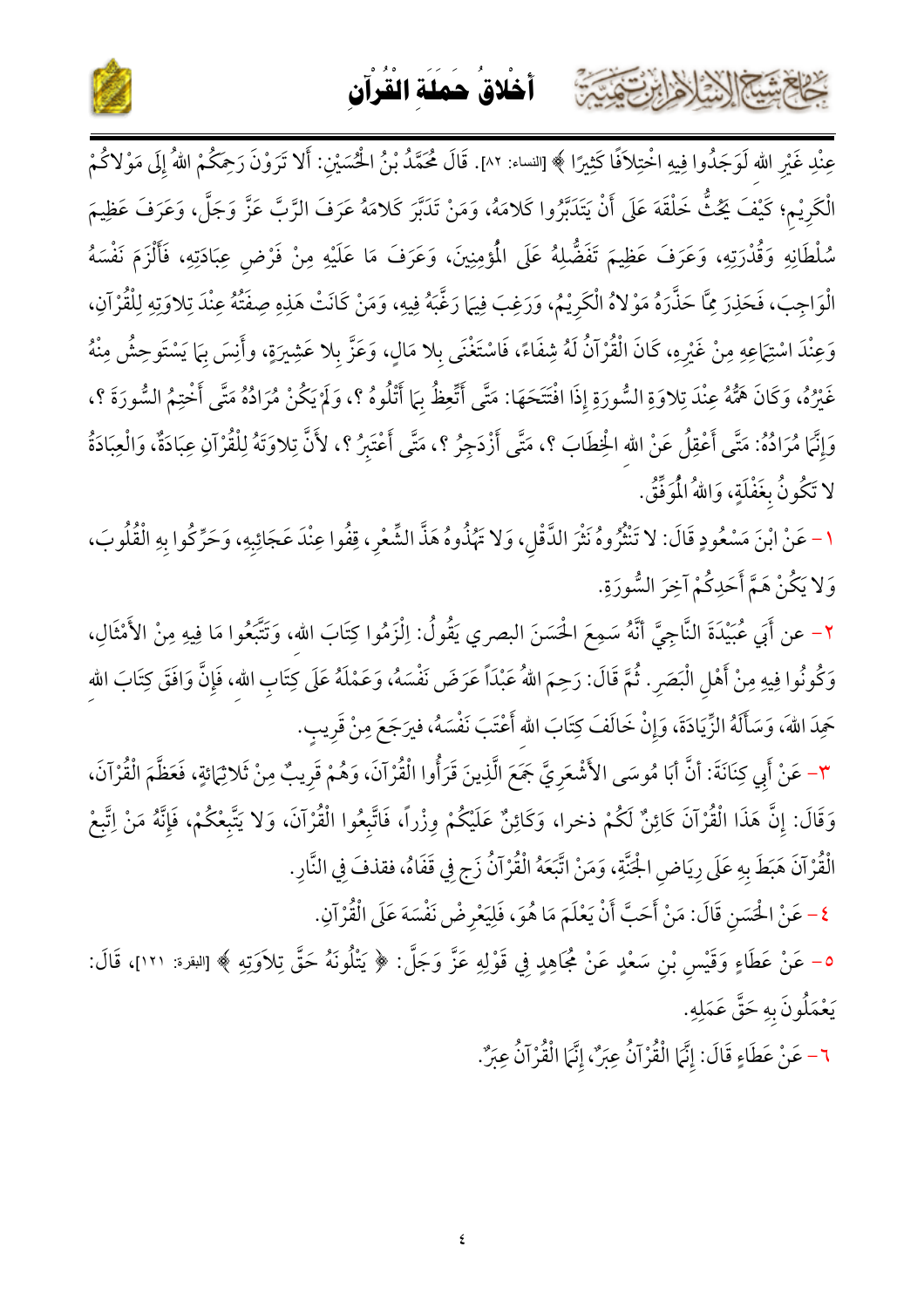





الْقُرْآنِ، لِيَرْغَبُوا فِي تِلاوَتِهِ، وَالْعَمَلِ بِهِ، وَالتَّواضُعَ لَمِنْ تَعَلَّمُوا مِنْهُ، أَوْ عَلَّمُوهُ.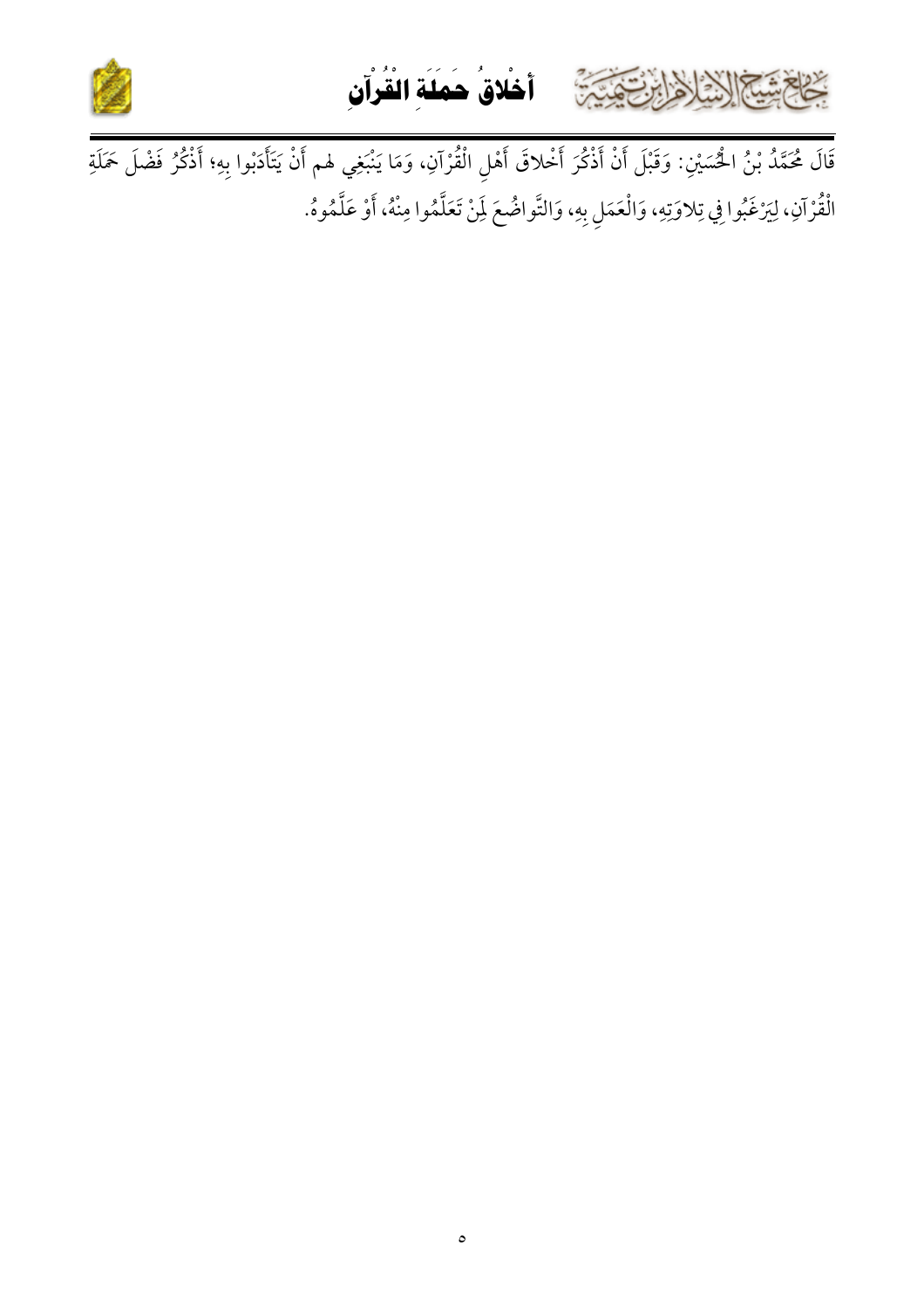





### بَابُ: فَضْلِ حَمَلَةِ الْقُرْآنِ

٧- عَنْ أَنَسٍ بْنِ مَالِكٍ قَالَ قَالَ رَسُولُ الله صَلَّى اللهُ عَلَيْهِ وَسَلَّمَ: «لله مِنْ النَّاسِ أَهْلُونَ»، قِيلَ: مَنْ هُمْ يَا رَسُولَ الله ؟، قَالَ: «أَهْلُ الْقُرْآنِ هُمْ أَهْلُ الله، وَخَاصَّتُهُ».

٨– عَنْ أَنَس بْنِ مَالِكٍ قال: قَالَ رَسُولُ الله صَلَّى اللهُ عَلَيْهِ وَسَلَّمَ: «إِنَّ لله أَهْلِينَ»، قِيلَ: مَنْ هُمْ يَا رَسُولَ الله ؟، قَالَ: «أَهْلُ الْقُرْآنِ هُمْ أَهْلُ الله، وَخَاصَّتُهُ».

٩- عَنْ عَبْدِ الله بْنِ عَمْرِو عَنْ النَّبِيِّ صَلَّى اللهُ عَلَيْهِ وَسَلَّمَ قَالَ: «يُقَالُ لِصَاحِبِ الْقُرْآنِ يَوْمَ الْقِيَامَةِ: اقْرَأْ، وَارْقَ فِي الدَّرَجَاتِ، وَرَتِّلْ كَمَا كُنْتَ تُرَتِّلُ فِي الدُّنْيَا، فَإِنَّ مَنْزِلَتَكَ عِنْدَ آخِرِ آيَةٍ كنت تَقْرَؤُهَا».

١٠ – عَنْ عَبْدِ الله بْنِ عَمْرٍو عَنْ النَّبِيِّ صَلَّى اللهُ عَلَيْهِ وَسَلَّمَ قَالَ: «يُقَالُ لِصَاحِبِ الْقُرْآنِ: اقْرَأْ، وَارْتَقِ، وَرَتِّلْ كَمَا كُنْتَ تُرَنَّلُ فِي الدُّنْيَا، فَإِنَّ مَنْزِلَتَكَ عِنْدَ آخِرِ آيَةٍ تَقْرَؤُهَا».

قَالَ مُحَمَّدُ بْنُ الْحُسَيْنِ: وَرُوِيَ عَنْ أُمِّ الدَّرَدَاءِ أَنَّهَا قَالَتْ: سَأَلْتُ عَائِشَةَ عَمَّنْ دَخَلَ الْجُنَّةَ مِمَّنْ قَرَأَ الْقُرْآنَ؛ مَا فَضْلُهُ عَلَى مَنْ لَمْ يَقْرَأُهُ ؟، فَقَالَتْ عَائِشَةُ: إِنَّ عَدَدَ دَرَجِ الْجَنَّةِ بِعَدَدِ آيِ الْقُرْآنِ، فَمَنْ دَخَلَ الْجَنَّةَ مِمَّنْ قَرَأَ الْقُرْآنَ، فَلَيْسَ فَوْ قَهُ أَحَلٌ.

١١- عَنْ عَبْدِ الله قَالَ: قَالَ رَسُولُ الله صَلَّى اللهُ عَلَيْهِ وَسَلَّمَ: «تَعَلَّمُوا هَذَا الْقُرْآنَ، وَاتلُوهُ، فَإِنَّكُمْ تُؤْجَرُونَ عَلَى تِلاوَتِهِ بِكُلِّ حَرْفٍ عَشْرَ حَسَنَاتٍ، أَمَا إِنِّي لا أَقُولُ الم حرفَ ، وَلَكَنْ أَلَفَ حرف وَلامَ حرف، وميم حرف، إِنَّ هَذَا الْقُرْآنَ مأدبة الله عز وجل، فتعلموا مأدبة الله ما استطعتم، إِنَّ هَذَا الْقُرْآنَ هو حبل الله،هو النُّورُ الْمُبِينُ، وَالشِّفَاءُ النَّافِعُ، وَنَجَاةٌ من اتَّبَعَهُ، وَعِصْمَةٌ من تَمَسَّكَ بِهِ، لا يَعْوَجُ فَيْقَوَّمُ، وَلا تَنْقَضِى عَجَائِبُهُ، وَلا يَخْلَقُ عَنْ كَثْرَةِ الرَّدِّ».

١٢ – عن عبدالله بن مَسْعُودٍ قَالَ: تَعَلَّمُوا الْقُرْآنَ، واتلوه، فَإِنَّكُمْ تُؤْجَرُونَ بِهِ، إِنَّ بِكُلِّ اِسْم مِنْهُ عَشْرَاً، أَمَا إِنِّي لا أَقُولُ بِأَلَمَ عَشْرٌ، وَلَكَنْ بِالأَلَفَ عَشْرٌ، وَبِاللامَ عَشْرٌ، وَبِالْيِمَ عَشْرٌ.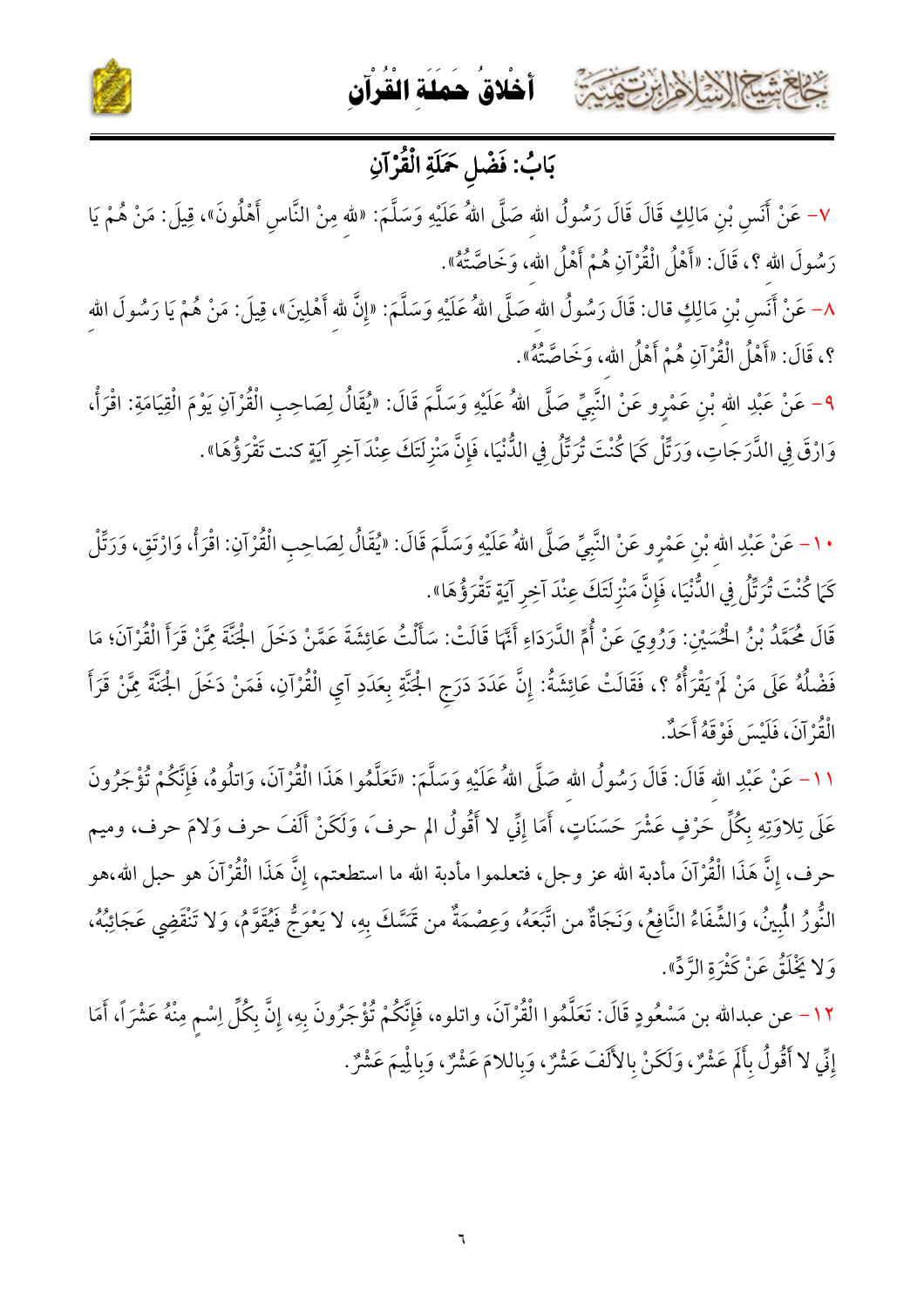

كالحشيم الشاهايرت عثث



١٣ – عَنْ عَبْدِ اللهِ بْنِ عَمْرِو بْنِ الْعَاصِ قَالَ: مَنْ جَمَعَ القرآن، فَقَدْ حَمَلَ أَمْرَاً عَظِيَمًا، لَقَدْ أُدْرِجَتْ النُّبُوَّةُ بَيْنَ كَتِفَيِّهِ، غَيْرَ أَنَّهُ لا يُوحَي إِلَيْهِ، فَلا يَنْبَغِي لِحَامِلِ الْقُرْآنِ أَنْ يجد مع من يجد، وَلا يَجْهَلُ مَعَ مَنْ يَجْهَلُ، لأِنَّ الْقُرْآنَ في جَوْفِهِ.

٤١- عَنْ أَبِي أُمَامَةَ الْبَاهِلِيِّ يَرْفَعُهُ قَالَ: «مَنْ قَرَأَ رُبُعَ الْقُرْآنِ، فَقَدْ أُوْتِي رُبُعَ النُّبُوَّةِ، وَمَنْ قَرَأَ ثُلُثَ الْقُرْآنِ، فَقَدْ أُوْتِي ثُلُثَ النُّبُوَّةِ، وَمَنْ قَرَأَ ثُلُثِي الْقُرْآنِ، فَقَدْ أُوْتِي ثُلُثِي النُّبُوَّةِ، ومن قرأ القرآن فقد أوتي النبوة غير أنه لا يوحي إليهِ».

# بَابُ: فَضْلِ مَنْ تَعَلَّمَ الْقُرْآنَ وَعَلَّمَهُ

١٥ – عَنْ عَلْقَمَةَ بْنِ مَرْثَدٍ قَالَ: سَمِعْتُ سَعْدَ بْنَ عُبَيْدَةَ يُحَدِّثُ عَنْ أَبِي عَبْدِ الرَّحْمَنِ السُّلَمِيِّ عَنْ عُثْمَانَ بْنِ عَفَّانَ رَضِيَ اللهُ عَنْهُ، قَالَ شُعْبَةَ: قُلْتُ لَهُ: عَنْ النَّبِيِّ صَلَّى اللهُ عَلَيْهِ وَسَلَّمَ، قَالَ: نَعَمْ، قَالَ: «خَيْرُكُمْ مَنْ تَعَلَّمَ الْقُرْآنَ، وَعَلَّمَهُ"قَالَ أَبُو عَبْدِ الرَّحْمَنِ: فَذَلِكَ الذي أَقْعَدَنِي مَقْعَدِي هَذَا، فَكَانَ يُعَلِّمُ مِنْ خِلافَةِ عُثْمَانَ إِلَى إِمْرَةِ الْحَجَّاج.

١٦ – عَنْ عَلِيِّ بْنِ أَبِي طَالِبِ قَالَ قَالَ رَسُولُ الله صَلَّى اللهُ عَلَيْهِ وَسَلَّمَ: «خَيْرُكُمْ مَنْ تَعَلَّمَ الْقُرْآنَ، وَعَلَّمَهُ». ١٧ – عَنْ مُصْعَبِ بْنِ سَعْدٍ عَنْ أَبِيهِ قَالَ: قَالَ رَسُولُ الله صَلَّى اللهُ عَلَيْهِ وَسَلَّمَ: «خَيْرُكُمْ مَنْ تَعَلَّمَ الْقُرْآنَ وَعَلَّمَهُ». قَالَ: وَأَخَذَ بِيَدِي فَأَقْعَدَنِي فِي مَجْلِسِي أُقْرِئُ.

١٨ – عن عُقْبَةَ بْنَ عَامِرٍ قال: خَرَجَ إِلَيْنَا رَسُولُ الله صَلَّى اللهُ عَلَيْهِ وَسَلَّمَ وَنَحْنُ فِي الصُّفَّةِ فَقَالَ: «أَيُّكُمْ يُحِبُّ أَنْ يَغْدُوَ إِلَى بُطْحَانَ أَوْ الْعَقِيقِ، فَيَأْتِيَ كُلَّ يَوْمٍ بِنَاقَتَيْنِ كَوْمَاوَيْنِ زَهْرَاوَيْنِ، فَيَأْخُذَهُمَا فِي غَيْرِ إِثْمٍ، وَلا قَطْعِ رَحِمِ»، قَالَ: قُلْنَا: كُلُّنَا يَا رَسُولَ الله يُحِبُّ ذَلِكَ، قَالَ: «فَلأَنْ يَغْدُوَ أَحَدُكُمْ إِلَى المُسْجِدِ، فَيَتَعَلَّمَ آيَتَيْنِ مِنْ كِتَابِ اللهِ خَيْرٌ لَهُ مِنْ نَاقَتَيْنِ، وَثَلاثٌ خَيْرٌ له مِنْ ثَلاثٍ، وَأَرْبَعٌ خَيْرٌ له مِنْ أَرْبَعٍ، وَمِنْ أَعْدَادِهِنَّ مِنْ الإِبِلِ» بَابُ: فَضْلِ الاجْتِهَاعِ فِي المُسْجِدِ لِدَرْسِ الْقُرْآنِ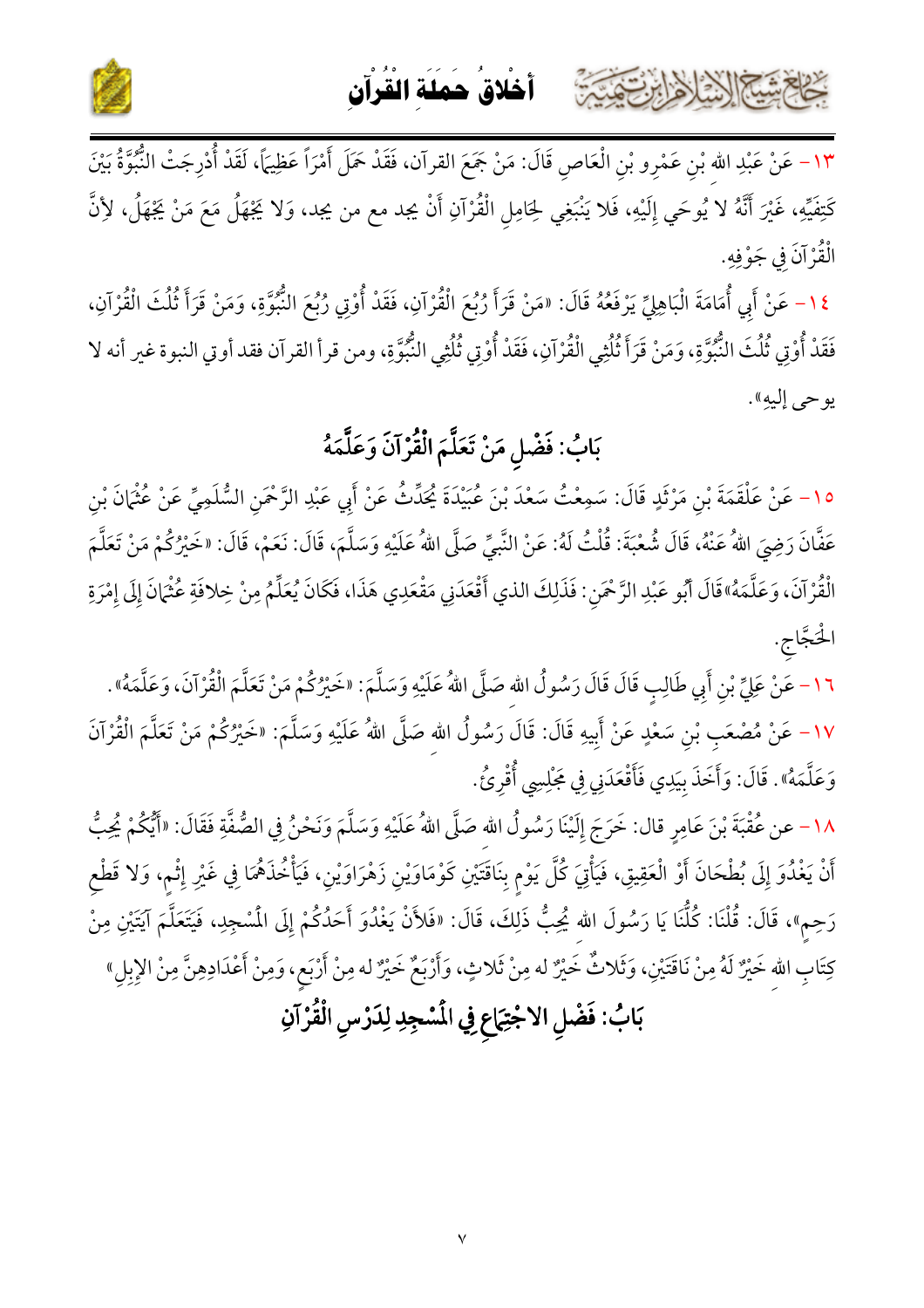

أخلاق حملة القرآن ِ ِ ْ ُ ْ َ َ َ ُ ْ َ



1۹− عَنْ أَبِي هُرَيْرَةَ عَنْ رَسُولِ الله صَلَّى اللهُ عَلَيْهِ وَ أَبِي هُرَيْرَةَ عَنْ رَسُولِ اللهِ صَلَّى اللهُ عَلَيْهِ وَسَلَّمَ قَالَ: «مَا تَجَالَسَ قَوْمٍ فِي بَيْتٍ مِنْ بُيُوتِ اللهِ، يَتْلُونَ كِتَابَ اللهِ، وَيَتَدَارَسُونَهُ بَيْنَهُمْ، إِلا حَفَّتْ بِهِمْ الْمُلائِكَةُ، وَغَشِيَتْهُمْ الرَّحْمَةُ، وَذَكَرَهُمْ اللهُ فِيمَنْ عِنْدَهُ، وَمَنْ أَبْطَأَ J  $\mathbf{L}$ بِهِ عَمَلُهُ، لَمْ يُسْرِعْ بِهِ نَسَبُهُ".

٢٠ – عَنْ أَبِي هُرَيْرَةَ قَالَ قَالَ رَسُولُ اللهِ صَلَّى اللهُ عَلَيْهِ وَسَلَّمَ: «مَا اجْتَمَعَ قَوْمٌ فِي بَيْتٍ مِنْ بُيُوتِ اللهِ عَزَّ وَجَلَّ، يَتْلُونَ كِتَابَ اللهِ، وَيَتَدَارَسُونَهُ بَيْنَهُمْ، إِلا نَزَلَتْ عَلَيْهِمْ السَّكِينَةُ مِمْ السَّكِينَةُ، وَغَشِيَتْهُمْ الرَّحْمَةُ، وَحَفَّتْ بِهِمْ  $\mathbf{L}$ المُلائِكَةُ، وَذَكَرَهُمْ اللهُ فِيمَنْ عِنْدَهُ».

٢١ – عَنْ هَارُونَ بْنِ عَنْتَرَةَ عَنْ أَبِيهِ قَالَ: قُلْتُ لابْنِ عَبَّاسٍ: أَيُّ الْعَمَلِ أَفْضلُ ؟، قَالَ: ذِكْرُ اللهِ أَكْبَرُ، وَمَا  $\overline{\phantom{a}}$ جَلَسَ قَوْمٌ فِي بَيْتٍ مِنْ بُيُوتِ اللهِ عَزَّ وَجَلَّ، يَتَدَارَسُونَ فِيهِ كِتَابَ اللهِ، وَيَتَعَاطَوْنَهُ بَيْنَهُمْ، إِلا أَظَلَتْهُمْ الْملائِكَةُ بِأَجْنِحَتِهَا، وَكَانُوا أَضْيَافَ اللهِ تَعَالَى مَا دَامُوا فِيهِ، حَتَّى يَخُوضُوا فِي حَدِيثٍ غَيْرِهِ.  $\frac{1}{2}$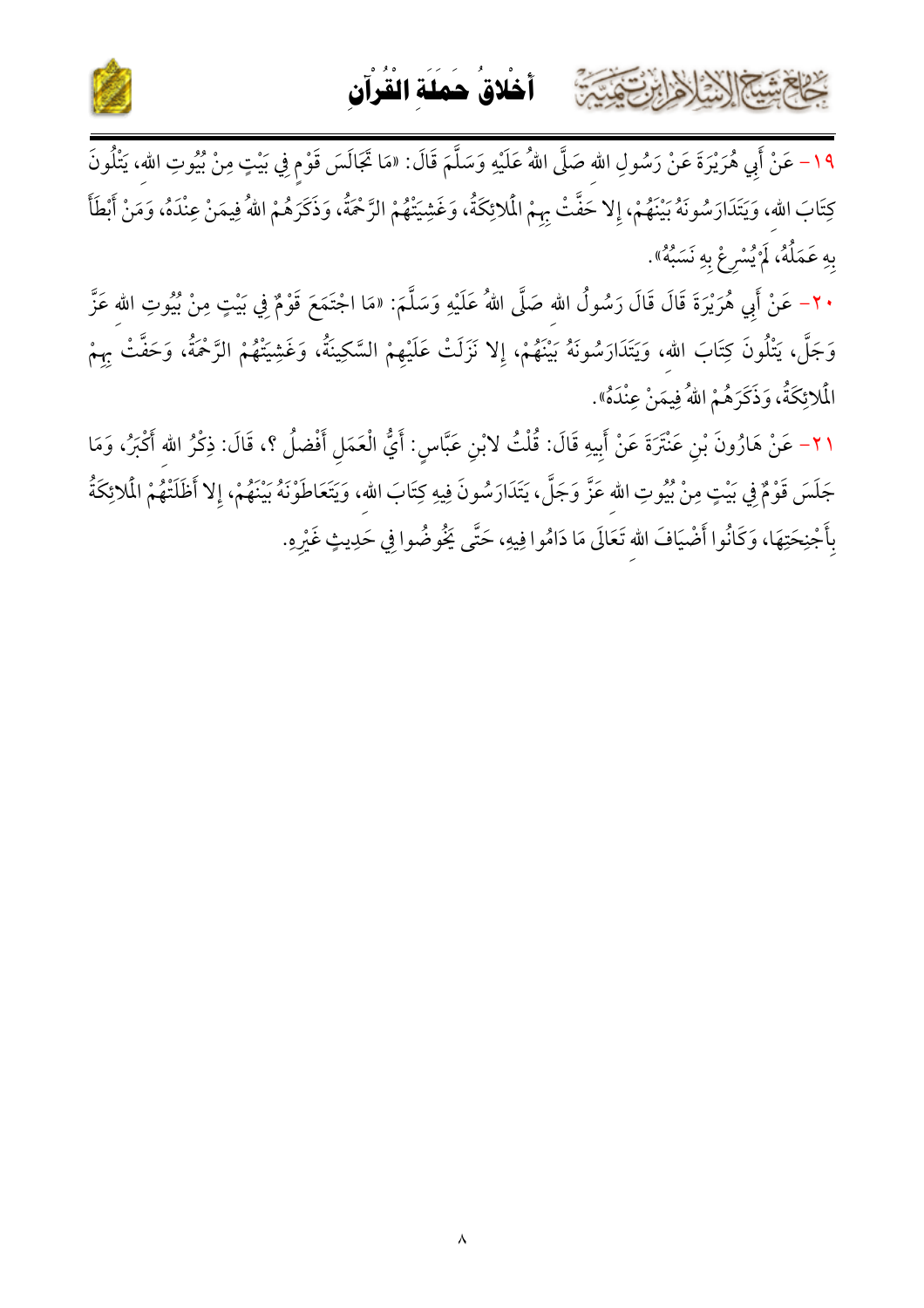





### بَابُ: ذِكْرِ أَخْلاقِ أَهْلِ الْقُرْآنِ

قَالَ مُحَمَّدُ بْنُ الْحُسَيْنِ: يَنْبَغِي لِمَنْ عَلَّمَهُ اللهُ الْقُرْآنَ، وَفَضَّلَهُ عَلَى غَيْرِهِ مِمَّنْ لَمْ يَعْلَمُ كِتَابَهُ، وَأَحَبَّ أَنْ يَكُونَ مِنْ أَهْلِ الْقُرْآنِ، وَأَهْلِ الله وَخَاصَّتِهِ، وَمِمَّنْ وَعَدَهُ اللهُ مِنْ الْفَضْلِ الْعَظِيمِ؛ ممَا تَقَدَّمَ ذِكْرُنَا لَهُ. وَقَالَ اللهُ عَزَّ وَجَلَّ: ﴿ الَّذِينَ آتَيْنَاهُمُ الْكِتَابَ يَتْلُونَهُ حَقَّ تِلاَوَتِهِ ﴾ [البقرة: ١٢١]، قِيلَ فِي التَّفْسِيرِ : يَعْمَلُونَ بِهِ حَقَّ عَمَلِهِ . وَمِمَّا قَالَهُ النَّبيُّ صَلَّى اللهُ عَلَيْهِ وَسَلَّمَ: «الَّذِي يَقْرَأُ الْقُرْآنَ، وَهُوَ مَاهِزٌ بِهِ مَعَ الْكِرَام السَّفَرَةِ، وَالَّذِي يَقْرَأُ ي<br>شاق، الْقُرْآنَ، أَجْرَانِ». فآهُ عَلَىْه ر ور<br>و هو وَقَالَ بِشْرُ بْنُ الْحَارِثِ: سَمِعْتُ عِيسَى بْنَ يُونْسَ يَقُولُ: إِذَا خَتَمَ الْعَبْدُ الْقُرْآنَ، قَبَّلَ الْمَلَكُ بَيْنَ عَيْنَيْهِ. فَيَنْبَغِي لَهُ أَنْ يَجْعَلَ الْقُرْآنَ رَبِيعَاً لِقَلْبِهِ، يُعَمِّرَ بِهِ مَا خَرَبَ مِنْ قَلْبِهِ، وَيَتَأَدَّبَ بِآدَابِ الْقُرْآنِ، وَيَتَخَلَّقَ بِأَخْلاقٍ شَرِيفَةٍ، يتَميز بِهِ عَنْ سَائِرِ النَّاسِ مِمَّنْ لا يَقْرَأُ الْقُرْآنَ. فَأَوَّلُ مَا يَنْبَغِي لَهُ: أَنْ يَسْتَعْمِلَ تَقْوَى الله عَزَّ وجلَّ فِي السِّرِ وَالْعَلانِيَةِ، بِاسْتِعْمَالِ الْوَرَعِ فِي مَطْعَمِهِ، وَمَشْرَبِهِ، وَمَلْبَسِهِ، وَمَكْسَبِهِ، وَيَكُونَ بَصِيرَاً بِزَمَانِهِ وَفَسَادِ أَهْلِهِ، فَهُوَ يَحْذَرُهُمْ عَلَى دِينِهِ، مُقْبِلاً عَلَى شَأْنِهِ، مَهْمُومَاً بِإِصَلاحٍ مَا فَسَدَ مِنْ أَمْرِهِ، حَافِظَاً لِلِسَانِهِ، مُمَّيّزاً لِكَلامِهِ. إِنْ تَكَلَّمَ تَكَلَّمَ بِعِلْم، إِذَا رَأَى الْكَلامَ صَوَابَاً، وَإِذَا سَكَتَ سَكَتَ بِعِلْم، إِذَا كَانَ السُّكُوتُ صَوَابَاً، قَلِيلَ الْخَوْضِ فِيهَا لا يَعْنِيهِ، يَخَافُ مِنْ لِسَانِهِ أَشَدَّ مِمَّا يَخَافُ مِنْ عَدُوهِ، يَحْبِسُ لِسَانَهُ كَحَبْسِهِ لِعَدُوهِ، لِيَأْمَنَ مِنْ شَرِّهِ وَسُوءِ عَاقِبَتِهِ، قَلِيلَ الضَّحِكِ فِيهَا يَضْحَكُ منه النَّاسُ، لِسُوءِ عَاقِبَةِ الضَّحِكِ، إِنْ سُرَّ بِشَيءٍ مِمَّا يُوَافِقُ الْحَقَّ تَبَسَّمَ، يَكْرَهُ الْمِزَاحَ خَوْفَاً مِنْ اللَّعِبِ، فَإِنْ مَزَحَ قَالَ حَقَّاً، بَاسِطَ الْوَجْهِ، طَيِّبَ الْكَلامِ. لا يَمْدَحُ نَفْسَهُ بِهَا فِيهِ، فَكَيْفَ بِهَا لَيْسَ فِيهِ، يَخْذَرُ مِنْ نَفْسَهُ أَنْ تَغْلِبَهُ عَلَى مَا تَهْوَى مِمَّا يُسْخِطُ مَوْلاهُ. لا يَغْتَابُ أَحَدَاً، وَلا يَحْقِرُ أَحَدَاً، وَلا يَسُبُّ أَحَدَاً، وَلا يَشْمَتُ بِمُصِيبَةٍ، وَلا يَبْغِي عَلَى أَحَدٍ، وَلا يَحْسِدُهُ، وَلا يُسِيءُ الظَّنَّ بِأَحَدٍ إِلا بِمَنْ يَسْتَحِقُ، يَحْسِدُ بِعِلْم، وَيَظُنُ بِعِلْم، وَيَتَكَلَّمُ بِهَا فِي الإِنْسَانِ مِنْ عَيْبٍ بِعِلْم، وَيَسْكُتُ عَنْ حَقِيقِةِ مَا فِيهِ بِعِلْمٍ. قَدْ جَعَلَ الْقُرْآنَ وَالشُّنَّةَ وَالْفِقَهَ دَلِيلَهُ إِلَى كُلِّ خُلُقٍ حَسَنٍ جَمِيلٍ، حَافِظَاً لِجَمِيعِ جَوَارِحِهِ عَمَّا ثُهِيَ عَنْهُ، إِنْ مَشِيَ مَشِيَ بِعِلْمٍ، وَإِنْ قَعَدَ قَعَدَ بِعِلْمٍ، يَجْتَهِدُ لِيَسْلَمَ النَّاسُ مِنْ لِسَانِهِ وَيَدِهِ. وَلا يَجْهَلُ، فَإِنْ جُهِلَ عَلَيْهِ حَلْمَ، وَلا يَظْلِمُ، فَإِنْ ظُلِمَ عَفَى، وَلا يَبْغِي على احد، وَإِنْ بُغِيَ عَلَيْهِ صَبَرَ، يَكْظِمُ غَيْظَهُ لِيُرْضِيَ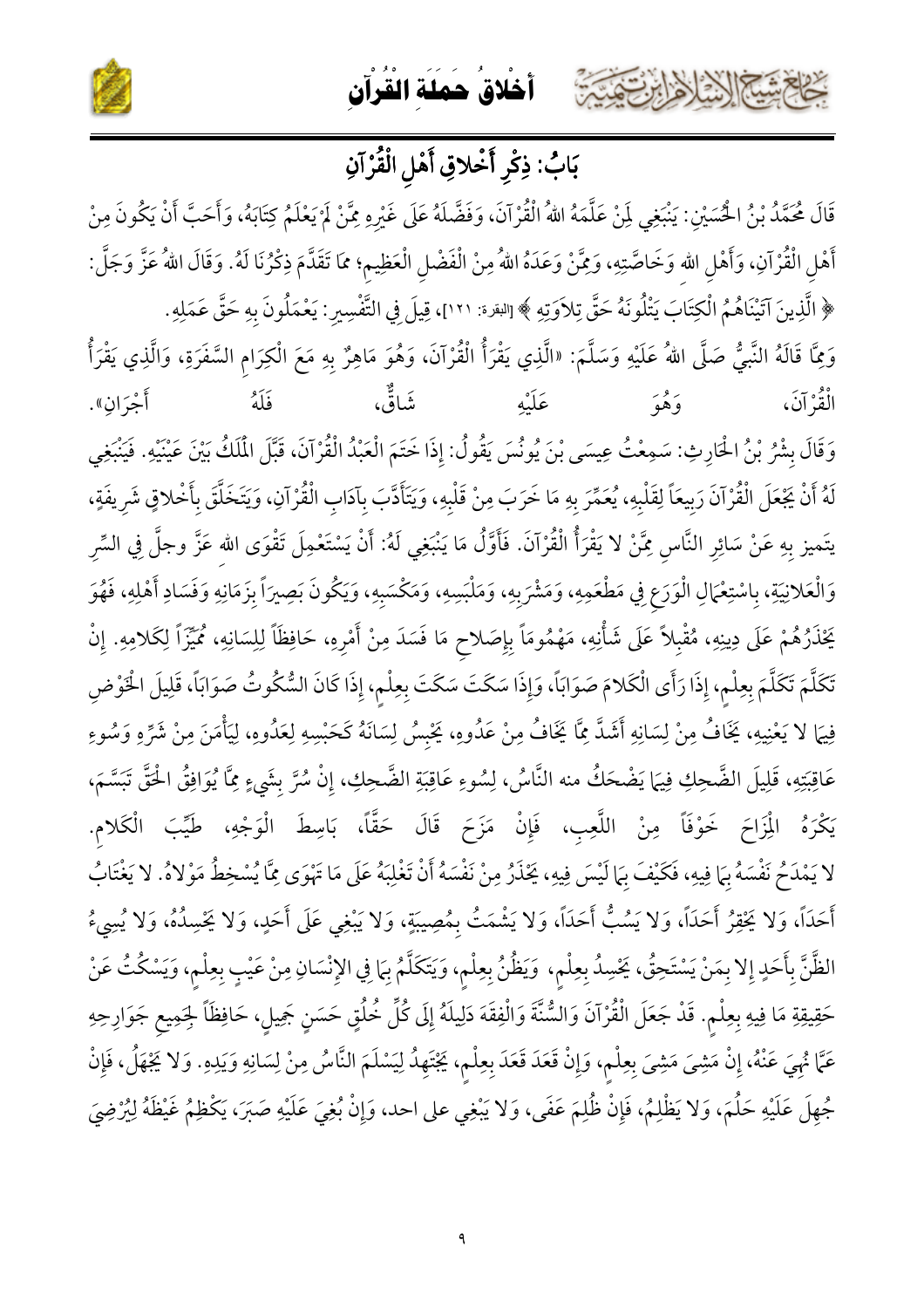### أخلاق حملَة القُران

كلامتية الشاهايرتفتحة



رَبَّهُ، وَيَغِيظَ عَدُوَهُ، مُتَوَاضِعٌ فِي نَفْسِهِ، إِذَا قِيلَ لَهُ الْحَقُّ قَبِلَهُ، مِنْ صَغِيرٍ أَوْ كَبِيرٍ. يَطْلُبُ الرِّفْعَةَ مِنْ الله عَزَّ وَجَلَّ لا مِنْ المُخْلُوقِينَ، مَاقِتَاً لِلْكِبْرِ، خَائِفَاً عَلَى نفْسِهِ مِنْهُ، لا يَتأكَّلُ بِالْقُرْآنِ، وَلا يُحِبُّ أَنْ تُقْضَى لَهُ بِهِ الْحَوَائِجُ، وَلا يَسْعَى بِهِ إِلَى أَبْنَاءِ الْمُلُوكِ، وَلا يُجَالِسُ بِهِ الأغْنِيَاءَ لِيُكْرِمُوهُ. إِنْ كَسَبَ النَّاسُ مِنْ الدُّنْيَا الْكَثِيرَ بِلا فِقْهِ وَلا بَصِيرَةٍ، كَسَبَ هُوَ الْقَلِيلَ بِفِقْهِ وَعِلْمٍ، إِنْ لَبَسَ النَّاسُ اللَّيِّنَ الْفَاخِرَ، لَبَسَ هُوَ مِنْ الْحَلالِ مَا يَسْتُرُ عَوْرَتَهُ، إِنْ وُسِّعَ عَلَيْهِ وَسَّعَ، وَإِنْ أُمْسِكَ عَلَيْهِ أَمْسَكَ، يَقْنَعُ بِالْقَلِيلِ فَيَكْفِيهِ، وَيَخْذَرُ عَلَى نَفْسِهِ مِنْ الدُّنْيَا مَا يُطْغِيهِ. يَتَّبِعُ وَاجِبَاتِ الْقُرْآنِ وَالسُّنَّةِ، يَأْكُلُ الطَّعَامَ بِعِلْمٍ، وَيَشْرَبُ بِعِلْمٍ، وَيَلْبَسُ بِعِلْمٍ وَيَنَامُ بِعِلْمٍ، وَيُجَامِعُ أَهْلَهُ بِعِلْمٍ، وَيَصْحَبُ الإِخْوَانَ بِعِلْمٍ، يَزُورُهُمْ بِعِلْمٍ، وَيَسْتَأْذِنُ عَلَيْهِمْ بِعِلْمٍ، ويسلم عليهم بعلم، يُجَاوِرُ جَارَهُ بِعِلْمٍ.

وَيُلْزِمُ نَفْسَهُ بِرَّ وَالِدَيْهُ، فَيَخْفِضُ لَهَمَا جَنَاحَهُ، وَيَخْفِضُ لِصَوْتِهِمَا صَوْتَهُ، وَيَبْذُلُ لَهَمَا مَالَهُ، وَيَنْظُرُ إِلَيْهِمَا بِعَيْنِ الْوَقَارِ وَالرَّحْمَةِ، يَدْعُو لَهَمَا بِالْبَقَاءِ، وَيَشْكُرُ لَهُمَا عِنْدَ الْكِبَرِ، لا يَضْجَرُ بِهَا، وَلا يَحْقِرُهُمَا، إِنْ اِسْتَعَانَا بِهِ عَلَى طَاعَةٍ أَعَانَهُمَا، وَإِنْ اِسْتَعَانَا بِهِ عَلَى مَعْصِيةٍ لَمْ يُعِنْهُمَا عَلَيْهَا، وَرَفَقَ بِهَا فِي مَعْصِيتِهِ إِيَّاهُمَا، يُحْسِنُ الأَدَبَ لِيَرْجِعَا عَنْ قَبِيحٍ مَا أَرَادَا، مِمَّا لا يَحْسُنُ بِهِمَا فِعْلُهُ، يَصِلُ الرَّحِمَ، وَيَكْرَهُ الْقَطِيعَةَ، مَنْ قَطَعَهُ لَمْ يَقْطَعْهُ، مَنْ عَصَى اللهَ فِيهِ، أَطَاعَ اللهَ فِيهِ.

يَصْحَبُ الْمُؤْمِنِينَ بِعِلْمٍ، وَيُجَالِسُهُمْ بِعِلْمٍ، مَنْ صَحِبَهُ نَفَعَهُ، حَسَنُ الْمُجَالَسَةِ لَمِن جَالَسَ، إِنْ عَلَّمَ غَيْرَهُ رَفَقَ بِهِ، لا يُعَنِّفُ مَنْ أَخْطَأَ وَلا يُخْجِلُهُ، رَفَيْقٌ فِى أُمُورِهِ، صَبُورٌ عَلَى تَعْلِيم الخَيْرِ، يَأْنَسُ بِهِ المُتَعَلِّمُ، وَيَفْرَحُ بِهِ الْمُجَالِسُ، مُجَالَسَتُهُ تُفِيدُ خَيْرَاً، مُؤَدِّبٌ لَمِنْ جَالَسَهُ بِأَدَبِ الْقُرْآنِ وَالسُّنَّةِ. إِنْ أُصِيبَ بِمُصِيبَةٍ، فَالْقُرْآنُ وَالسُّنَّةُ لَهُ مُؤَدِّبَانِ، يَخْزَنُ بِعِلْمٍ، وَيَبْكِي بِعِلْمٍ، وَيَصْبِرُ بِعِلْمٍ، وَيَتَطَّهَرُ بِعِلْمٍ، وَيُصَلِي بِعِلْمٍ، وَيُزَكِّي بِعِلْمٍ، وَيَتَصَدَّقُ بِعِلْمٍ، وَيَصُومُ بِعِلْمٍ وَيَحُجُّ بِعِلْمٍ، وَيُجَاهِدُ بِعِلْمٍ، وَيَكْتَسِبُ بِعِلْمٍ، وَيُنْفِقُ بِعِلْمٍ، وَيَتَبسِطُ فِي الأُمُورِ بِعِلْمٍ، وَيَنْقَبِضُ عَنْهَا بِعِلْمٍ، قَدْ أَدَّبَهُ الْقُرْآنُ وَالسُّنَّةُ. يَتَصَفَّحُ الْقُرْآنَ لِيُؤَدِّبَ بِهِ نَفْسَهُ، وَلا يَرَضَى مِنْ نَفْسِهِ أَنْ يُؤَدِي مَا فَرَضَ اللهُ عَزَّ وَجَلَّ عَلَيْهِ بِجَهْلٍ، قَدْ جَعَلَ الْعِلْمَ وَالْفِقْهَ دَلِيلَهُ إِلَى كُلِّ خَيْرٍ. إِذَا دَرَسَ الْقُرْآنَ فَبِحُضُورِ فَهْمِ وَعَقْلِ، هِمَّتُهُ إِيقَاعُ الْفَهْمِ لَمِا أَلْزَمَهُ اللهُ عَزَّ وَجَلَّ مِنْ اتِّبَاعِ مَا أَمَرَ، وَالانْتِهَاءِ عَمَّا نَهَى، لَيْسَ هِمَّتُهُ مَتَّى أَخْتِمُ

 $\mathcal{N}$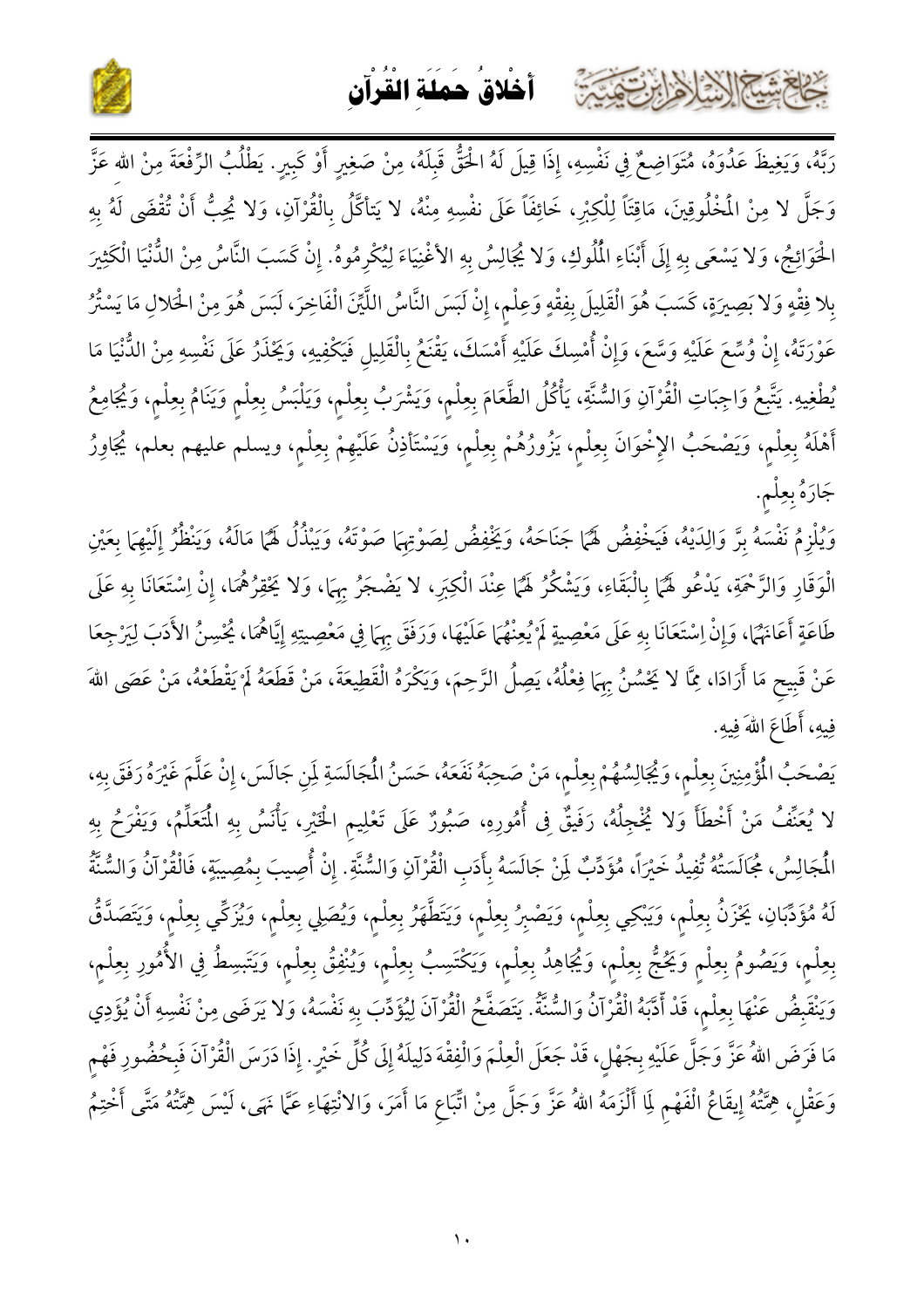

كالحشيخ الاشا هابرت متعت



السُّورَة، هِمَّتُهُ مَتَّى اسْتَغْنِي بِاللهِ عَنْ غَيْرِهِ، مَتَّى أَكُونُ مِنْ الْمُتَقِينَ، مَتَّى أَكُونُ مِنْ الْمُحْسِنِينَ، مَتَّى أَكُونُ مِنْ  $\ddot{\phantom{0}}$ Ĺ الْمَتَوَكِّلِينَ، مَتَّى أَكُونُ مِنْ الْخَاشِعِينَ، مَتَّى أَكُونُ مِنْ الصَّابِرِينَ، مَتَّى أَكُونُ مِنْ الصَّادِقِينَ، مَتَّى أَكُونُ مِنْ الْخَائِفِينَ، مَتَّى أَكُونُ مِنْ الرَّاجِينَ ؟ تَّى أَكُونُ مِنْ الرَّاجِينَ ؟.

مَتَّى أَزْهَدُ فِي الدُّنْيَا، مَتَّى أَرْغَبُ فِي الآخِرَةِ، مَتَّى أَتُوبُ مِنْ الذُّنُوبِ، مَتَّى أَعْرِفُ قدر النَّعَمَ الْمَتَوَاتِرَةِ، مَتَّى í أَشْكُرُ عَلَيْهَا، مَتَّى أَعْقِلُ عَنْ اللهِ جَلَّتْ عَظَمَتُهُ الْخِطَابَ، مَتَّى أَفْقَهُ مَا أَتْلُو، مَتَّى أَغْلِبُ نَفْسِي عَلَى هَوَاهَا، مَتَّى ś أُجَاهِدُ فِي اللهِ عَزَّ وَجَلَّ حَقَّ الْجِهَادِ، مَتَّى أَحْفَظُ لِسَانِي، مَتَّى أَغُضُّ طَرْفِي، مَتَّى أَحْفَظُ فَرْجِي **>** مَتَّى أَحْفَظُ فَرْجِي، مَتَّى اسْتَحِيى **>** مِنْ اللهِ عَزَّ وَجَلَّ حَقَّ الْحَيَاءِ، مَتَّى اشْتَغِلُ بِعَيْبِي، مَتَّى أُصْلِحُ مَا فَسَدَ مِنْ أَمْرِي، مَتَّى أَحَاسِبُ نَفْسِي ؟.  $\ddot{\phantom{0}}$ مَتَّى أَتَزَوَّدُ لِيَوْمِ مَعَادِي، مَتَّى أَكُونُ عَنْ اللهِ رَاضَيَاً، مَتَّى أَكُونُ بِاللهِ وِاثِقَاً، مَتَّى أَكُونُ بِزَجْرِ الْقُرْآنِ مُتَّعِظَاً، J مَتَّى أَكُونُ بِذِكْرِهِ عَنْ ذِكْرِ غَيْرِهِ مُشْتَغِلاً، مَتَّى أُحِبُّ مَا أَحَبَّ، مَتَّى أَبْغَضُ مَا أَبْغَضَ، مَتَّى أنْصَحُ لله، مَتَّى أُخْلِصُ لَهُ عَمَلِي ؟.

مَتَّى أُقَصِّرُ أَمَلِي، مَتَّى أَتَأَهَّبُ لِيَوْمِ مَوْتِي تَّى أَتَأَهَّبُ لِيَوْمٍ مَوْتِي، وَقَدْ غُيِّبَ عَنِي أَجَلِي، مَتَّى أُعَمِّرُ قَبْرِي، مَتَّى أُفَكِّرُ فِي المُوْقِفِ j وَشِدِّتِهِ، مَتَّى أَفَكَّرُ فِي خُلُوَتِي مَعَ رَبِّي، مَتَّى أَفَكَّرُ فِي الْمُنْقَلَبِ ؟.

مَتَّى أَحْذَرُ مَا حَذَّرَنِي مِنْهُ رَبِّي، مِنْ نَارٍ حَرُّهَا شَدِيدٌ، وَقَعْرُهَا بَعِيدٌ، وَغَمُّهَا طَوِيلٌ، لا يَمُوتُ أَهْلُهَا  $\ddot{\phantom{0}}$ فَيَسْتَرِيْحُوا، وَلا تُقَالُ عَثْرَتْهُمْ، وَلا تُرْحَمُ عَبْرَتْهُمْ، طَعَامُهُمْ الزَّقُومُ، وَشَرَابُهُمْ الْحَمِيمُ، كُلَّهَا نَضَجَتْ جُلُودُهُمْ  $\ddot{\phantom{0}}$ J بُدِلُوا جلودا غَيْرَهَا لِيَذُوقُوا الْعَذَابَ، نَدِمُوا حَيْثُ لا يَنْفَعُهُمْ النَّدَمُ، وَعَضُّوا عَلَى الأَيْدِي أَسَفَأَ عَلَى <u>د</u> تَقْصِيرِهِمْ فِي طَاعَةِ اللهِ عَزَّ وَجَلَّ، وَرُكُوبِهِمْ لِمَعَاصِي اللهِ تعالَى، فَقَالَ مِنْهُمْ قَائِلٌ: ﴿ يَقُولُ يَا لَيْتَنِي قَدَّمْتُ  $\mathbf{1}$  $\overline{a}$ يَقول يَا لَيْ لجَيَاتِي لِحَيَاتِي ﴾ [الفجر: ٢٤]، وَقَالَ قَائِلٌ: ﴿ رَبِّ ارْجِعُونِ َابٌ ارْجِعُونِ ۞ لَعَلِّي أَعْمَلُ صَالحِمَا فِيهَا تَرَكْتُ ﴾ [المؤمنون: ٩٩ – ١٠٠]، ś وَقَالَ قَائِلٌ: ﴿ يَا وَيْلَتَنَا مَا لِهَذَا الْكِتَابِ لاَ يُغَادِرُ صَغِيرَةً وَلاَ كَبِيرَةً إِلاَّ أَحْصَاهَا ﴾ [الكهف: ٤٩]، وَقَالَ قَائِلٌ: ﴿ يَا وَيلْتَى لَيْتَنِي لَمْ أَتَّخِذْ فُلَانًا خَلِيلًا ﴾ الفرقان: ٢٨، وَقَالَتْ فِرْقَةٌ مِنْهُمْ، وَوُجُوهُهُمْ تَتَقَلَّبُ فِي أَنْوَاعٍ مِنْ  $\ddot{\phantom{0}}$ الْعَذَابِ، فَقَالُوا ﴿ يَا لَيْتَنَا أَطَعْنَا اللَّهَ وَأَطَعْنَا الرَّسُولَا ﴾ الأحزاب: ٦٦ فَهَذِهِ النَّارُ؛ يَا مَعْشَرَ الْمُسْلِمِينَ بَا مَعْشَرَ المُسْلِمِينَ؛ يَا حَمَلَة J الْقُرْآنِ، حَذَّرَهَا اللهُ الْمُؤْمِنِينَ فِي غَيْرِ مَوْضِعٍ مِنْ كِتَابِهِ رَهَا اللهُ الْمُؤْمِنِينَ فِي غَيْرِ مَوْضِعٍ مِنْ كِتَابِهِ، رحمة منه للمؤمنين، فَقَالَ عَزَّ وَجَلَّ ﴿يَا أَيُّهَا الَّذِينَ  $\overline{\phantom{a}}$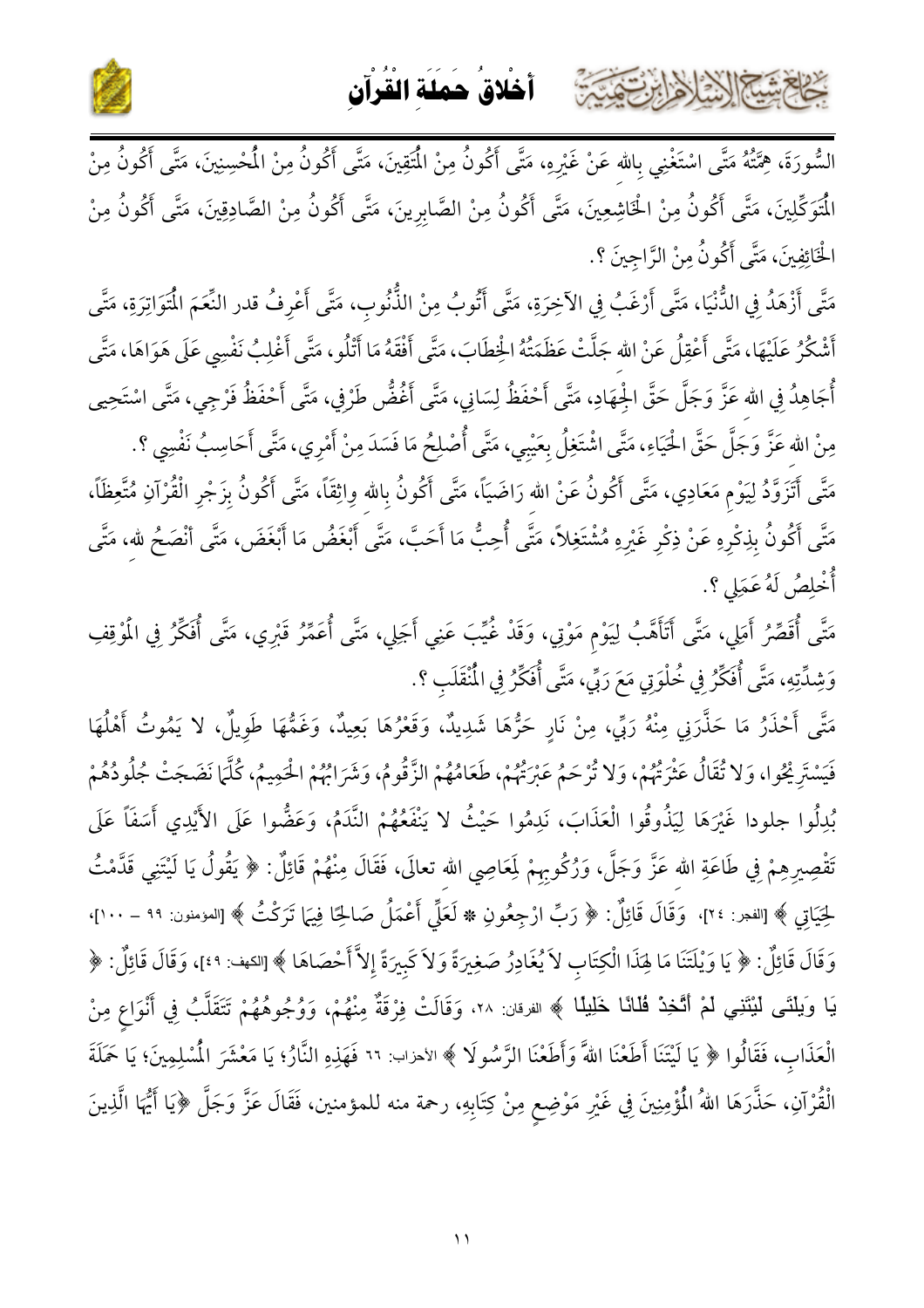

كالحشي الشاهاير تتمتع



آمَنُوا قُوا أَنفُسَكُمْ وَأَهْلِيكُمْ نَارًا وَقُودُهَا النَّاسُ وَالْحِجَارَةُ عَلَيْهَا مَلَائِكَةٌ غِلَاظٌ شِدَادٌ لَّا يَعْصُونَ اللهَّ مَا أَمَرَهُمْ وَيفْعَلُونَ مَا يُؤْمَرُونَ﴾ النحريم: ٦، وَقَالَ عَزَّ وَجَلَّ ﴿ وَاتَّقُوا النَّارَ الَّتِي أُعِدَّتْ لِلْكَافِرِينَ ﴾ ال عمران: ١٣١، وَقَالَ عَزَّ وَجَلَّ ﴿ يَا أَيُّهَا الَّذِينَ آمَنُوا اتَّقُوا اللهَّ وَلْتَنظُرْ نَفْسٌ مَّا قَدَّمَتْ لِغَدٍ وَاتَّقُوا اللهَّ إِنَّ اللهَّ خَبِيرٌ بِمَا تَعْمَلُونَ ﴾ الحشر: ١٨. ثُمَّ حَذَّرَ الْمُؤْمِنِينَ أَنْ يَغْفَلُوا عَمَّا فَرَضَ عَلَيْهِمْ، وَمَا عَهِدَهُ إِلَيْهِمْ، أَنْ لا يُضَيِّعُوهُ، وَأَنْ يَحْفَظُوا مَا اِسْتَرْعَاهُمْ مِنْ حُدُودِهُ، وَلا يَكُونُوا كَغَيْرِهِمْ مِمَّنْ فَسَقَ عَنْ أَمْرِهِ، فَعَذَّبَهُ بِأَنْوَاع الْعَذَابِ. وَقَالَ عَزَّ وَجَلَّ ﴿ وَلَا تَكُونُوا كَالَّذِينَ نَسُوا اللَّهَ فَأَنسَاهُمْ أَنفُسَهُمْ أُولَئِكَ هُمُ الْفَاسِقُونَ ﴾ الحشر: ١٩، ثُمَّ أَعْلَمَ المُؤْمِنِينَ أَنَّهُ لا يَسْتَوِي أَصْحَابُ النَّارِ وَأَصْحَابُ الْجَنَّةِ، فَقَالَ عَزَّ وَجَلَّ ﴿ لَا يَسْتَوِي أَصْحَابُ النَّارِ وَأَصْحَابُ الْجَنَّةِ أَصْحَابُ الْجَنَّةِ هُمُ الْفَائِزُونَ ﴾ الحشر: ٢٠.

فَالْمُؤْمِنُ الْعَاقِلُ إِذَا تَلا الْقُرْآنَ اسْتَعَرَضَ القرآن، فَكَانَ كَالْمِرَآةِ يَرَى بِهَا مَا حَسُنَ مِنْ فِعْلِهِ، وَمَا قَبُحَ منه، فَمَا حَذَّرَهُ مَوْلاهُ حَذَرَهُ، وَمَا خَوَّفَهُ بِهِ مِنْ عِقَابِهِ خَافَهُ، وَمَا رَغَّبَهُ فِيهِ مَوْلاهُ رَغِبَ فِيهِ وَرَجَاهُ. فَمَنْ كَانَتْ هَذِهِ صِفَتُهُ، أَوْ مَا قَارَبَ هَذِهِ الصِّفَةِ، فَقَدْ تَلاهُ حَقَّ تِلاوَتِهِ، وَرَعَاهُ حَقَّ رِعَايَتِهِ، وَكَانَ لَهُ الْقُرْآنُ شَاهِدَاً، وَشَفِيعَاً، وَأَنِيسَاً، وَحِرْزَاً، وَمَنْ كَانَ هَذَا وَصْفُهُ نَفَعَ نَفْسَهُ، وَنَفَعَ أَهْلَهُ، وَعَادَ عَلَى وَالِدَيْهِ، وَعَلَى وَلَدِهِ كُلُّ خَيْرِ فِي الدُّنْيَا وَالآخِرَةِ.

٢٢– عَنْ سَهْلٍ بْنِ مُعَاذٍ الْجُهَنِيِّ عَنْ أَبِيهِ أَنَّ رَسُولَ الله صَلَّى اللهُ عَلَيْهِ وَسَلَّمَ قَالَ: «مَنْ قَرَأَ الْقُرْآنَ، وَعَمِلَ بِمَا فِيهِ، أُلْبِسَ وَالِدَيه تَاجَاً يَوْمَ الْقِيَامَةِ، ضَوْءُهُ أَحْسَنُ مِنْ ضَوْءِ الشَّمْسِ فِي بُيُوتِ الدُّنْيَا، لَوْ كَانَتْ فِيهِ، فَمَا ظَنُّكُمْ بِالَّذِي عَمِلَ بِهَذَا».

٢٣- عَنْ خَيْثَمَةَ قَالَ: مَرَّتْ اِمْرَأَةٌ بِعِيسَى بْنِ مَرِيمَ فَقَالَتْ: طُوبَى لِحِجْرٍ حَمَلَكَ، وَلِثَدْي رَضَعْتَ مِنْهِ، فَقَالَ عِيسَى: طُوبَى لَِنْ قَرَأَ الْقُرْآنَ، ثُمَّ عَمِلَ بِهِ.

٢٤– عَنْ عَبْدِ الله بْنِ بُرَيْدَةَ عَنْ أَبِيهِ عَنْ النَّبِيِّ صَلَّى اللهُ عَلَيْهِ وَسَلَّمَ قَالَ: «يَجِىءُ الْقُرْآنُ يَوْمَ الْقِيَامَةِ إِلَى الرَّجُلِ كَالرَّجُلِ الشَّاحِبِ، فَيَقُولُ لَهُ: مَنْ أَنْتَ ؟، فَيَقُولُ: أَنَا الَّذِي أَظْمَأْتُ نَهَارَكَ، وَأَسْهَرْتُ لَيْلَكَ».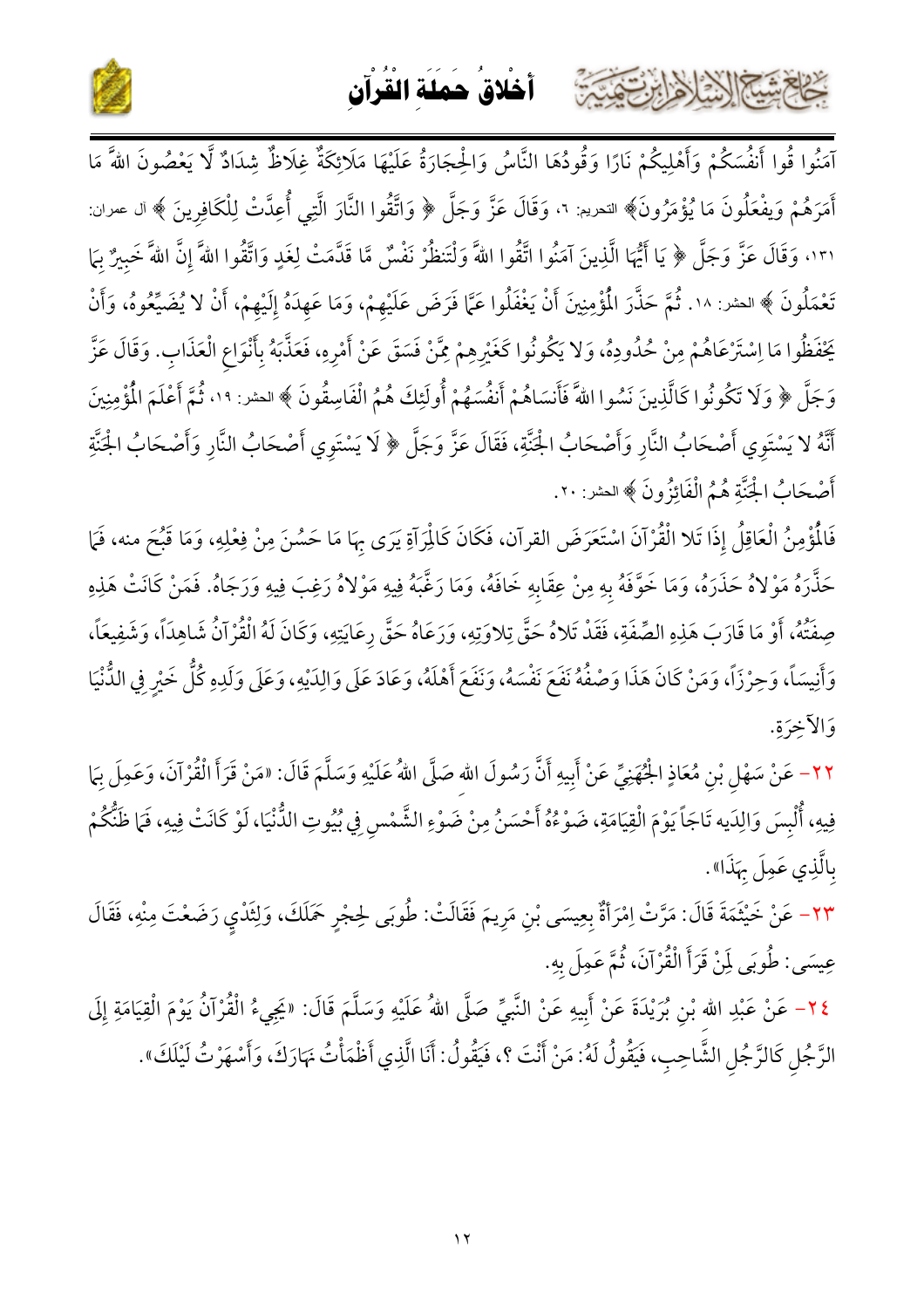



٢٥ - عن عَلِيَّ بْنَ أَبِي طَالِبٍ قَالَ لَهُ: إِنَّكَ إِنْ بَقِيتَ إِنَّكَ إِنْ بَقِيتَ، فَسَيُقْرَأُ الْقُرْآنُ عَلَى ثَلاثَةِ أَصْنَافٍ: صِنْفٍ للهِ تَعَالَى،  $\ddot{\phantom{0}}$ وَصِنْفٍ لِلدُّنْيَا، وَصِنْفٍ لِلْجَدَلِ، فَمَنْ طَلَبَ بِهِ أَدْرَكَ قَالَ مُحَمَّدُ بْنُ الْحُسَيْنِ: قَدْ ذَكَرْتُ أَخْلاقَ الصِّنْفِ  $\ddot{\phantom{0}}$ J  $\ddot{\phantom{0}}$ الَّذِينَ قَرَؤُوا الْقُرْآنَ يُرِيدُونَ اللهَ عَزَّ وَجَلَّ بِقِرَاءَتِهِمْ، وَأَنَا أَذْكُرُ الصِّنْفَيْنِ اللَّذَيْنِ يُرِيدَانِ بِقِرَاءَتِهَا الدُّنْيَا  $\ddot{\phantom{0}}$ وَالْجَدَلَ، وَأَصِفُ أَخْلاقَهُمْ حَتَّى يَعْرِفَهَا مَنْ اتَّقَى اللهَ جَلَّتْ عَظَمَتُهُ، فَيَحْذَرَهَا إن شاء الله.  $\ddot{\phantom{0}}$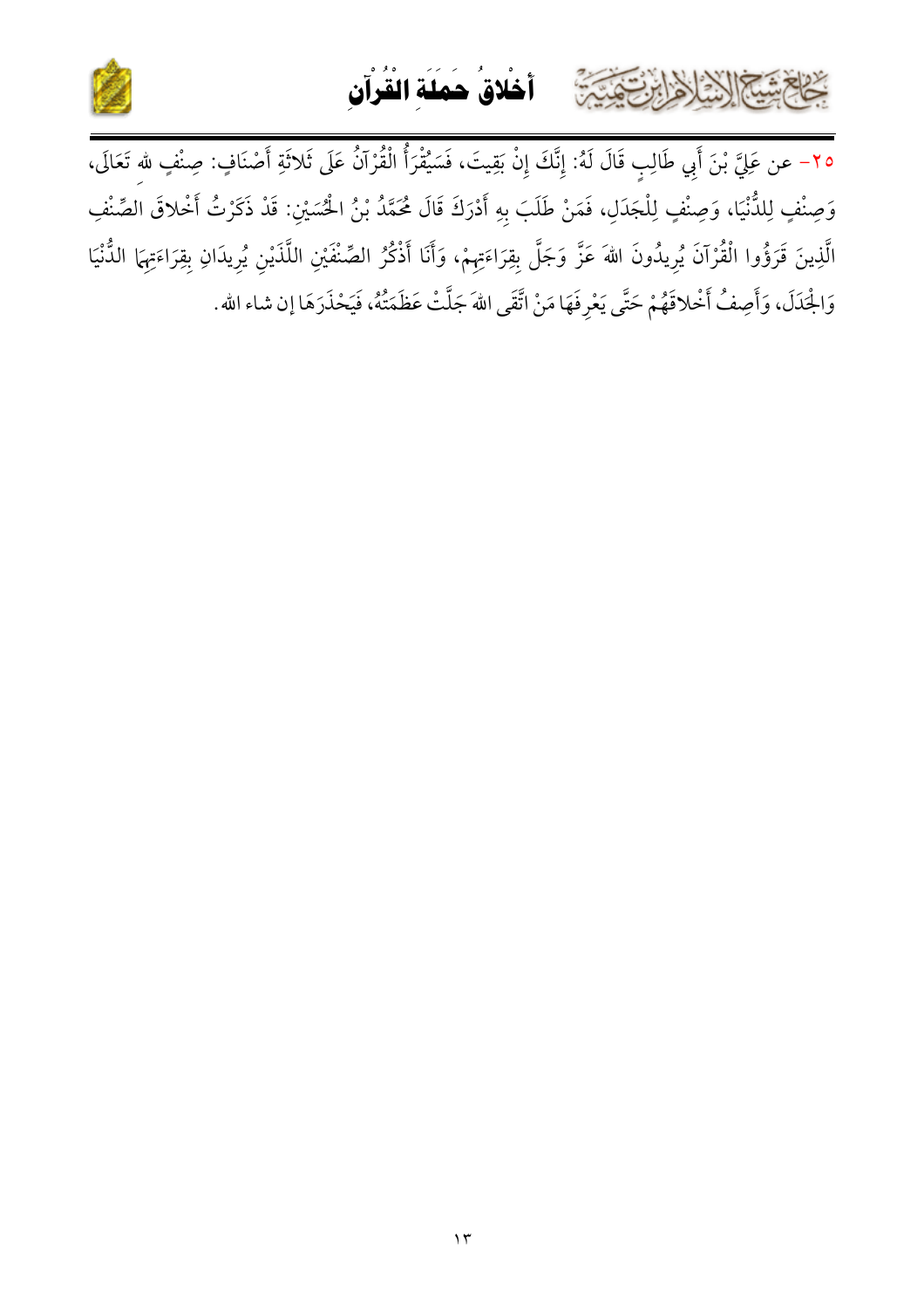



بَابُ: أَخْلاقِ مَنْ قَرَأَ الْقُرْآنَ لا يُرِيدُ بِهِ اللهَ عَزَّ وَجَلَّ

Kelki Sir

قَالَ مُحَمَّدُ بْنُ الْحُسَيْنِ رَحِمَهُ اللهُ: فَأَمَّا مَنْ قَرَأُ الْقُرْآنَ لِلدُّنْيَا وَلأَبْنَاءِ الدُّنْيَا، فَإِنَّ مِنْ أَخْلاقِهِ: أَنْ يَكُونَ حَافِظَاً لْحِرُوفِ الْقُرْآنِ، مُضَيِّعَاً لِحُدُودِهِ، مُتَعَظِّمَاً فِي نَفْسِهِ، مُتكَبِّرَاً عَلَى غَيْرِهِ. قَدْ اتَّخَذَ الْقُرْآنَ بِضَاعَةً يَتَأَكَّلُ بِهِ الأَغْنِيَاءَ، وَيَسْتَقْضِى بِهِ الْحَوَائِجَ، يُعَظِّمُ أَبْنَاءَ الدُّنْيَا، وَيُحَقِّرُ الْفُقَرَاءَ، إِنْ عَلَّمَ الْغَنِيَ رَفَقَ بِهِ طَمْعَاً فِي دُنْيَاهُ، وَإِنْ عَلَّمَ الْفَقِيرَ زَجَرَهُ وَعَنَّفَهُ، لأَنَّهُ لا دُنْيَا لَهُ يَطْمَعُ فِيهَا، يَسْتَخْدِمُ بِهِ الْفُقَرَاءَ، وَيَتِيهُ بِهِ عَلَى الأَغْنِيَاءِ، إِنْ كَانَ حَسَنَ الصَّوْتِ أَحَبَّ أَنْ يَقْرَأَ لِلْمُلُوكِ، وَيُصَلِّي بِهِمْ طَمْعَاً فِي دُنْيَاهُمْ، وَإِنْ سَأَلَهُ الْفُقَرَاءُ الصَّلاةَ بِهِمْ ثَقُلَ ذَلِكَ عَلَيْهِ، لِقِلَّةِ الدُّنْيَا فِي أَيْدِيهِمْ، إِنَّهَا طَلَبُهُ الدُّنْيَا حَيْثَ كَانَتْ رَبَضَ عِنْدَهَا. يَفْخَرُ عَلَى النَّاسِ بِالْقُرْآنِ، وَيَخْتَجُّ عَلَى مَنْ دُونَهَ فِي الْحِفْظِ بِفَضْلٍ مَا مَعَهُ مِنْ الْقِرَاءَاتِ، وَزِيَادَةِ الْمُعْرِفَةِ بِالْغَرَائِبِ مِنْ الْقِرَاءَاتِ، الَّتِي لَوْ عَقِلَ لَعَلِمَ أَنَّهُ يَجِبُ عَلَيْهِ أَنْ لا يَقْرَأَ بِهَا، فَتَرَاهُ تَائِهَاً مُتكَبِّرَاً، كَثِيرَ الْكَلام بِغَيْرِ تَمْينِ، يَعِيبُ كُلَّ مَنْ لَمْ يَحْفَظُ كَحِفْظِهِ، وَمَنْ عَلِمَ أَنَّهُ يَحْفَظُ كَحِفْظِهِ طَلَبَ عَيْبَهُ. مُتكَبِّرَاً فِي جِلْسَتِهِ، مُتَعَاظِمَاً فِي تَعْلِيمِهِ لِغَيْرِهِ، لَيْسَ لِلْخُشُوعِ فِي قَلْبِهِ مَوْضِعٌ، كَثِيرَ الضَّحِكِ وَالْخَوْضِ فِيهَا لا يَعْنِيهِ، يَشْتَغِلُ عَمَّنْ يَأْخُذُ عَلَيْهِ بِحَدِيثِ مَنْ جَالَسَهُ، هُوَ إِلَى اسْتِهَاع حَلِيثِ جَلِيسِهِ أَصْغَى مِنْهِ إِلَى اسْتِهَاعِ مَنْ يَجِبُ عَلَيْهِ أَنْ يَسْتَمِعَ لَهُ، يُرِي أَنَّه لِمَا يَسْتَمِعُ حَافِظَاً، فَهُوَ إِلَى استماع كَلامِ النَّاسِ أَشْهَى مِنْهِ إِلَى كَلامِ الرَّبِّ عَزَّ وَجَلَّ، لا يَخْشَعُ عِنْدَ اسْتِهَاعِ الْقُرْآنِ، وَلا يَبْكِي، وَلا يَخْزَنُ، وَلا يَأْخُذُ نَفْسَهُ بِالْفِكْرِ فِيهَا يُتْلَى عَلَيْهِ، وَقَدْ نُدِبَ إِلَى ذَلِكَ،رَاغِبٌ فِي الدُّنْيَا، وَمَا قَرَّبَ مِنْهَا، لَهَا يَغْضَبُ وَيَرْضَى. إِنْ قَصَّرَ رَجُلٌ فِي حَقِّهِ، قَالَ: أَهْلُ الْقُرْآنِ لا يُقُصَّرُ فِي حُقُوقِهِمْ، وَأَهْلُ الْقُرْآنِ تُقْضَى حَوَائِجُهُمْ، يَسْتَقْضِي مِنْ الناَّسِ حَقَّ نَفْسِهِ، وَلا يَسْتَقْضِي مِنْ نَفْسِهِ ما لله عَلَيْهَا.

يَغْضَبُ عَلَى غَيْرِهِ زَعَمَ لله، وَلا يَغْضَبُ عَلَى نَفْسِهِ لله، وَلا يُبَالِي مِنْ أَيْنَ اكْتَسَبَ: مِنْ حَرَام أَوْ حَلالٍ، قَدْ عَظُمَتْ الدُّنْيَا فِي قَلْبِهِ، إِنْ فَاتَهُ مِنْهَا شَيْءٌ لا يَحِلُّ لَهُ أَخْذُهُ، حَزِنَ عَلَى فَوْتِهِ. لا يَتَأَدَّبُ بَأَدَبِ الْقُرْآنِ، وَلا يَزْجُرُ نَفْسَهُ عَنْد الْوَعْدِ وَالْوَعِيدِ. لاهٍ غَافِلٌ عَمَّا يَتْلُو أَوْ يُتْلَى عَلَيْهِ. هِمَّتُهُ حِفْظُ الْحُرُوفِ، إِنْ أَخْطَأَ فِي حَرْفٍ سَاءَهُ ذَلِكَ، لِئَلا يَنْقُصَ جَاهُهُ عِنْدَ الْمَخْلُوقِينَ، فَتَنْقُضَ رُتْبَتُهُ عِنْدَهُمْ، فَتَرَاهُ مَخْرُونَاً مَغْمُومَاً بِذَلِكَ، وَمَا قَدْ ضَيَّعَهُ فِيهَا بَيْنَهُ وَبَيْنَ الله تَعَالَى مِمَّا أَمَرَ بِهِ فِي الْقُرْآنِ، أَوْ نهي عَنْهُ، غَيْرَ مُكْتَرِثٍ بِهِ، أَخْلاقُهُ فِي كَثِيرِ مِنْ أُمُورِهِ أَخْلاقُ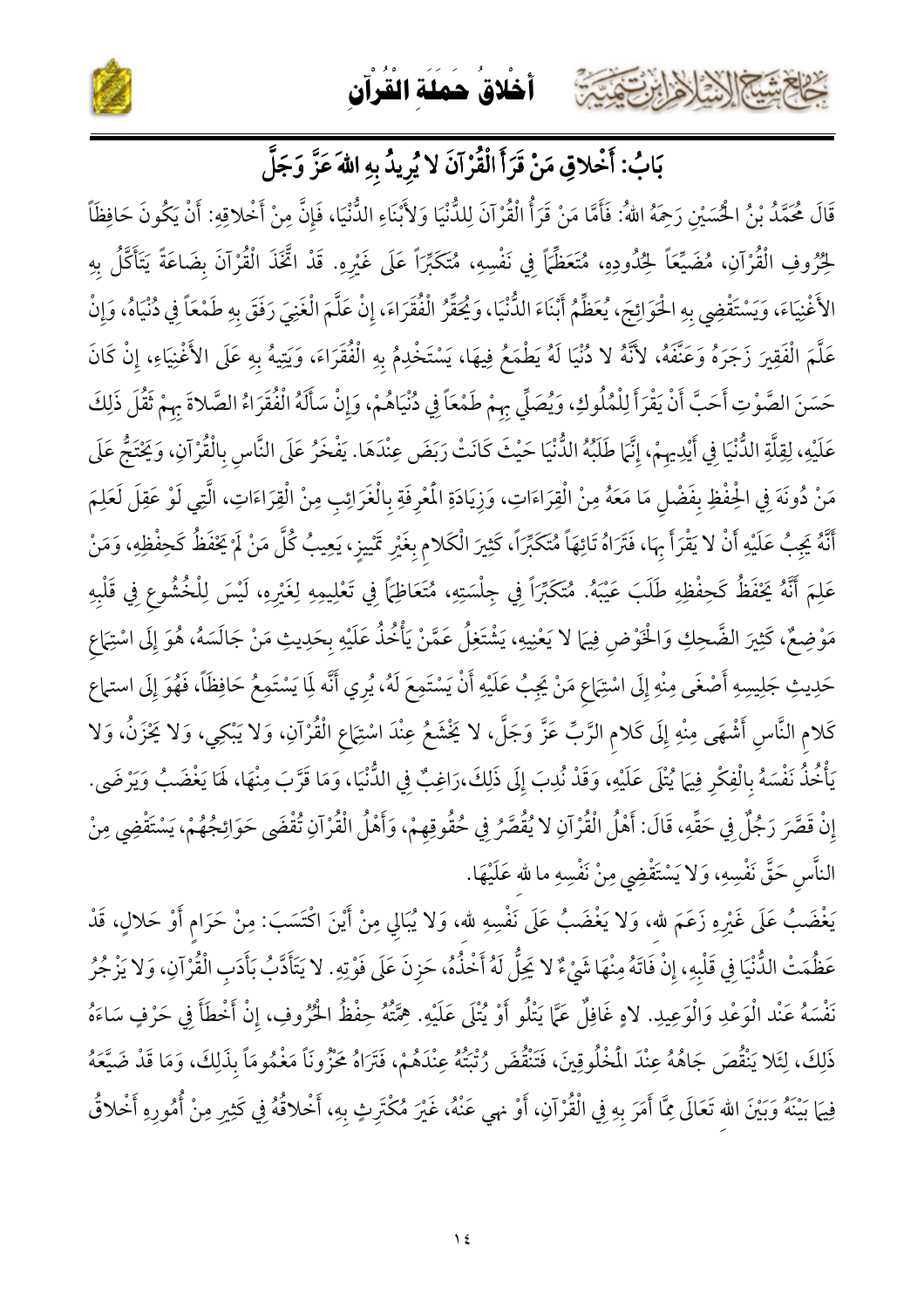#### أخلاقُ حَمِلَة الْقُراَن

كالحشيخ الشاها النصيبة



الْجُهَّالِ الَّذِينَ لا يَعْلَمُوَن، لا يَأْخُذُ نَفْسَهُ بِالْعَمَلِ بِهَا أَوْجَبَ عَلَيْهِ الْقُرْآنُ، إِذْ سَمِعَ اللهُ عَزَّ وَجَلَّ قَالَ ﴿ وَمَا آتَاكُمُ الرَّسُولُ فَخُذُوهُ وَمَا نَهَاكُمْ عَنْهُ فَانتَهُوا ﴾ الحشر: ٧، فَكَانَ الْوَاجِبُ عَلَيْهِ أَنْ يُلْزِمَ نَفْسَهُ طَلَبَ الْعِلْم لِمَعْرِفَةِ مَا نَهَى عَنْهُ الرَّسُولَ صَلَّى اللهُ عَلَيْهِ وَسَلَّمَ فَيَنْتَهِيَ عَنْهُ. قَلِيلُ النَّظَرِ فِي الْعِلْم الَّذِي هُوَ وَاجِبٌ عَلَيْهِ، فِيهَا بَيْنَهُ وَبَيْنَ الله عَزَّ وَجَلَّ، كَثِيرُ النَّظَرِ فِي الْعِلْمِ الَّذِي يَتَزَيَّنُ بِهِ عِنْدَ أَهْلِ الدُّنْيَا، لِيُكْرِمُوهُ بِذَلِكَ، قَلِيلُ المُعْرِفَةِ بِالْحَلالِ وَالْحَرَام الَّذِي نَدَبَ اللهُ إَلَيْهِ، ثُمَّ رَسُولُهُ، لِيَأْخُذَ الْحَلالَ بِعِلْمٍ، وَيَتْرُكَ الْحَرَامَ بِعِلْمٍ، لا يَرْغَبُ فِي مَعْرِفَةِ عِلْمِ النِّعَمِ، وَلا فِي عِلْمِ شُكْرِ الْمُنْعِمِ.

تِلاوَتُهُ لِلْقُرْآنِ تَدُلُّ عَلَى كبر فِي نَفْسِهِ، وَتَزَيُّنِ عِنْدَ السَّامِعِينَ مِنْهُ، لَيْسَ لَهُ خُشُوعٌ فَيَظْهَرُ عَلَى جَوَارِحِهِ، إِذَا دَرَسَ الْقُرْآنَ أَوْ دَرَسَهُ عَلَيْهُ غَيْرُهُ هِمَّتُهُ مَتَى يَقْطَعُ، لَيْسَ هِمَّتُهُ مَتَى يَفْهَمُ، لا يَتَفَكَّرُ عِنْدَ التِّلاوَةِ بِضُرُوبِ أَمْثَالِ الْقُرْآنِ، وَلا يَقِفُ عِنْدَ الْوَعْدِ وَالْوَعِيدِ، يَأْخُذُ نَفْسَهُ بِرِضَى الْمُخْلُوقِينَ، وَلا يُبَالي بِسَخَطِ رَبِّ الْعَالِمِينَ. يُحِبُّ أَنْ يُعْرَفَ بِكَثْرِةِ الدَّرْسِ، وَيُظْهِرُ خَتْمَهُ لِلْقُرْآنِ لِيَحْظَى عِنْدَهُمْ، قَدْ فَتَنَهُ حُسْنُ ثَنَاءِ الجُهَلَةِ مِنْ جَهْلِهِ، يَفْرَحُ بِمِدْحِ الْبَاطِلِ، وَأَعْهَالُهُ أَعْهَالُ أَهْلِ الْجَهْلِ، يَتَّبِعُ هَوَاهُ فِيهَا تُحِبُّ نَفْسُهُ، غَيْرُ مُتَصَفِّح لَمَا زَجَرَهُ الْقُرْآنُ عَنْهُ. إِنْ كَانَ مِمَّنْ يُقْرِئُ غَضِبَ عَلَى مَنْ قَرَأَ عَلَى غَيْرِهِ، إِنْ ذُكِرَ عِنْدَهُ رَجُلٌ مِنْ أَهْلِ الْقُرْآنِ بِالصَّلاح كَرِهَ ذَلِكَ، وَإِنْ ذُكِرَ عِنْدَهُ بِمَكْرُوهِ سَرَّهُ ذَلِكَ، يَسْخَرُ بِمَنْ دُونَهُ، يَهْمِزُ بِمَنْ فَوْقَهُ، يَتَبَّعُ عُيُوبَ أَهْلِ الْقُرْآنِ لِيَضَعَ مِنْهُمْ، وَيَرْفَعَ مِنْ نَفْسِهِ، يَتَمَنَّى أَنْ يُخْطِئَ غَيْرُهُ، وَيَكُونَ هُوَ الْمَصِيبَ. وَمَنْ كَانَتْ هَذِهِ صِفَتُهُ، فَقَدَ تَعَرَّضَ لِسَخَطِ مَوْلاهُ الْكَرِيْمِ، وَأَعْظَمُ مِنْ ذَلِكَ أَنْ أَظْهَرَ عَلَى نَفْسِهِ شِعَارَ الصَّالِحِينَ بِتِلاوَةِ الْقُرْآنِ، وَقَدْ ضَيَّعَ فِي الْبَاطِنِ مَا يَجِبُ لله، وَرَكِبَ مَا نَهَاهُ عَنْهُ مَوْلاهُ الْكَرِيْمِ، كُلُّ ذَلِكَ بِحُبِّ الرِّيَاسَةِ، وَالمَيْلِ إِلَى الذُّنْيَا. قَدْ فَتَنَهُ الْعُجْبُ بِحِفْظِ الْقُرْآنِ، وَالإِشَارَةِ إِلَيْهِ بِالأَصَابِعِ. إِنْ مَرِضَ أَحَدُ من أَبْنَاءِ الدُّنْيَا أَوْ مُلُوكُهَا، فَسَأَلَهُ أَنْ يَخْتِمَ عَلَيْهِ سَارَعَ إِلَيْهِ، وَمُتَّ بِذَلِكَ، وَإِنْ مَرِضَ الْفَقِيرُ المُسْتُورُ، فَسَأَلَهُ أَنْ يَخْتِمَ عَلَيْهِ ثَقُلَ ذَلِكَ عَلَيْهِ. يَحْفَظُ الْقُرْآنَ وَيَتْلُوهُ بِلِسْانِهِ، وَقَدْ ضَيَّعَ الْكَثِيرَ مِنْ أَحْكَامِهِ. أَخْلاقُهُ أَخْلاقُ الْجُهَّالِ: إِنْ أَكَلَ فَبِغَيْرِ عِلْم، وَإِنْ شَرِبَ فَبِغَيْرِ عِلْم، وَإِنْ نَامَ فَبِغَيْرِ عِلْمٍ، وَإِنْ لَبَسَ فَبِغَيْرِ عِلْمٍ، وَإِنْ جَامَعَ أَهْلَهُ فَبِغَيْرِ عِلْمٍ، وَإِنْ صَحِبَ أَقْوَامَاً، أَوْ زَارَهُمْ، أَوْ سَلَّمَ عَلِيْهِمْ أَوْ اسْتَأْذَنَ عَلِيْهِمْ، فَجَمِيعُ ذَلِكَ يَجْرِي بِغَيْرِ عِلْمٍ مِنْ كِتَابٍ أَوْ سُنَّةٍ. وَغَيْرُهُ مِمَّنْ يَحْفَظُ جُزْءاً مِنْ الْقُرْآنَ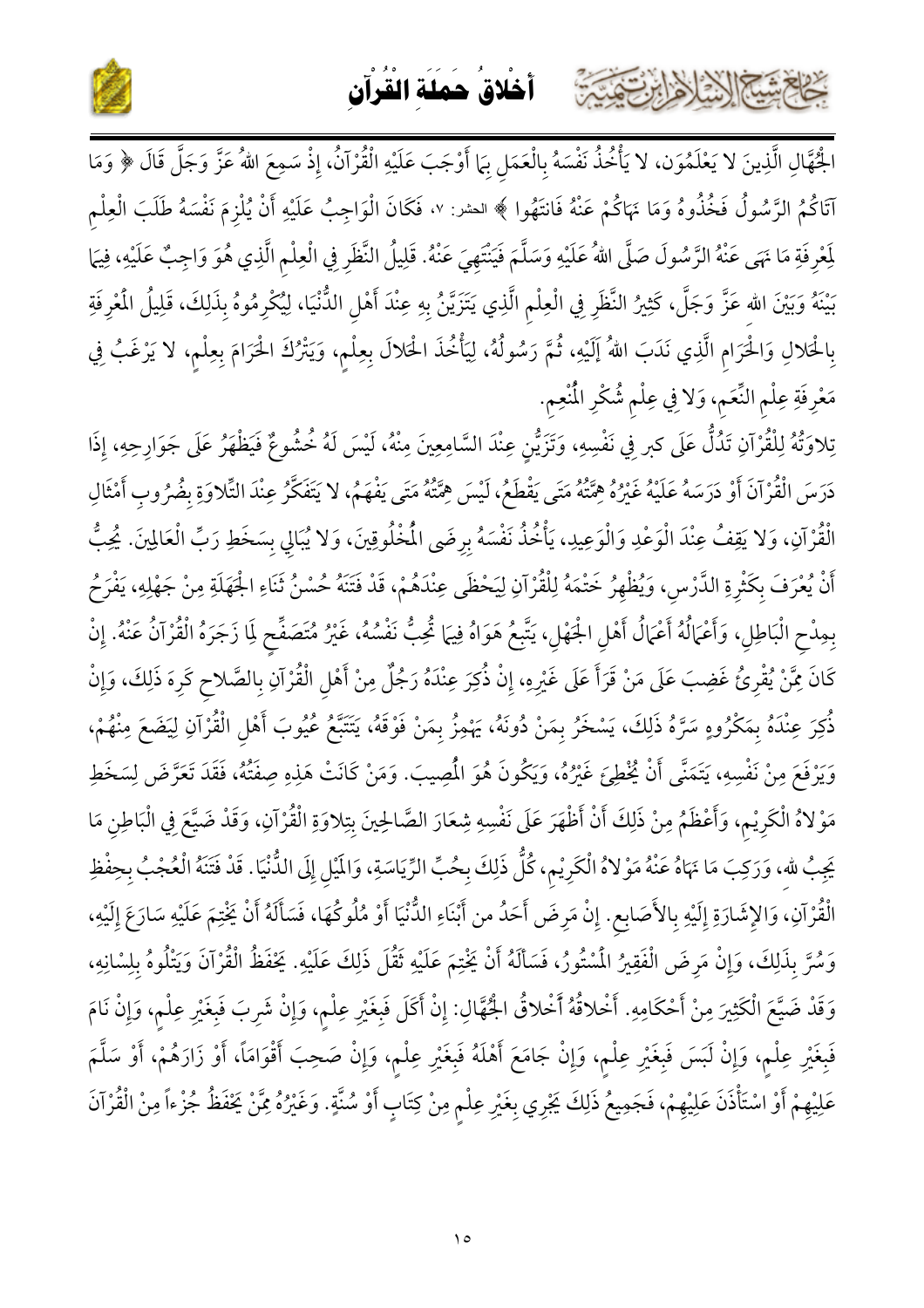

كالمشتم الشاهارية



مُطَالِبٌ لِنَفْسِهِ بِهَا أَوْجَبَ اللهُ عَزَّ وَجَلَّ عَلَيْهِ مِنْ عِلْمٍ أَدَاءِ فَرَائِضِهِ، وَاجْتِنَابِ مَحَارِمِهِ، وإِنْ كَانَ لا يُؤْبَهُ لَهُ، وَلا يُشَارُ إِلَيْهِ بِالأَصَابِعِ.

قَالَ مُحَمَّدُ بْنُ الْحُسَيْنِ رَحِمَهُ اللهُ قَالَ مُحَمَّدُ بْنُ الْحُسَيْنِ رَحِمَهُ اللهُ: فَمَنْ كَانَتْ هَذِهِ أَخْلاقُهُ صَارَ فِتْنَةً لِكُلِّ مَفْتُونٍ لأَنَّهُ إِذَا عَمِلَ بِالأَخْلاقِ الَّتِي  $\ddot{\phantom{0}}$ مَنْ كَانَتْ هَذِهِ أَخْلاَقَهُ صَارَ فِتْنَةً لِكُلِّ مَ لا تَحْسُنُ بِمِثْلِهِ اقْتَدَى بِهِ الْجُهَّالُ، فَإِذَا عِيبَ عَلَى الْجَاهِلِ ُعَاهِلِ، قَالَ: فُلانٌ الْحَامِلُ لِكِتَابِ اللهِ فَعَلَ هَذَا، وَنَحْنُ أَوْلَى أَنْ نَفْعَلَهُ، وَمَنْ كَانَتْ هَذِهِ حَالُهُ فَقَدْ تَعَرَّضَ لِعَظِيمٍ، وَثَبَتَتْ عَلَيْهِ الْحُجَّةُ، وَلا عُذْرَ لَهُ إِلا أَنْ يَتُوبَ. وَإِنَّمَا حَدَانِي عَلَى مَا بَيَّنْتُ مِنْ قَبِيحِ هَذِهِ الأَخْلاقِ: نَصِيحَةً مِنِي لأَهْلِ الْقُرْآنِ، لِيَتَعَلَّقُوا بِالأَخْلاقِ الشَّرِيفَةِ،  $\ddot{\phantom{0}}$ ز a  $\ddot{\phantom{0}}$ وَيَتَجَافُوا عَنْ الأَخْلاقِ الدَّنِيَّةِ، وَاللهُ يُوَفِّقَنَا وَإِيَّاهُمْ لِلرَّشَادِ.  $\ddot{\phantom{0}}$ 

وَاعْلَمُوا – رَحِمَنَا اللهُ وإيَّاكُمْ – أَنِّي قَدْ رَوَيْتُ فِيهَا ذَكَرْتُ أَخْبَارَاً تَدُلُّ عَلَى مَا كَرِهْتُهُ لأَهْلِ الْقُرْآنِ أَنِّي قَدْ رَوَيْتُ فِيهَا ذَكَرْتُ أَخْبَارَاً تَدُلُّ عَلَى مَا كَرِهْتُهُ لأَهْلِ الْقُرْآنِ، فَأَنَا أَذْكُرُ a مِنْهَا مَا حَضَرَنِي، لَيَكُونَ النَّاظِرُ فِي كِتَابِنَا يَنْصَحُ نَفْسَهِ عِنْدِ تِلاوَتِهِ الْقُرْآنَ، فَيَلْزَمُ نَفْسَهُ الْوَاجِبَ، وَاللهُ تَعَالَى  $\ddot{\phantom{0}}$ Ĵ المُوَفَقَ.

٢٦ – عَنْ عُمَرَ بْنِ اخْْطََّابِ رَضِيَ اللهُ عَنْهُ قَالَ مَرَ بْنِ الْخَطَّابِ رَضِيَ اللهُ عَنْهُ قَالَ: لَقَدْ أَتَى عَلَيْنَا حِينٌ، وَمَا نَرَى أَنَّ أَحَدَاً يَتَعَلَّمُ الْقُرْآنَ يُرِيدَ بِهِ إِلا اللهَ تَعَالَى، فَلَمَّا كَانَ هَهُنَا بِآخِرَةٍ، خَشِيتُ أَنَّ رِجَالاً يَتَعَلَّمُونَهُ يُرِيدُونَ بِهِ النَّاسَ وَمَا عِنْدَهُمْ، فَأَرِيدُوا اللهَ تَعَالَى بِقِرَاءِتِكُمْ وَأَعْمَالِكُمْ، فَإِنَّا كُنَّا نَعْرِفُكُمْ إِذْ كان فِينَا رَسُولُ اللهِ صَلَّى اللهُ عَلَيْهِ وَسَلَّم، وَإِذْ يَنْزِلُ الْوَحْيُ، ś  $\mathbf{L}$ j  $\ddot{\phantom{0}}$ وَإِذْ يُنْبِئُنَا اللهُ مِنْ أَخْبَارِكُمْ، فَأَمَّا الْيَوْمَ، فَقَدْ مَضَى رَسُولُ اللهِ صَلَّى اللهُ عَلَيْهِ وَسَلَّم، وَانْقَطَعَ الْوَحْيُ، وَإِنَّمَا  $\ddot{\phantom{a}}$  $\ddot{\phantom{0}}$ j أَعْرِفُكُمْ بِبَا أَقُولُ: مَنْ أَعْلَنَ خَيْرَاً أَحْبَبْنَاهُ عَلَيْهِ مَنْ أَعْلَنَ خَيْرَاً أَحْبَبْنَاهُ عَلَيْهِ، وَظَنَنَّا بِهِ خَيْرَاً، وَمَنْ أَظْهَرَ شَرَّاً أَبْغَضْنَاهُ عَلَيْهِ، وَظَنَنَّا بِهِ شَرَّاً، سَرَ اِئِرُكُمْ فِيَمَا بَيْنَكُمْ وَبَيْنَ رَبِّكِمْ عَزَّ وَجَلَّ.

> ٢٧ – عَنْ عُمَرَ بْنَ الْخَطَّابِ رَضِيَ اللهُ عَنْهُ قَالَ مَرَ بْنَ الْخَطَّابِ رَضِيَ اللهُ عَنْهُ قَالَ: يَا أَيُّهَا النَّاسُ. وَذَكَرَ نَحْوَاً مِنْ حَدِيثِ الْفِرْيَابِيِّ. j

قَالَ مُحَمَّدُ بْنُ الْحُسَيْنِ: فَإِذَا كَانَ عُمَرُ بْنُ الْخَطَّابِ رَضِيَ اللهُ عَنْهُ قَدْ خَافَ عَلَى قَوْمٍ قَرَأُوا الْقُرْآنَ فِي ذَلِكَ الْوَقْتِ بِمَيْلِهِمْ إِلَى الذُّنْيَا، فَمَا ظَنُّكَ بِهِمُ الْيَوْمَ !. j

وَقَدْ أَخْبَرَنَا النَّبِيُّ صَلَّى اللهُ عَلَيْهِ وَسَلَّمَ أَنَّهُ يَكُونُ أَقْوَامٌ يَقْرَأُونَ الْقُرْآنَ يُقِيمُونَهُ كَمَا يُقِيمُونَ الْقِدْحُ، يَتَعَجَّلُونَهُ،  $\ddot{\phantom{0}}$ وَلا يَتَأَجَّلُونَهُ، يَعْنِي: يَطْلُبُونَ بِهِ عَاجِلَةَ الدُّنْيَا، وَلا يَطْلُبُونَ بِهِ الآخِرَةَ.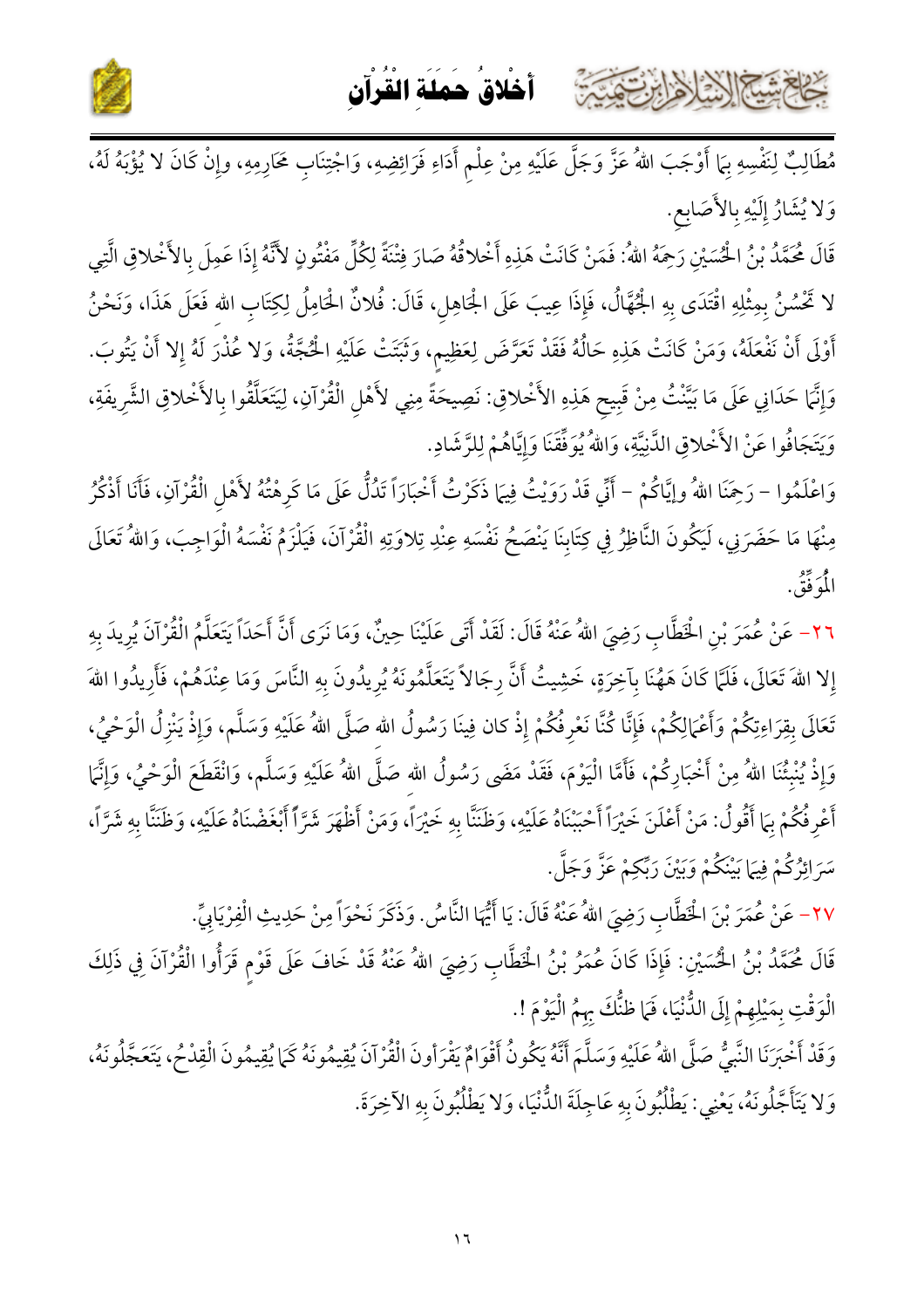

أخلاق حملة القرآن

كالمشتم الشاهاير تمتع

٢٨– عَنْ جَابِرِ بْنِ عَبْدِ الله قَالَ: خَرَجَ عَلَيْنَا رَسُولُ الله صَلَّى اللهُ عَلَيْهِ وَسَلَّمَ، وَنَحْنُ نَقْرَأُ الْقُرْآنَ، وَفِينَا الأَعَجَمِيُّ وَالأَعْرَابِيُّ، قَالَ: فَاسْتَمَعَ، فَقَالَ: «اقْرَءُوا، فَكُلُّ حَسَنٌ، وَسَيَأْتِي قَوْمٌ يُقِيمُونَهُ كَمَا يُقِيمُونَ الْقِدْحَ، يَتَعَجَّلُونَهُ، وَلا يَتَأَجَّلُونَهُ».

٢٩- حَدَّثَنَا أَبُو مُحَمَّدٍ يَحْيَى بْنُ مُحَمَّدِ بْنِ صَاعِدٍ ثَنَا الْحُسَيْنُ بْنِ الْحَسَنِ الْمُرُوزِيُّ أَنَا ابْنُ الْمُبَارَكِ أَنَا مُوسَى بْنُ عُبَيْدَةَ الرَّبَذِيُّ عَنْ عَبْدِ الله بْنِ عُبَيْدَةَ وَهُوَ أَخُوهُ عَنْ سَهْل بْنِ سَعْدٍ السَّاعِدِيِّ قَالَ: بَيْنَا نَحْنُ نَقْتَرِئُ، إِذْ خَرَجَ عَلَيْنَا رَسُولُ الله صَلَّى اللهُ عَلَيْهِ وَسَلَّمَ، فَقَالَ: «الْحَمْدُ لله، كِتَابُ الله وَاحِدٌ، وَفِيكُمْ الأَخْيَارُ، وَفِيكُمْ الأَحْمَرُ وَالأَسْوَدُ، اقْرَأُوا الْقُرْآنَ، اقْرَأُوا قَبْلَ أَنْ يَأْتِي أَقْوَامٌ يَقْرَأُونَهُ، يُقِيمُونَ حُرُوفَهُ، كَمَا يُقَامُ السَّهْمُ، لا يُجَاوِزُ تَرَاقِيهِمْ، يَتَعَجَّلُونَ أَجْرَهُ، وَلا يَتَأَجَّلُونَهُ».

٣٠ – عَنْ الْعَبَّاس بْنِ عَبْدِ الْمُطَلَّبِ رَضِيَ اللهُ عَنْهُ قَالَ: قَالَ رَسُولُ الله صَلَّى اللهُ عَلَيْهِ وَسَلَّمَ: «يَظْهَرُ هَذَا الدِّينُ حَتَّى يُجَاوِزَ الْبِحَارَ، وَحَتَّى يُخَاضَ بِالْخَيْلِ فِي سَبِيلِ الله، ثُمَّ يَأْتِي قَوْمٌ يَقْرَأُونَ الْقُرْآنَ، فَإِذَا قَرَأُوهُ قَالُوا: قَدْ قَرَأْنَا الْقُرْآنَ، فَمَنْ أَقْرَأُ مِنَّا !، فَمَنْ أَعْلَمُ مِنَّا !»، ثُمَّ الْتَفَتَ إِلَى أَصْحَابِهِ، فَقَالَ: «هَلْ تَرَوْنَ فِي أُولَئِكَ مِنْ خَيْرِ ؟»، قَالُوا: لا، قَالَ: «فَأُولَئِكَ مِنْكُمْ، وَأُولَئِكَ مِنْ هَذِهِ الأُمَّةِ، وَأُولَئِكَ هُمْ وَقُودُ النَّارِ».

٣١- عَنْ الْعَبَّاسِ بْنِ عَبْدِ الْمُطَلَّبِ قَالَ: قَالَ رَسُولُ الله صَلَّى اللهُ عَلَيْهِ وَسَلَّمَ: وَذَكَرَ الْحَدِيثَ مِثْلَهُ.

٣٢- عَنْ مُجَاهِدٍ عَنْ ابْنِ عُمَرَ قَالَ: إنا كُنَّا صَدْرُ هَذِهِ الأُمَّةِ، وَكَانَ الرَّجُلُ مِنْ خِيَارِ أصْحَابٍ رَسُولِ الله صَلَّى اللهُ عَلَيْهِ وَسَلَّمَ مَا مَعَهُ إِلا السُّورَةَ مِنْ الْقُرْآنِ، أَوْ شِبْهَ ذَلِكَ، وَكَانَ الْقُرْآنُ ثَقِيلاً عَلَيْهِمْ وَرُزِقُوا الْعَمَلَ بِهِ، وَإِنَّ آخِرَ هَذِهِ الأُمَّةِ يُخَفَّفُ عَلَيْهِمُ الْقُرْآنُ، حَتَّى يَقْرَأُهُ الصَّبِيُ وَالأَعْجَمِيُّ، فَلا يَعْمَلُونَ بِهِ.

٣٣– قَالَ عَبْدُ الله بْنُ مَسْعُودِ: قَالَ رَسُولُ الله صَلَّى اللهُ عَلَيْهِ وَسَلَّمَ: «لَيَرِثَنَّ هَذَا الْقُرْآنَ قَوْمٌ، يَشْرَبُونَهُ كَمَا يُشْرَبُ الْمَاءُ، لا يُجَاوِزُ تَرَاقِيَهُمْ».

٢٤- عَنْ الْحَسَنِ قَالَ: إِنَّ هَذَا الْقُرْآنَ قَدْ قَرَأَهُ عَبِيدٌ وَصِبْيَانٌ، لا عِلْمَ لَهُمْ بتأْوِيلِهِ، وَلَمْ يَتَاَوَّلُوا الأَمْرَ مِنْ أَوَّلِهِ، قَالَ اللهُ عَزَّ وَجَلَّ ﴿ كِتَابٌ أَنزَلْنَاهُ إِلَيْكَ مُبَارَكٌ لَّيَدَّبَّرُوا آيَاتِهِ ﴾ ص: ٢٩، وَمَا تَدَبُّرُ آيَاتِهِ إِلا اتَّبَاعَهُ وَاللهُ يَعْلَمُ، أَمَا وَالله مَا هُوَ بِحِفْظِ حُرُوفِهِ وَإِضَاعَةِ حُدُودِهِ، حَتَّى إِنَّ أَحَدَهُمْ لَيَقُولُ: قَدْ قَرَأْتُ الْقُرْآنَ كُلَّهُ، فَمَا أَسْقَطْتُ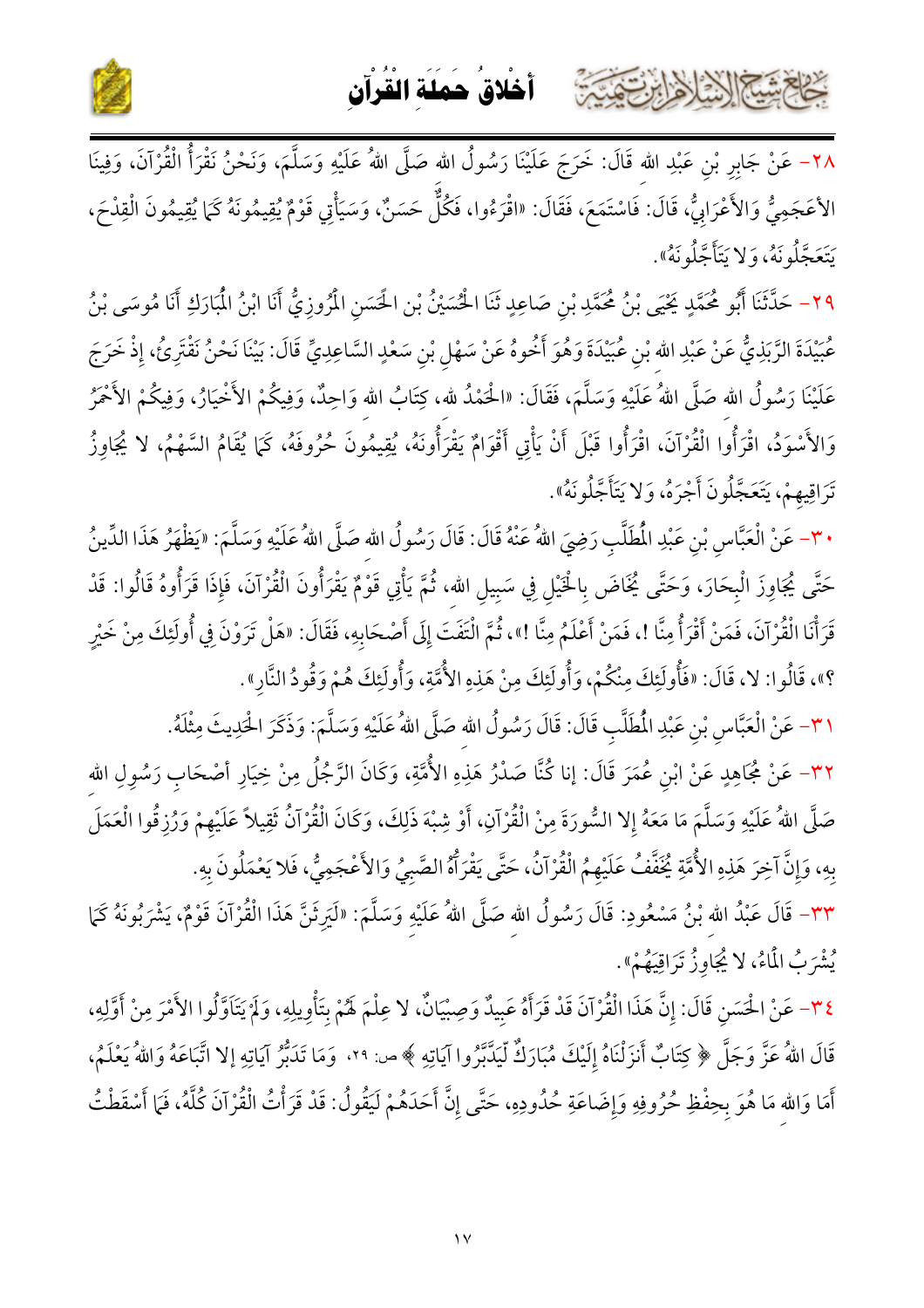

أخلاقُ حَمِلَة الْقُراَن

مِنْهُ حَرْفَاً، وَقَدْ وَالله أَسْقَطَهُ كُلَّهُ، مَا يُرَى لَهُ الْقُرْآنُ فِي خُلُقٍ وَلا عَمَل، حَتَّى إِنَّ أَحَدَهُمْ لَيَقُولُ: إِنِّي لأَقْرَأُ السُّورَةَ فِي نَفَسٍ، وَالله مَا هَؤَلاءِ بِالْقُرَّاءِ، وَلا الْعُلَمَاءِ، وَلا الْحُكَمَاءِ، وَلا الْوَرَعَةِ، مَتَّى كَانَتْ الْقُرَّاءُ تَقُولُ مِثْلَ هَذَا ؟، لا كَثَّرَ اللهُ فِي النَّاسِ مِثْلَ هَؤَلاءِ.

٣٥– عَنْ مُجَاهِدٍ فِي قَوْلِ الله عَزَّ وَجَلَّ ﴿ يَتْلُونَهُ حَقَّ تِلَاوَتِهِ ﴾ البقرة: ١٢١ قَالَ: يَعْمَلُونَ بِهِ حَقَّ عَمَلِهِ.

بحاحمته الخلافاريتون

٣٦- قَالَ عَبْدُ الله بْنُ مَسْعُودٍ رَحْمَةُ الله عَلَيْهِ: يَنْبَغِي لِحَامِل الْقُرْآنِ أَنْ يُعْرَفَ بِلِيلِهِ إِذَا النَّاسُ نَائِمُونَ، وَبِنَهَارِهِ إِذَا النَّاسُ مُفْطِرُونَ، وَبِوَرَعِهِ إِذَا النَّاسُ يَخْلِطُونَ، وَبِتَوَاضُعِهِ إِذَا النَّاسُ يَخْتَالُونَ، وَبِحُزْنِهِ إِذَا النَّاسُ يَفْرَحُونَ، وَبِبُكَائِهِ إِذَا النَّاسُ يَضْحَكُونَ، وَبِصَمْتِهِ إِذَا النَّاسُ يَخُوضُونَ. قَالَ مُحَمَّدُ بْنُ الْحُسَيْنِ رَحِمَهُ اللهُ: هَذِهِ الأَخْبَارُ كُلُّهَا تَدُلُّ عَلَى مَا تَقَدَّمَ ذِكْرُنَا لَهُ مِنْ أَنَّ أَهْلَ الْقُرْآنِ يَنْبَغِي أَنْ تَكُونَ أَخْلاقُهُمْ مُبَايِنَةً لأَخْلاقِي مَنْ سِوَاهُمْ مِمَّنْ لَمْ يَعْلَمْ كَعِلْمِهِمْ. إِذَا نَزَلَتْ بِهِمْ الشَّدَائِدُ لَجَؤُوا إلَى الله الْكَرِيْم فِيهَا، وَلَمْ يَلْجَؤُوا فيها إلَى مَخْلُوقٍ، وَكَانَ اللهُ عَزَّ وَجَلَّ أَسْبَقَ إِلَى قُلُوبِهِمْ. قَدْ تَأَدَّبُوا بِأَدَبِ الْقُرْآنِ وَالسُّنَّةِ، فَهُمْ أَعْلامٌ يُقْتَدَى بِفِعَالِهِمْ، لأَنَّهُمْ خَاصَّةُ الله وَأَهْلُهُ، و﴿ أُولَئِكَ حِزْبُ اللَّهَ أَلَا إِنَّ حِزْبَ اللَّهَ هُمُ الْمُفْلِحُونَ ﴾ المجادلة: ٢٢.

٣٧- عن الْفُضَيْلَ بْنَ عِيَاضٍ يَقُولُ: يَنْبَغِي لِحَامِلِ الْقُرْآنِ أَنْ لا يَكُونَ لَهُ حَاجَةً إِلَى أَحَدٍ مِنْ الْخَلْقِ، إِلَى الْخَلِيفَةِ فَمَنْ دُونَهَ، وَيَنْبَغِي أَنْ تَكُونَ حَوَائِجُ الْخَلْقِ إِلَيْهِ. قَالَ: سَمِعْتُ الْفُضَيْلَ يَقُولُ: حَامِلُ الْقُرْآنِ حَامِلُ رَايَةِ الإِسْلامِ، لا يَنْبَغِي لَهُ أَنْ يَلْغُو مَعَ مَنْ يَلْغُو، وَلا يَسْهُو مَعَ مَنْ يَسْهُو، وَلا يَلْهُو مَعَ مَنْ يَلْهُو.

٣٨- قَالَ الْفُضَيْلِ: إِنَّهَا نَزَلَ الْقُرْآنُ لِيُعْمَلَ بِهِ، فَاتَّخَذَ النَّاسُ قِرَاءَتَهُ عَمْلاً، أَي لِيُحِلُّوا حَلالَهُ، وَيُحَرِّمُوا حَرَامَهُ، وَيَقَفُوا عِنْدَ مُتْشَابِهِ.

٣٩- كَتَبَ حُذَيْفَةُ الْمُرْعَشِيُّ إِلَي يُوسُفَ بْنِ أَسْبَاطٍ: بَلَّغَنِي أَنَّكَ بِعْتَ دِينَكَ بِحَبَّتَيْنِ، وَقَفْتَ عَلَى صَاحِبِ لَبَنِ، فَقُلْتَ: بِكَمْ هَذَا ؟، فَقَالَ: هُوَ لَكَ بِسُدْسٍ، فَقُلْتُ: لا بِثُمُنِ، فَقَالَ: هُوَ لَكَ، وَكَانَ يَعْرِفُكَ، اكْشِفْ عَنْ رَأْسِكَ قِنَاعَ الْغَافِلِينَ، وَانْتَبهْ مِنْ رَقْدَةَ الْمُوتَى، وَاعْلَمْ أَنَّهُ مَنْ قَرَأَ الْقُرْآنَ ثُمَّ آثَرَ الدُّنْيَا لَمْ آمَنْ أَنْ يَكُونَ بِآيَاتِ الله مِنَ الْمُسْتَهْزِئِينَ.

• ٤ – عن أَبُي الْمَلِيحِ قَالَ: كَانَ مَيْمُونُ بْنُ مِهْرَانَ يَقُولُ: لَوْ صَلَحَ أَهْلُ الْقُرْآنِ صَلَحَ النَّاسُ.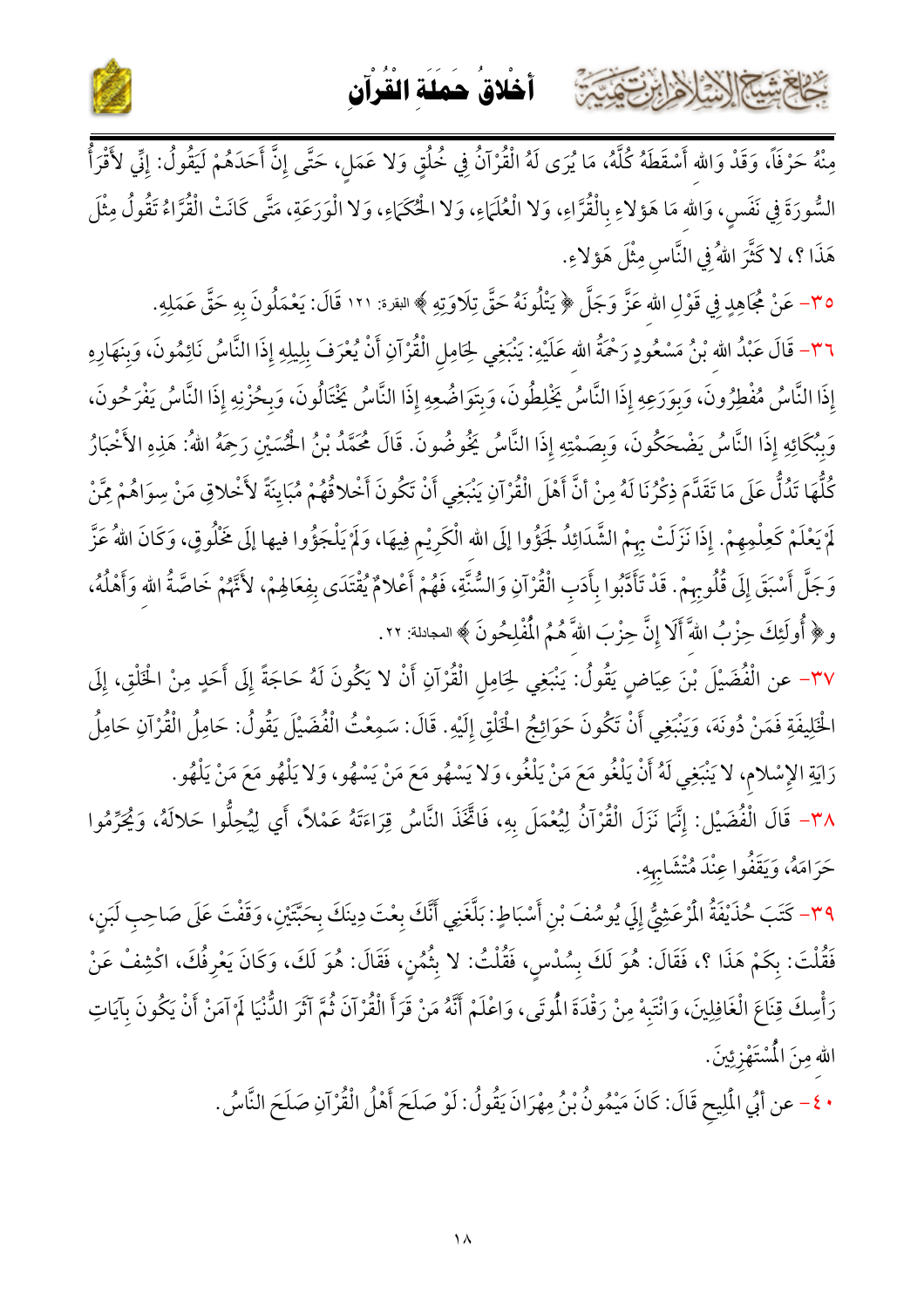

كالحشيم الشاهاير تتفتته



1 ٤ – عن أَبَي سَعِيدٍ الْخُدْرِيَّ يَقُولُ: سمعت رسول الله صلى الله عليه وسلم يقول: يَكُونُ خَلْفٌ بَعْدَ سنين <u>.</u> أَضَاعُوا الصَّلاةَ، وَاتَّبَعُوا الشَّهَوَاتِ فَسَوْفَ يَلْقَوْنَ غَيَّاً، ثُمَّ يَكُونُ خَلْفٌ يَقْرَءُونَ الْقُرْآنَ لا يَعْدُو تَرَاقِيَهُمْ، وَيَقْرَأُ الْقُرْآنَ ثَلاثَةٌ: مُؤْمِنٌ وَمُنَافِقٌ وَفَاجِرٌ، فَقَالَ بَشِيرٌ فَقَالَ بَشِيرٌ: فَقُلْتُ لِلْوَلِيدِ: مَا هَؤُلاءِ الثَّلاثَةُ ؟ مَا هَؤُلاءِ الثلاثَةُ ؟، فَقَالَ: المُنَافِقُ كَافِرٌ ۚ لُنَافِقُ كَافِ بِهِ، وَالْفَاجِرُ يَتَأَكَّلُ بِهِ، وَالْمُؤْمِنُ مُؤْمِنٌ بِهِ.

٤٢– عَنْ الْحَسَنِ قَالَ: مَرَرْتُ أَنَا وَعِمْرَانُ بْنُ حُصَيْنٍ عَلَى رَجُلٍ يَقْرَأُ سُورَةَ يُوسُفَ، فَقَامَ عِمْرَانُ يَسْتَمِعُ لِقِرَاءَتِهِ، فَلَمَّا فَرَغَ سَأَلَ، فَاسْتَرْجَعَ وَقَالَ: انْطَلِقْ، فَإِنِّي سَمِعْتُ رَسُولَ اللهِ صَلَّى اللهُ عَلَيْهِ وَسَلَّمَ يَقُولُ: «مَنْ قَرَأَ الْقُرْآنَ، فَلْيَسْأَلْ اللهَ عَزَّ وَجَلَّ بِهِ، فَإِنَّه سَيَأْتِي قَوْمٌ يَقْرَءُونَ الْقُرْآنَ، يَسْأَلُونَ النَّاسَ بِهِ». Ĵ  $\overline{\phantom{a}}$ 

٤٣ - عَنْ الْحَسَنِ قَالَ: كُنْتُ أَمْشِي مَعَ عِمْرَانَ بْنِ حُصَيْنٍ، أَحَدُنَا آخِذٌ بِيَدِ صَاحِبِهِ، فَمَرَرْنَا بِسَائِلٍ يَقْرَأُ الْقُرْآنَ، فَاحْتَبَسَ عِمْرَانُ يَسْتَمِعُ الْقُرْآنَ، فَلَمَّا فَرَغَ سَأَلَ، فَقَالَ عِمْرَانُ: انْطَلِقْ بِنَا، فَإِنِّي سَمِعْتُ رَسُولَ اللهِ Ĵ صَلَّى اللهُ عَلَيْهِ وَسَلَّمَ يَقُولُ: «اقْرَأُوا الْقُرْآنَ، وَاسْأَلُوا اللهَ بِهِ، فَإِنَّ بَعْدَكُمْ قَوْمَاً يَقْرَءُونَ الْقُرْآنَ، يَسْأَلُونَ النَّاسَ ز  $\overline{a}$ به».

٤٤ – عَنْ أَنَسٍ بْنِ مَالِكٍ قَالَ: قَالَ رَسُولُ اللهِ صَلَّى اللهُ عَلَيْهِ وَسَلَّمَ: «يُؤْتَي بِحَمَلَةِ الْقُرْآنِ يَوْمَ الْقِيَامَةِ، فَيَقُولُ اللهُ عَزَّ وَجَلَّ: أَنْتُمْ وُعَاةُ كَلامِي، اَخُذُكُمْ بِهَا اَخُذُ بِهِ الأَنْبِيَاءَ، إِلا الْوَحِيَ ذ  $\overline{\phantom{0}}$ إِلا الْوَحِيَ». j

قَالَ مُحَمَّدُ بْنُ الْحُمَىيْنِ: فِي هَذَا بَلاغٌ لِمَنْ تَدَبَّرَهُ، فَاتَّقَى اللهَ عَزَّ وَجَلَّ، وَأَجَلَّ الْقُرْآنَ صَانَهُ، وَبَاعَ مَا يَفْنَى بِهَا يَبْقَى، وَاللهُ عَزَّ وَجَلَّ الْمُوَفِّقُ لِذَلِكَ.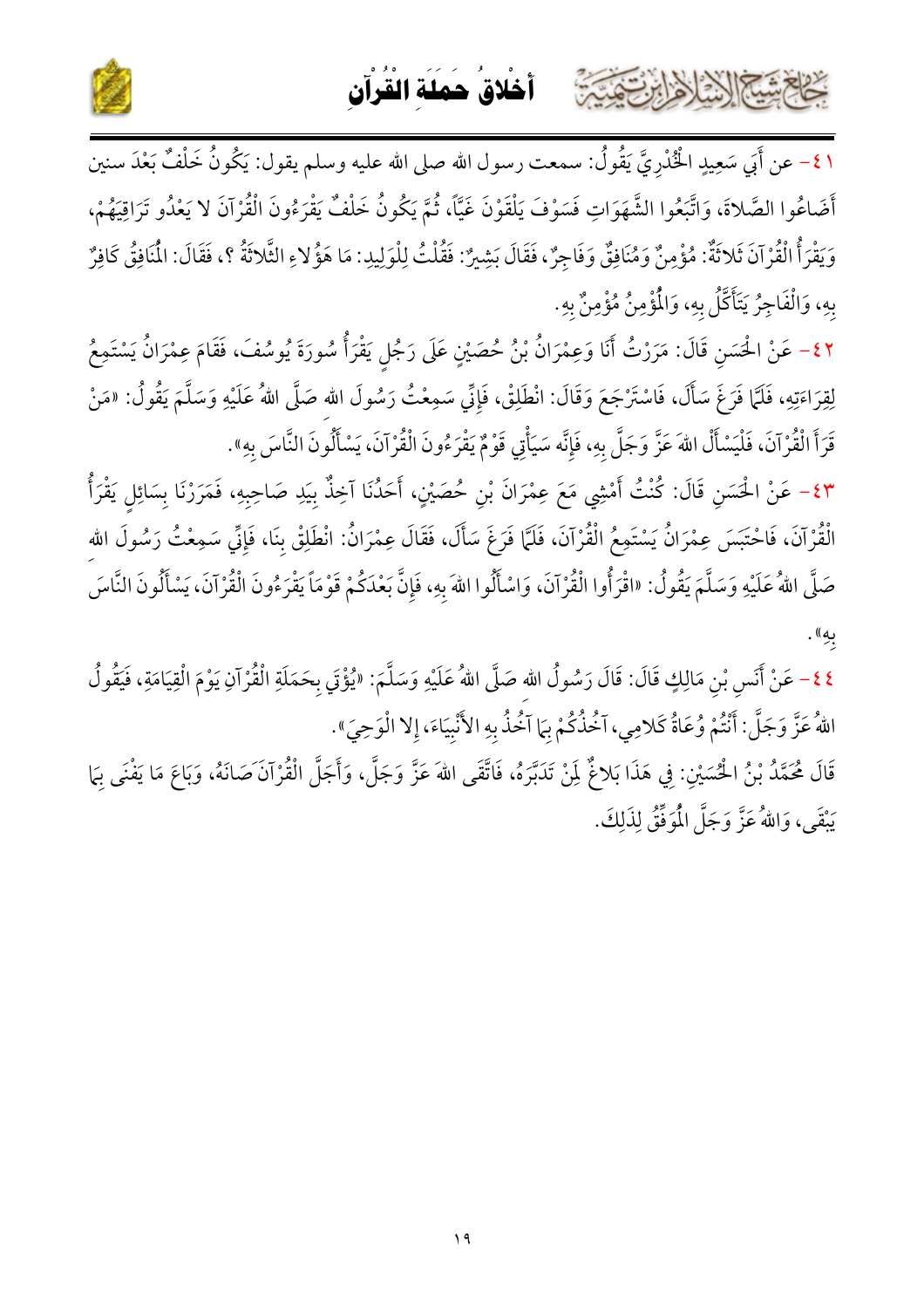





بَابُ: أَخْلاقِ الْمُقْرِئِ إِذَا جَلَسَ يُقْرِئُ لِوَجْهِ الله عَزَّ وَجَلَّ

## مَاذَا يَنْبَغِي لَهُ أَنْ يَتَخَلَّقَ بِهِ

قَالَ مُحَمَّدُ بْنُ الْحُسَيْنِ رَحِمَهُ اللهُ: يَنْبَغِي لِمَنْ عَلَّمَهُ اللهُ تَعَالَى كِتَابَهُ، فَأَحَبَّ أَنْ يَجْلِسَ فِي الْمُسْجِدِ يُقْرِيءَ الْقُرْآنَ لله تَعَالَى، يَغْتَنِمَ قَوْلَ النَّبِيِّ صّلَّى اللهُ علَيْهِ وَسَلَّمَ «خَيْرُكُمْ مَنْ تَعَلَّمَ الْقُرْآنَ وَعَلَّمَهُ»، فَيَنْبَغِي لَهُ أَنْ يَسْتَعْمِلَ مِنْ الأُخْلاقِ الشَّريفَةِ مَا يَدُلُّ عَلَى فَضْلِهِ وَصِدْقِهِ، وَهُوَ أَنْ يَتَوَاضَعَ فِي نَفْسِهِ إِذَا جَلَسَ فِي مَجْلِسِهِ، وَلا يَتَعَاظَمُ فِي نَفْسِهِ. وَأُحِبُّ لَهُ أَنْ يَسْتَقْبِلَ الْقِبْلَةَ فِي مَجْلِسِهِ لِقَوْلِ النَّبِيِّ صّلَّى اللهُ علَيْهِ وَسَلَّمَ «أَفْضَلُ الْمَجَالِس مَا اسْتُقْبلَ بِهِ الْقِبْلَةُ»وَيَتَوَاضَعُ لَمِنْ يُلَقِّنُهُ الْقُرْآنَ، وَيُقْبِلُ عَلَيْهِ إِقْبَالاً جَمِيلاً، وَيَنْبَغِي لَهُ أَنِ يَسْتَعْمِلَ مَعَ كُلِّ إِنْسَانٍ يُلَقِّنُهُ القرآن مَا يَصْلُحُ لِثْلِهِ. إذَا كَانَ يَتَلَقَّنُ عَلَيْهِ الصَّغِيرُ، وَالْكَبِيرُ، وَالْحَدَثُ، وَالْغَنِيُ، وَالْفَقِيرُ. فَيَنْبَغِي لَهُ أَنْ يُوفِي كُلَّ ذِي حَقٍّ حَقَّهُ، وَيَعْتَقِدَ الإِنْصَافَ إِنْ كَانَ يُرِيدُ اللهَ عَزَّ وَجَلَّ بِتَلْقِينِهِ الْقُرْآنَ. فَلا يَنْبَغِي لَهُ أن يقرب الغني ويباعد الفقير، ولا ينبغي له أَنْ يَرْفِقَ بِالْغَنِي، وَيَخْرِقَ عَلَى الْفَقِيرِ، فَإِنْ فَعَلَ هَذَا، فَقَدْ جَارَ فِي فِعْلِهِ، فَحُكْمُهُ أَنْ يَعْدِلَ بَيْنَهُمَا. ثُمَّ يَنْبَغِي لَهُ أَنْ يَحْذَرَ عَلَى نَفْسِهِ التَّوَاضُعَ لِلْغَنِي، وَالتَّكَبُّرَ عَلَى الْفَقِيرِ، بَلْ يَكُونُ مُتَوَاضِعَاً لِلْفَقِيرِ، مُقَرِّبَاً لِجْلِسِهِ، مُتَعَطِّفَاً عَلَيْهِ، يَتَحَبَّبُ إِلَى الله بِذَلِكَ.

ه ٤– عَنْ الرَّبِيع بْنِ أَنَسٍ فِي قَوْلِ الله عَزَّ وَجَلَّ ﴿ وَلَا تُصَعِّرْ خَدَّكَ لِلنَّاسِ ﴾ نفعان: ١٨ قَالَ: يَكُونُ الْغَنِيُ وَالْفَقِيرُ عِنْدَكَ فِي الْعِلْمِ سَوَاء.

٤٦ – عَنْ أَبِي الْعَالِيَةِ فِي قَوْلِ الله عَزَّ وَجَلَّ ﴿ وَلَا تُصَعِّرْ خَدَّكَ لِلنَّاسِ ﴾ نفعان: ١٨ قَالَ: يَكُونُ الْغَنِيُ وَالْفَقِيرُ عِنْدَكَ فِي الْعِلْمِ سَوَاء قَالَ مُحَمَّدُ بْنُ الْحُسَيْنِ: ويتأوَّلُ فِيهِ مَا أَدَّبَ اللهُ عزَّ وَجَلّ بهِ نَبيَّهُ صَلَّى اللهُ عَلَيْهِ وَسَلَّمَ حَيْثُ أَمَرَهُ أَنْ يُقَرِّبَ الْفُقَرَاءَ، وَلا تَعْدُ عَيْنَاهُ عَنْهُمْ، إِذْ كَانَ قَوْمٌ أَرَادِوا الدُّنْيَا، فَأَحَبُّوا مِنْ النَّبِيِّ صَلَّى اللهُ عَلَيْهِ وَسَلَّمَ أَنْ يُدْنِي مِنْهُمْ مَجْلِسَهُمْ، وَأَنْ يَرْفَعَهُمْ عَلَى مَنْ سِوَاهُمْ مِنْ الْفُقَرَاءِ، فَأَجَابَهُمْ النَّبِيُّ صَلَّى اللهُ عَلَيْهِ وَسَلَّمَ إِلَى مَا سَأَلُوا، لا لأَنَّهُ أَرَادَ الدُّنْيَا، وَلَكِنَّهُ يَتَأَلَفُهُمْ عَلَى الإِسْلام، فَأَرْشَدَ اللهُ تَعَالَى نَبِيَّهُ صَلَّى اللهُ عَلَيْهِ وَسَلَّمَ عَلَى أَشْرَفِ الأَخْلاقِ عِنْدَهُ، فَأَمَرَهُ أَنْ يُقَرِّبَ الْفُقَرَاءَ، وَيَنْبَسِطَ إِلَيْهِمْ، وَيَصْبِرَ عَلَيْهِمْ، وَأَنْ يُبَاعِدَ الأَغْنِيَاءَ الَّذِينَ يَمِيلُونَ إِلَى الدُّنْيَا، فَفَعَلَ صَلَّى اللهُ عَلَيْهِ وَسَلَّمَ.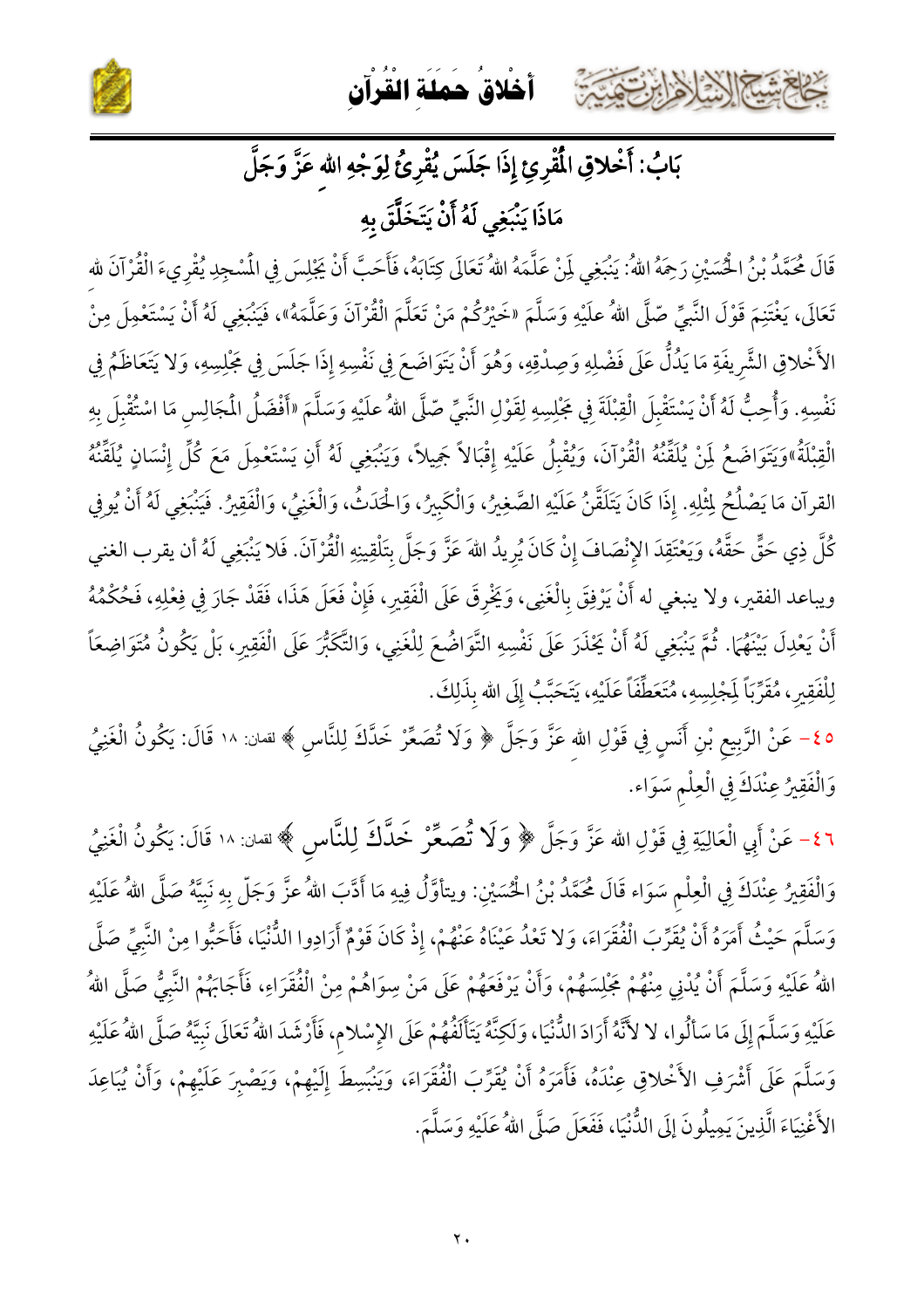

أخلاق حملة القرآن

كالحشيخ الشاها النصيبة

وَهَذَا أَصْلٌ يَحْتَاجُ إِلَيْهِ جَمِيعُ مَنْ جَلَسَ يُعَلِّمُ الْقُرْآنَ وَالْعِلْمَ، يتأدبُ بهِ، وَيُلْزِمُ نَفْسَهُ ذَلِكَ، إِنْ كَانَ يُرِيدُ اللهَ تَعَالَى بِذَلِكَ. فَأَنَا أَذْكُرُ مَا فِيهِ، لِيَكُونَ النَّاظِرُ فِي كِتَابِنَا فَقِيهَاً بِهَا يَتَقَرَّبُ بِهِ إلَى الله عزَّ وَجَلَّ، يُقْرِئُ لله عزَّ وَجَلَّ، وَيَقْتَضِي ثَوَابَهُ مِنَ الله جَلَّتْ عَظَمَتُهُ، لا مِنْ الْمَخْلُوقِينَ.

٤٧ - عَنْ خَبَّابٍ بْنِ الأَرَتِ فِي قَوْلِ الله ﴿ وَلَا تَطْرُدِ الَّذِينَ يَدْعُونَ رَبَّهُم بِالْغَدَاةِ وَالْعَشِيِّ يُرِيدُونَ وَجْهَهُ ﴾ إِلَى قَوْلِهِ ﴿ فَتَكُونَ مِنَ الظَّالِينَ ﴾ الأنعام: ٥٢: قَالَ: جَاءَ الأَقْرَعُ بْنُ حَابِسِ التَّمِيمِيُّ وَعُيَيْنَةَ بْنُ حِصْنِ الْفَزَارِيُّ، فَوَجَدُوا رَسُولَ الله مَعَ صُهَيْبٍ وَبِلالٍ وَعَمَّارٍ وَخَبَّابٍ قاعدا فِي أُنَاسٍ مِنْ الضُّعَفَاءِ مِنْ المُؤْمِنِينَ، فَقَالا: إِنَا نُرِيدُ أَنْ تَجْعَلَ لَنَا مِنْكَ مَجْلِسَاً تَعْرِفُ لَنَا بِهِ الْعَرَبُ، نَأْتِيكَ فَنَسْتَحِيى أَنْ تَرَانَا الْعَرَبُ مَعْ هَذِهِ الأَعْبُدِ، فَإِذَا نَحْنُ جَئْنَاكَ فَنَحْهِمْ عَنَّا، أَوْ كَمَا قَالا، فَإِذَا نَحْنُ فَرَغْنَا فَاقْعُدْ مَعَهُمْ إِنْ شِئْتَ، فَقَالَ: نَعَمْ، فَقَالا: فَاكْتُبْ لَنَا عَلَيْكَ كِتَابَاً، قَالَ: فَدَعَا بِالصَّحِيفَةِ، وَدَعَا عَلِيًّا رَضِيَ اللهُ عَنْهُ لِيَكْتُبَ، وَنَحْنُ قُعُودٌ فِي نَاحِيَةٍ، فَنَزَلَ جِبْرِيلُ عَلَيْهِ السَّلامُ، فَقَالَ ﴿ وَلَا تَطْرُدِ الَّذِينَ يَدْعُونَ رَبَّهُم بِالْغَدَاةِ وَالْعَشِيِّ يُرِيدُونَ وَجْهَهُ مَا عَلَيْكَ مِنْ حِسَابِهِم مِّن شَيْءٍ وَمَا مِنْ حِسَابِكَ عَلَيْهِم مِّن شَيْءٍ فَتَطْرُدَهُمْ فَتَكُونَ مِنَ الظَّالِينَ ﴾ الانعام: ٥٢، ثُمَّ ذَكَرَ الأَقْرَعَ وَعُيَيْنَةَ، فَقَالَ ﴿ وَكَذَلِكَ فَتَنَّا بَعْضَهُم بِبَعْضٍ لِّيَقُولُوا أَهَؤُلَاءِ مَنَّ اللهُ عَلَيْهِم مِّن بَيْنِنَا أَلَيْسَ اللهُ بِأَعْلَمَ بِالشَّاكِرِينَ ﴾

ثُمَّ قَالَ ﴿وَإِذَا جَاءَكَ الَّذِينَ يُؤْمِنُونَ بِآيَاتِنَا فَقُلْ سَلَامٌ عَلَيْكُمْ كَتَبَ رَبُّكُمْ عَلَى نَفْسِهِ ﴾ الانعام: ٥٤، قال: فرمى رسول الله صلى الله عليه وسلم بالصحيفة، ثم دعانا فأتيناه فقال سلام عليكم كتب ربكم على نفسه الرحمة. قَالَ: فَدَنَوْنَا مِنْهُ حَتَّى وَضَعْنَا رُكْبَتَنَا عَلَى رُكْبَتِهِ، وَكَانَ رَسُولُ الله صَلَّى اللهُ عَلَيْهِ وَسَلَّمَ يَجْلِسُ مَعَنَا، فَإِذَا أَرَادَ أَنْ يَقُومَ قَامَ، وَتَرَكَنَا، فَأَنْزَلَ اللهُ عَزَّ وَجَلَّ ﴿ وَاصْبِرْ نَفْسَكَ مَعَ الَّذِينَ يَدْعُونَ رَبَّهُم بالْغَدَاةِ وَالْعَشِيِّ يُرِيدُونَ وَجْهَهُ ولَا تَعْدُ عَيْنَاكَ عَنْهُمْ تُرِيدُ زِينَةَ الْحَيَاةِ الدُّنْيَا ﴾ الكهف: ٢٨ يَقُولُ: لا تَعْدُ عَيْنَاكَ عَنْهُمْ وَتُجَالِسُ الأَشْرَافَ ﴿ وَلَا تُطِعْ مَنْ أَغْفَلْنَا قَلْبَهُ عَن ذِكْرِنَا ﴾ النهف: ٢٨ يَعْنِي عُيَيْنَةَ وَالأَقْرَعَ، ﴿ وَاتَّبَعَ هَوَاهُ وَكَانَ أَمْرُهُ فُرُطًا ﴾ الكهف: ٢٨، ثُمَّ ضَرَبَ لَهُمْ مَثَلَ الرَّجُلَيْنِ وَمَثَلَ الْحَيَاةِ الدُّنْيَا، قَالَ: فَكُنَّا نَقْعُدُ مَعَ النَّبِىِّ صَلَّى اللهُ عَلَيْهِ وَسَلَّمَ، فَإِذَا بَلَغْنَا السَّاعَةَ الَّتِي يَقُومُ فِيهَا قُمْنَا، وَتَرَكْنَاهُ حَتَّى يَقُومَ.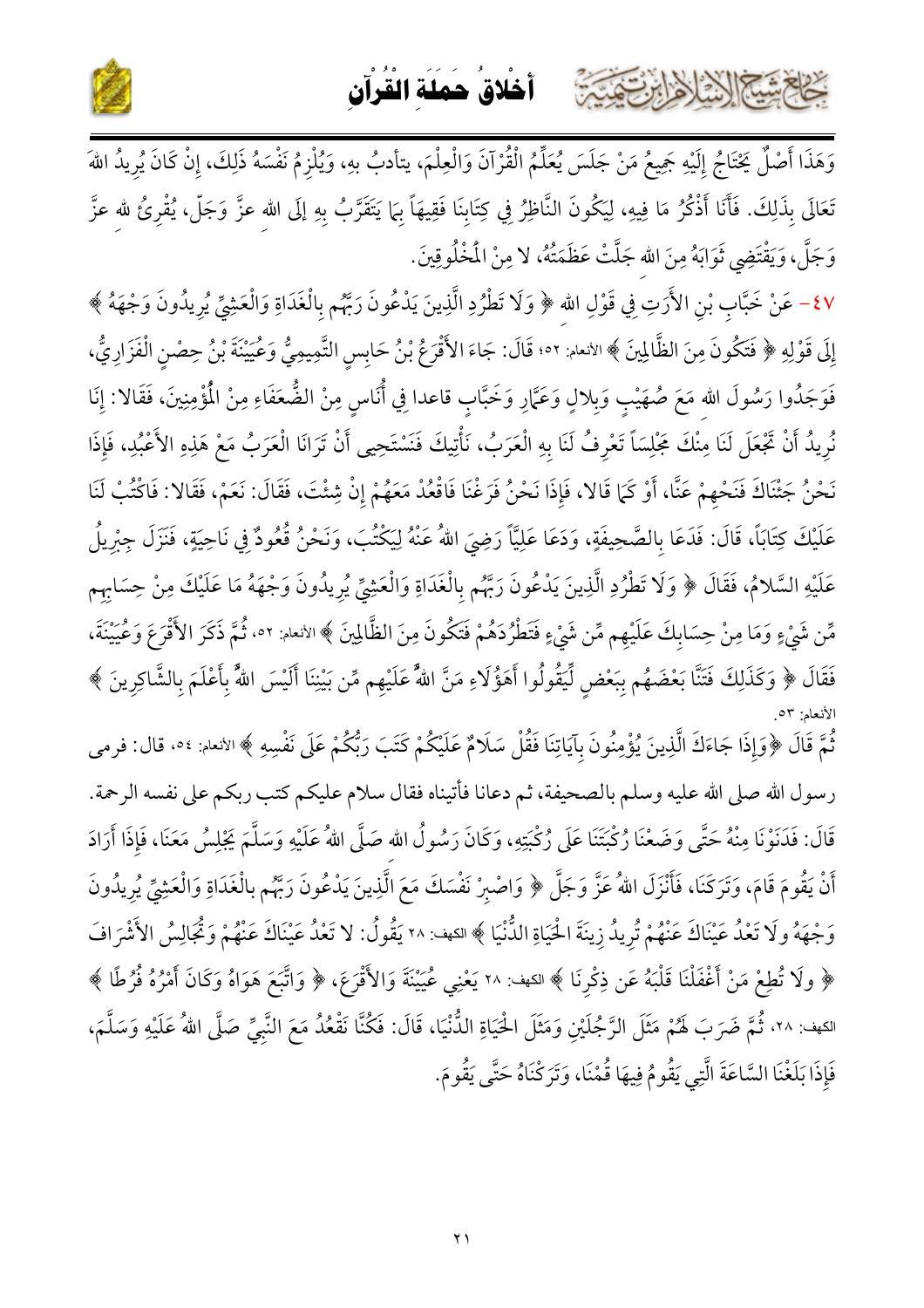

أخلاقُ حَمِلَة الْقُراَن

كحاحمشي الشاهاير تفتته

قَالَ مُحَمَّدُ بْنُ الْحُسَيْنِ رَحِمَهُ اللهُ: أَحَقَّ النَّاسِ بِاسْتِعْمَالِ هَذَا بَعْدَ رَسُولِ الله صَلَّى اللهُ عَلَيْهِ وَسَلَّمَ أَهْلُ الْقُرْآنِ، إِذَا جَلَسُوا لِتَعْلِيم الْقُرْآنِ، يُرِيدُونَ بِهِ اللهَ عَزَّ وَجَلَّ.

٤٨- عَنْ هَارُونَ بْنِ أَبِي وَكِيعٍ قَالَ: سَمِعْتُ زَاذَانَ أَبَا عُمَرَ يَقُولُ: دَخَلْتُ عَلَى ابْنِ مَسْعُودٍ فَوَجَدْتُ أَصْحَابِ الْخَزِّ وَالْيَمَنِيَّةِ قَدْ سَبَقُونِي إِلَى الْمَجْلِسِ، فَنَادَيْتُهُ: يَا عَبْدَ الله؛ مِنْ أَجْلِ أَنِّي رَجُلٌ أَعْمَى أَدْنَيْتَ هَؤ لاءِ وَأَقْصَيْتَنِي، فَقَالَ: ادْنُهُ، فَدَنَوْتُ، حَتَّى مَا كَانَ بَيْنِي وَبَيْنَهُ جَلِيسٌ.

قَالَ مُحَمَّدُ بْنُ الْحُسَيْنِ رَحِمَهُ اللهُ: وَأُحِبُّ لَهُ إِذَا جَاءهُ مَنْ يُرِيدُ أَنْ يَقْرَأَ عَلَيْهِ، مِنْ صَغِيرِ أَوْ حَدَثٍ أَوْ كَبِيرِ؛ أَنْ يَعْتَبِرَ كُلَّ وَاحِدٍ مِنْهُمْ، قَبْلَ أَنْ يُلَقِّنَهُ مِنْ سُورَةِ الْبَقَرَةِ، يَعْتَبِرُهُ بِأَنْ يَعْرِفَ مَا مَعَهُ مِنَ الْحَمْدِ، إِلَى مِقْدَارِ رُبُعٍ، سُبْع، أَوْ أَكْثَرَ مِمَّا يُؤَدِّي بِهِ صَلاتَهُ، وَيَصْلُحُ أَنْ يَؤُمَّ بِهِ فِي الصَّلَوَاتِ إِذَا احْتِيجَ إِلَيْهِ، فَإِنْ كَانَ يُحْسِنُهُ، وَكَانَ تَعَلَّمَهُ فِي الْكُتَّابِ؛ أَصْلَحَ مِنْ لِسَانِهِ، وَقَوَّمَهُ، حَتَّى يَصْلُحَ أَنْ يُؤَدِّي فَرَائِضَهُ، ثُمَّ يَبْتَدِئُ فَيُلَقَّنُهُ مِنْ سُورَةِ الْبَقَرَةِ. وَأُحِبُّ لِمَنْ يُلَقِّنُ إِذَا قُرِئَ عَلَيْهِ أَنْ يُحْسِنَ الاسْتِهَاعَ إِلَى مَنْ يَقْرَأُ عَلَيْهِ، وَلا يَشْتَغِلَ عَنْهُ بِحَدِيثٍ وَلا غَيْرِهِ، فَبِالْحَرِيِّ أَنْ يَنْتَفِعَ بِهِ مَنْ يَقْرَأُ عَلَيْهِ، وَكَذَا يَنْتَفِعُ هُوَ أَيْضَاً، وَيَتَدَبَّرَ مَا يَسْمَعُ مِنْ غَيْرِهِ، وَرَبُّهَا كَانَ سَهَاعُهُ لِلْقُرْآنِ مِنْ غَيْرِهِ لَهُ فِيهِ زِيَادَةُ مَنْفَعَةٍ، وَأَجْرٌ عَظِيمٌ، وَيَتَأَوَّلَ قَوْلَ الله عَزَّ وَجَلَّ ﴿ وَإِذَا قُرِئَ الْقُرْآنُ فَاسْتَمِعُوا لَهُ وَأَنصِتُوا لَعَلَّكُمْ تُرْحَمُونَ ﴾ الأعراف: ٢٠٤. فَإِذَا لَمْ يَتَحَدَّثْ مَعَ غَيْرِهِ، وَأَنْصَتَ إِلَيْهِ أَدْرَكَتُهُ الرَّحْمَةُ مِنَ الله سُبْحَانَهُ، وَكَانَ أَنْفَعَ لِلْقَارِئِ عَلَيْهِ. وَقَدْ قَالَ النَّبِيُّ لِعَبْدِ الله بْنِ مَسْعُودٍ «اقْرَأْ عَلِيَّ»، قَالَ: فَقُلْتُ: يَا رَسُولَ الله: أَقْرَأُ عَلَيْكَ وَعَلَيْكَ أُنْزَلَ ؟، قَالَ: «إِنِّي أُحِبُّ أَنْ أَسْمَعَهُ مِنْ غَيْرِي».

4 ٤ – عَنْ ابْنِ مَسْعُودٍ قَالَ: قَالَ لِي رَسُولُ الله صَلَّى اللهُ عَلَيْهِ وَسَلَّمَ: «اقْرَأْ عَلِيَّ»، فَقُلْتُ: أَقْرَأُ عَلَيْكَ وَعَلَيْكُ أُنْزَلَ !، قَالَ: «إِنِّي أُحِبُّ أَنْ أَسْمَعَهُ مِنْ غَيْرِي»، قَالَ: فَافْتَتَحْتُ سُورَةَ النِّسَاءِ، فَلَمَّا بَلَغْتُ ﴿ فَكَيْفَ إِذَا جِئْنَا مِن كُلِّ أُمَّةٍ بِشَهِيدٍ وَجِئْنَا بِكَ عَلَى هَؤُلَاءِ شَهِيدًا ﴾ النساء: ٤١، قَالَ: فَرَأَيْتُ عَيْنَيْهِ تَذْرِفَانِ، فَقَالَ لي: «حَسْبُكَ». قَالَ مُحَمَّدُ بْنُ الْحُسَيْنِ: وَأُحِبُّ لِمَنْ كَانَ يُقْرِئُ أَنْ لا يَدْرُسَ عَلَيْهِ وَقْتَ الدَّرْس إِلا وَاحِدٌ، وَلا يَكُونَ ثَانٍ مَعَهُ، فَهُوَ أَنْفَعُ لِلْجَمِيعِ، وَأَمَّا التَّلْقِينُ فَلا بَأْسَ أَنْ يُلَقِّنَ الْجَهَاعَةَ.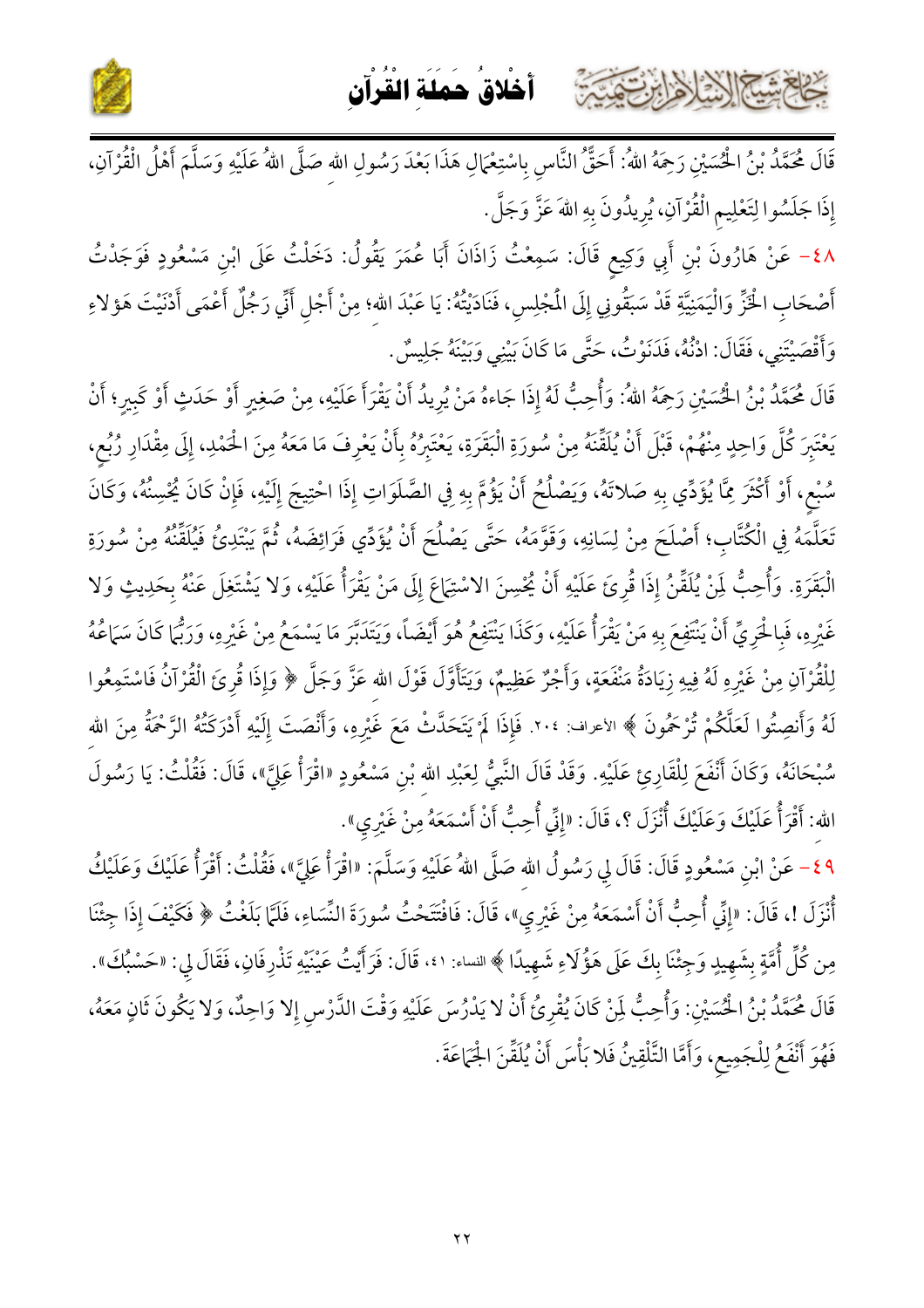

كالحشيخ الشاهابرتون



وَيَنْبَغِي لَمِنْ قُرِئَ عَلَيْهِ الْقُرْآنُ، فَأَخْطَأَ فِيهِ الْقَارِئُ، أَوْ غَلَطَ؛ أَنْ لا يُعَنَّفَهُ، وَأَنْ يَرْفِقَ بِهِ، وَلا يَجْفُو عَلَيْهِ،  $\cdot$ ì  $\ddot{\phantom{0}}$ وَيَصْبِرَ عَلَيْهِ، فَإِنِّي لا آمَنُ أَنْ يَجْفُو عَلَيْهِ فَيَنْفِرَ عَنْهُ، وَبِالْحَرِيِّ أَنْ لا يَعُودَ إِلَى المُسْجِدِ i وَبِالْحَرِيِّ أَنْ لا يَعُودَ إِلَى الْمُسْجِدِ، وَقَدْ رُوِي عَنْ النَّبِيِّ صَلَّى اللهُ عَلَيْهِ وَسَلَّمَ أَنَّهُ قَالَ: «عَلَّمُوا وَلا تُعَنِّفُوا، فَإِنَّ الْمُعَلِّمَ خَيْرٌ مِنْ الْمُعَنِّفِ»، وَقَالَ صَلَّى اللهُ عَلَيْهِ وَسَلَّمَ «إِنَّمَا بُعْثِتُم مُّيَسِّرِينَ، وَلَمْ تُبْعَثُوا مُعَسِّرِينَ».  $\overline{a}$ 

• ٥- عَنْ أَبِي هُرَيْرَةَ أَنْ رَسُولَ اللهِ صَلَّى اللهُ عَلَيْهِ وَسَلَّمَ قَالَ: «عَلَّمُوا وَلا تُعَنَّفُوا، فَإِنَّ الْمُعَلِّمَ خَيْرٌ مِنْ فَإِنَّ الْمُعَلَّمَ خَيْرُ الْمُعَنَّفِ».

٥١ - عَنْ أَبِي التَّيَاحِ قَالَ: سَمِعْتُ أَنَسَ بْنَ مَالِكٍ يُحَدِّثُ عَنْ النَّبِيِّ صَلَّى اللهُ عَلَيْهِ وَسَلَّمَ قَالَ: «يَسِّرُوا وَلا تَعَسِّرُوا، وَسَكَنُوا وَلا تَنْفَرُوا».

٥٢ - قَالَ عُمَرُ بْنُ الْخَطَّابِ رَضِيَ اللهُ عَنْهُ نْطَّابِ رَضِيَ اللهُ عَنْهُ: تَعَلَّمُوا الْعِلْمَ، وَتَعَلَّمُوا لِلْعِلْمِ السَّكِينَةَ وَالْحِلْمَ، وَتَوَاضَعُوا لَمِنْ تُعَلِّمُونَ، وَلْيَتَوَاضَعُ لَكُمْ مَنْ تُعَلِّمُونَ، وَلا تَكُونُوا جَبَابِرَةَ الْعُلَمَاءِ وَلا تَكُونُوا جَبَابِرَةَ الْعُلَمَاءِ، فَلا يَقُومُ عِلْمُكُمْ بِجَهْلِكِمْ.  $\mathbf{L}$  $\epsilon$ 

قَالَ مُحَمَّدُ بْنُ الْحُسَيْنِ رَحِمَهُ اللهُ قَالَ مُحَمَّدُ بْنُ الْحُسَيْنِ رَحِمَهُ اللهُ: فَمَنْ كَانَتْ هَذِهِ أَخْلاقُهُ انْتَفَعَ بِهِ مَنْ يَقْرَأُ عَلَيْهِ. ثُمَّ أَقُولَ إِنَّهُ يَنْبَغِي لَمِنْ كَانَ يُقْرِئُ الْقُرْآنَ لله جَلَّتْ عَظَمَتُهُ أَنْ يَصُونَ نَفْسَهُ عَنْ اسْتِقْضَاءِ الْحَوَائِجِ مِمَّنْ يَقْرَأُ  $\ddot{\bm{z}}$ ءِ الْحَوَائِجِ مِ  $\dot{c}$ عَلَيْهِ الْقُرْآنَ، وَأَنْ لا يَسْتَخْدِمَهُ، وَلا يُكَلِّفَهُ حَاجَةً يَقُومُ فِيهَا  $\cdot$ نَلَّفَهُ حَاجَةً يَقُومُ فِيهَا. وأَخْتَارُ لَهْ إِذَا عَرَضَتْ لَهُ حَاجَةٌ أَنْ يُكَلِّفَهَا لَمِنْ لا يَقْرَأُ عَلَيْهِ، وَأُحِبُّ لَهُ أَنْ يَصُونَ الْقُرْآنَ عَنْ أَنْ تُقْضَى لَهُ بِهِ الْحَوَائِجُ، فَإِنْ عَرَضَتْ لَهُ حَاجَةٌ سَأَلَ مَوْلاهُ ز الْكَرِيْمَ قَضَاءَهَا، فَإِذَا ابْتَدَأَهُ أَحَدٌ مِنْ إِخْوَانِهِ مِنْ غَيْرِ مَسْأَلَةٍ مِنْهُ <u>د</u>  $\ddot{\phantom{0}}$ فَإِذَا ابْتَدَأَهُ أَحَدٌ مِنْ إِخْوَانِهِ مِنْ غَيْرِ مَسْأَلَةٍ مِنْهُ، فَقَضَاهَا لَهُ؛ شَكَرَ اللهَ عَزَّ وَجَلَّ إِذْ صَانَهُ عَنْ المُسْأَلَةِ، وَالتَّذَلُّلِ لأَهْلِ الدُّنْيَا، وَإِذْ سَهَّلَ لَهُ قَضَاءَهَا، ثُمَّ يَشْكُرُ لِمَنْ أَجْرَى ذَلِكَ عَلَى يَدَيْهِ، فَإِنَّ هَذَا وَاجِبٌ  $\overline{\phantom{a}}$ عَلَيْهِ. وَقَدْ رُوِيَتْ فِيهَا ذَكَرْتُ أَخْبَارٌ تَدُلُّ عَلَى مَا قُلْتُ، وَأَنَا أَذْكُرُهَا لِيَزْدَادَ  $\ddot{\phantom{0}}$  $\ddot{\phantom{0}}$ أَنَا أَذْكُرُهَا لِيَزْدَادَ النَّاظِرُ فِي كِتَابِنَا بَصِيرَةً إِنْ شَاءَ اللهُ  $\overline{a}$ .<br>نَّاظِرُ فِي كِتَابِنَا بَ تَعَالَى.

٥٣ – عن الحُسَنِ بْنُ الرَّبِيعِ الْبُورَانِيُّ قَالَ: كُنْتُ عِنْدَ عَبْدِ اللهِ بْنِ إِدْرِيسَ، فَلَمَّا قُمْتُ، قَالَ لِي: سَلْ عَنْ سِعْرِ J الأُشْنَانِ، ۚ فَلَمَّا مَشِيْتُ رَدَّنِي، فَقَالَ: لا تَسِلْ، فَإِنَّكَ تَكْتُبُ مِنِّي الْحَدِيثَ، وَأَنَا أَكْرَهُ أَنْ أَسْأَلَ مَنْ يَسْمَعُ مِنِّي وَأَنَا أَكْرَهُ أَنْ أَسْأَلَ مَنْ يَسْمَعُ الْحَلِيثَ حَاجَةً.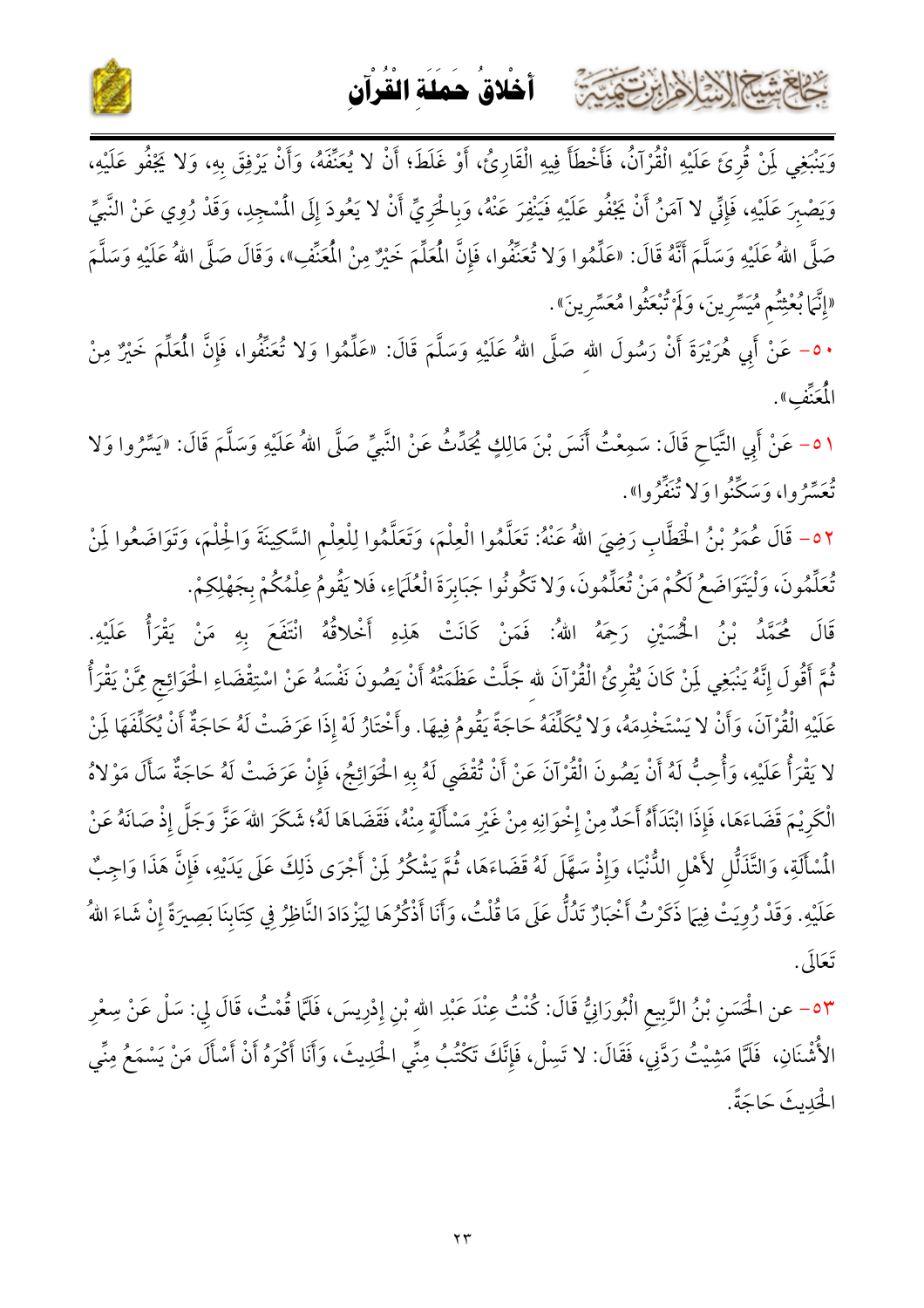





٤ ٥ - قَالَ خَلَفُ بْنُ تَمِيمٍ: مَاتَ أَبِي وَعَلَيْهِ دَيْنٌ، فَأَتَيْتُ حَمْزَةَ الزَّيَّاتَ، فَسَأَلْتُهُ أَنْ يُكَلِّمَ صَاحِبَ الدَّيْنِ أَنْ يَضَعَ عَنْ أَبِي مِنْ دَيْنِهِ شَيْئَاً، فَقَالَ لِي حَمْزَةُ رَحِمَهُ اللهُ: وَيُحَكَ؛ إِنَّهُ يَقْرَأُ عَلِيَّ الْقُرْآنَ، وَأَنَا أَكْرَهُ أَنْ أَشْرَبَ مِنْ بَيْتِ مَنْ يَقْرَأُ عَلِيَّ الْقُرْآنَ المَّاءَ.

٥٥– عن الْفُضَيْلَ بْنَ عِيَاضٍ يَقُولُ: يَنْبَغِي لِحَامِلِ الْقُرْآنِ أَنْ لا تَكُونَ لَهُ حَاجَةً إِلَى أَحَدٍ مِنْ النَّاسِ، إِلَى الْخَلِيفَةِ فَمَنْ دُونَهَ، وَيَنْبَغِي أَنْ تَكُونَ حَوَائِجُ الْخَلْقِ إِلَيْهِ.

٥٦ - عَنْ الرَّبِيعِ بْنِ أَنَسٍ قَالَ: مَكْتُوبٌ فِي التَّوْرَاةِ «عَلِّمْ جَانَاً كَمَا عُلِّمْتَ جَانَاً».

٥٧ – قَالَ عَبْدُ الرَّحْمَنِ بْنُ شِبْلِ قَالَ رَسُولُ الله صَلَّى اللهُ عَلَيْهِ وَسَلَّمَ: «اقْرَءُوا الْقُرْآنَ وَلا تَغْلُوا فِيهِ، وَلا تَجْفُوا عَنْهُ، وَلا تَأْكُلُوا بِهِ، وَلا تَسْتَكْثِرُوا».

٥٨= عَنِ أَبِي هُرَيْرَةَ قَالَ: قَالَ رَسُولُ الله صَلَّى اللهُ عَلَيْهِ وَسَلَّمَ: «مَنْ تَعَلَّمَ عِلْمَأ يُبْتَغَى بِهِ وَجْهُ الله تَعَالَى، لا يَتَعَلَّمُهُ إِلا لِيُصِيبَ بِهِ عَرَضَاً مِنْ الدُّنْيَا، لَمْ يَجِدْ عَرْفَ الْجَنَّةِ يَوْمَ الْقِيَامَةِ».

٥٩ – أَخْبَرَنَا أَبُو عَبْدِ الله مُحَمَّدُ بْنُ مَخْلَدٍ ثَنَا مُحَمَّدُ بْنُ إِسْهَاعِيلَ الْحَسَّانِيُّ ثَنَا وَكِيعٌ ثَنَا سُفْيَانُ عَنْ وَاقِدٍ مَوْلَى زَيْدِ بْنِ خُلَيْدَةَ عَنْ زَاذَانَ قَالَ: مَنْ قَرَأَ الْقُرْآنَ يَتَأَكَّلُ بِهِ النَّاسَ، جَاءَ يَوْمَ الْقِيَامَةِ، وَوَجْهُهُ عَظْمٌ لَيْسَ عَلَيْهِ لَخْمٌ. ٦٠– قَالَ عَبْدُ الله يَعْنِي ابْنَ مَسْعُودٍ رَضِيَ اللهُ عَنْهُ: لَوْ أَنَّ أَهْلَ الْعِلْم صَانُوا الْعِلْمَ، وَوَضَعُوهُ عِنْدَ أَهْلِهِ، سَادُوا بِهِ أَهْلَ زَمَانِهِمْ، وَلَكِنَّهُمْ بَذَلُوهُ لأَهْلِ الدُّنْيَا لِيَنَالُوا بِهِ مِنْ دُنْيَاهُمْ، فَهَانُوا عَلَى أَهْلِهَا، سَمِعْتُ نَبِيَّكُمْ صَلَّى اللهُ عَلَيْهِ وَسَلَّمَ يَقُولُ: «مَنْ جَعَلَ الْهَمَّ هَمَّاً وَاحِدَاً؛ هَمَّ آخِرَتِهِ، كَفَاهُ اللهُ عَزَّ وَجَلَّ هَمَّ دُنْياهُ، وَمَنْ تَشَعَّبَتْ بِهِ الْهُمُومُ فِي أَحْوَالِ الدُّنْيَا، لَمْ يُبَالِ اللهُ تعالَى فِي أَيِّ أَوْدِيَتِهِا هَلَكَ».

٦١- عن عِيسَى بْنُ عُمَرَ النَّحْوِيُّ قَالَ:أَقْبَلْتُ حَتَّى أَقَمْتُ عِنْدَ الْحَسَنِ، فَسَمِعْتُهُ يَقُولُ: قُرَّاءُ هَذَا الْقُرْآنِ ثَلاثَةُ رِجَالٍ: فَرَجُلٌ قَرَأَهُ فَاتَّخَذَهُ بِضَاعَةً، وَنَقَلَهُ مِنْ بَلَدٍ إِلَى بَلَدٍ، وَرَجُلٌ قَرَأَهُ، فَأَقَامَ عَلَى حُرُوفِهِ، وَضَيَّعَ حُدُودَهُ، يَقُولُ: إِنِّي وَالله لا أُسْقِطُ مِنْ الْقُرْآنِ حَرْفَاً، كَثَّرَ اللهُ بِهِمْ الْقُبُورَ، وَأَخْلَى مِنْهُمْ الذُّورَ، فَوَالله لَهُمْ أَشَدُّ كِبْرَاً مِنْ صَاحِبِ السَّرِيرِ عَلَى سَرِيرِهِ، وَمِنْ صَاحِبِ الْمِنْبَرِ عَلَى مِنْبَرِهِ، وَرَجُلٌ قَرَأَهُ، فَأَسْهَرَ لَيْلَهُ، وَأَظْمَأَ نَهَارَهُ،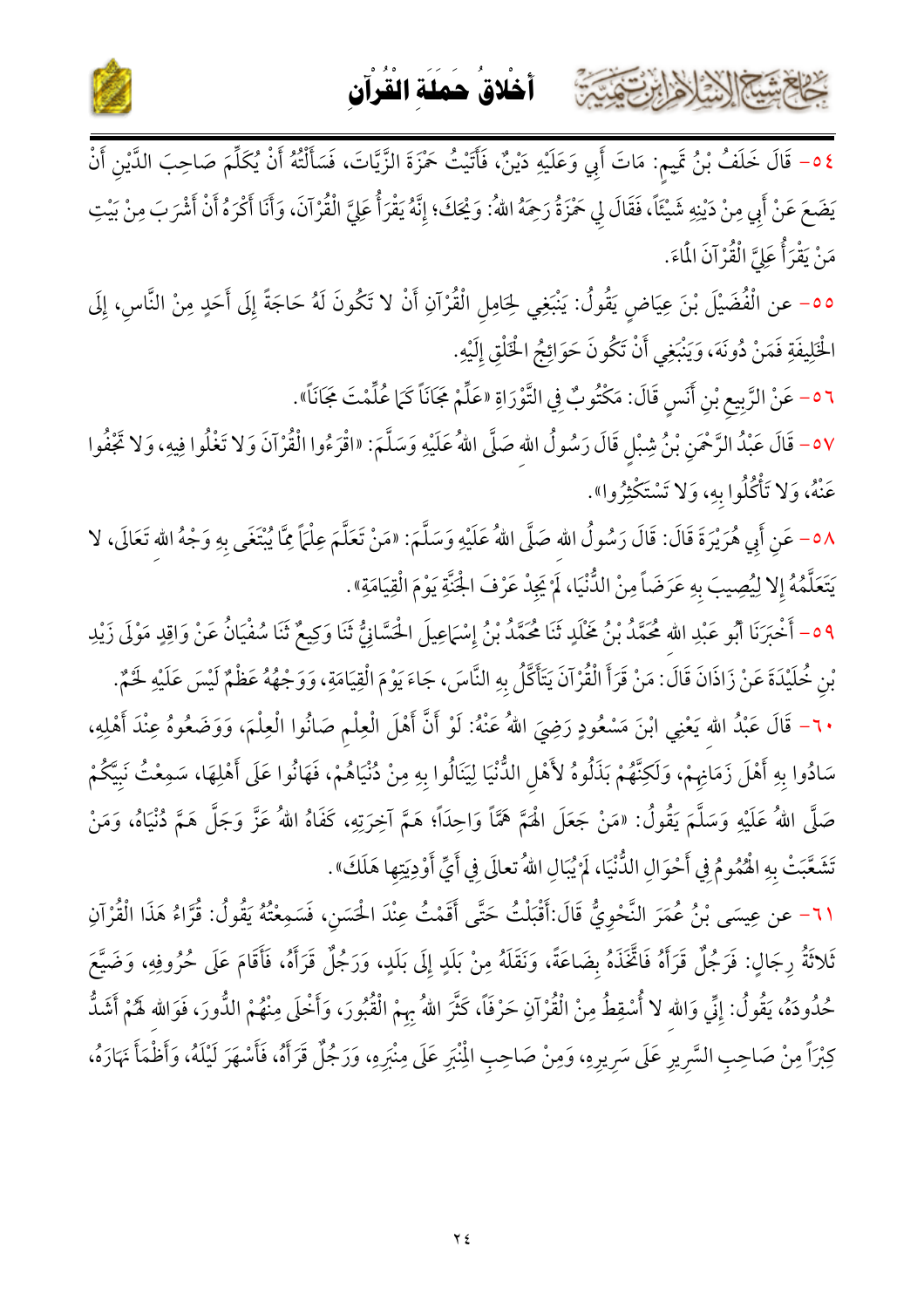أَخْلاقُ حَمِلَة الْقُراَن



وَمَنَعَ بِهِ شَهْوَتَهُ، فَجَثَوْا فِي بَرَانِسِهِمْ، وَرَكَدُوا فِي مَحَارِيبِهِمْ، بِهِمْ يَنْفِي اللهُ عزَّ وَجَلَّ عَنَّا الْعَدَوَّ، وَبِهِمْ يَسْقِينَا اللهُ تعالَى الْغَيْثَ، وَهَذَا الضَّرْبُ مِنْ أَهْلِ الْقُرْآنِ أَعَزُّ مِنَ الْكِبْرِيتِ الأَحْمَرِ.

بحاحمته الخلافاريتون

قَالَ مُحَمَّدُ بْنُ الْحُسَيْنِ رَحِمَهُ اللهُ: الأَخْبَارُ فِي هَذَا الْمُعْنَى كَثِيرَةٌ، وَمُرَادِي مِنْ هَذَا نَصِيحَةٌ لأَهْلِ الْقُرْآنِ، لِئَلا يَبْطُلَ سَعِيُهُمْ، إِنْ هُمْ طَلَبُوا بِهِ شَرَفَ الدُّنْيَا حُرِمُوا شَرَفَ الآخِرَةِ، إِذْ بَذَلُوهُ لأَهْل الدُّنْيَا طَمَعَاً فِي دُنْيَاهُمْ، أَعَاذَ اللهُ حَمَلَةَ الْقُرْآنِ مِنْ ذَلِكَ. فَيَنْبَغِي لَمِنْ جَلَسَ يُقْرِئُ الْمُسْلِمِينَ أَنْ يَتَأَدَّبَ بِأَدَبِ الْقُرْآنِ، يَقْتَضِي ثَوَابَهُ مِنْ الله تعالَى، يَسْتَغْنِي بِالْقُرْآنِ عَنْ كُلِّ أَحَدٍ مِنْ الْخَلْقِ، مُتَوَاضِعٌ فِي نَفْسِهِ لِيَكُونَ رَفِيعَاً عِنْدَ الله جَلَّتْ عَظَمَتُهُ. ٦٢ – عن حَمَّاد بن زَيْدٍ قَالَ: سَمِعْتُ أَيُّوبَ يَقُولُ: يَنْبَغِي لِلْعَالِمِ أَنْ يَضَعَ الرَّمَادَ عَلَى رَأْسِهِ تَوَاضُعَاً لله جَلَّتْ ء<br>عَظَهَتُهُ.

### بَابُ: ذِكْرٍ أَخْلاقِ مَنْ يَقْرَأُ الْقُرْآنِ عَلَى الْمُقْرِئ

قَالَ مُحَمَّدُ بْنُ الْحُسَيْنِ رَحِمَهُ اللهُ: مَنْ كَانَ يَقْرَأُ عَلَى غَيْرِهِ، وَيَتَلَقَّنُ، فَيَنْبَغِي لَهُ أَنْ يُحْسِنَ الأَدَبَ فِي جُلُوسِهِ بَيْنَ يَدَيْهِ، وَيَتَوَاضَعُ فِي جُلُوسِهِ، وَيَكُونُ مُقْبِلاً عَلَيْهِ، فَإِنْ ضَجِرَ عَلَيْهِ احْتَمَلَهُ، وَإِنْ زَجَرَهُ احْتَمَلَهُ، وَرَفِقَ بِهِ، وَاعْتَقَدَ لَهُ الْهَيْبَةَ، وَالاسْتِحِياَءَ مِنْهُ. وَأُحِبُّ أَنْ يَتَلَقَّنَ مَا يَعْلَمُ أَنَّهُ يَضْبِطَهُ، هُوَ أَعْلَمُ بِنَفْسِهِ، إِنْ كَانَ يَعْلَمُ أَنَّهُ لا يَحْتَمِلُ فِي التَّلْقِينِ أَكْثَرَ مِنْ خَمْسٍ خَمْسٍ، فَلا يَنْبَغِي أَنْ يَسْأَلَ الزِّيَادَةَ، وَإِنْ كَانَ يَعْلَمُ أَنَّهُ لا يَحْتَمِلُ أَنْ يَتَلَقَّنَ إِلا ثَلاثَ آيَاتٍ، لَمْ يَسْأَلْ أَنْ يُلَقِّنَهُ خَمْسَاً، فَإِنْ لَقَّنَهُ الأُسْتَاذُ ثَلاثَاً لَمْ يَزِدْه عَلَيْهَا، وَإِنْ عَلِمَ هُوَ مِنْ نَفْسِهِ أَنْ يَحْتَمِلَ خَمْسَاً سَأَلَهُ أَنْ يَزِيدَهُ عَلَى أَرْفَقَ مَا يَكُونُ، فَإِنْ أَبَى لَمْ يُؤْذِهِ بِالطَّلَبِ، وَصَبَرَ عَلَى مُرَادِ الأُسْتَاذِ مِنْهُ، فَإِنَّهُ إِذَا فَعَلَ ذَلِكَ كَانَ هَذَا الْفِعْلُ مِنْهُ دَاعِيَةً لِلزِّيَادَةِ له مِمَّنْ يُلَقِّنُهُ إِنْ شَاءَ اللهُ.

وَلا يَنْبَغِي لَهُ أَنْ يُضْجِرَ مَنْ يُلَقِّنُهُ فَيَزْهَدَ فِيهِ، وَإِذَا لَقَّنَهُ شَكَرَ لَهُ ذَلِكَ، وَدَعَا لَهُ، وَعَظَّمَ قَدْرَهُ. وَلا يَجْفُو عَلَيْهِ إِنْ جَفَا عَلَيْهِ، وَيْكُرِمُ مَنْ يُلَقِّنُهُ إِذَا كَانَ هُوَ لِم يُكْرِمُهُ، وَتَسْتَحِي مِنْهُ إِنْ كَانَ هُوَ لَمْ يَسْتَحْ مِنْكَ. تُلْزِمُ أَنْتَ نَفْسَكَ وَاجِبَ حَقِّهِ عَلَيْكَ، فَبِالْحَرِيِّ أَنْ يَعْرِفَ حَقَّكَ، لأَنَّ أَهْلَ الْقُرْآنِ أَهْلُ خَيْرٍ وَتَيَقَّظٍ وَأَدَبٍ، يَعْرِفُونَ الْحَقَّ عَلَى أَنْفُسِهِمْ. فَإِنْ غَفَلَ عَنْ وَاجِبِ حَقِّكَ، فَلا تَغْفَلْ أَنْتَ عَنْ وَاجِبِ حَقِّهِ، فَإِنَّ اللهَ عَزَّ وَجَلَّ قَدْ أَمَرَكَ أَنْ تَعْرِفَ حَقَّ الْعَالِمِ، وَأَمَرَكَ بِطَاعَةِ الْعُلَمَاءِ، وَكَذَا أَمَرَ الرَّسُولُ صَلَّى اللهُ عَلَيْهِ وَسَلَّمَ.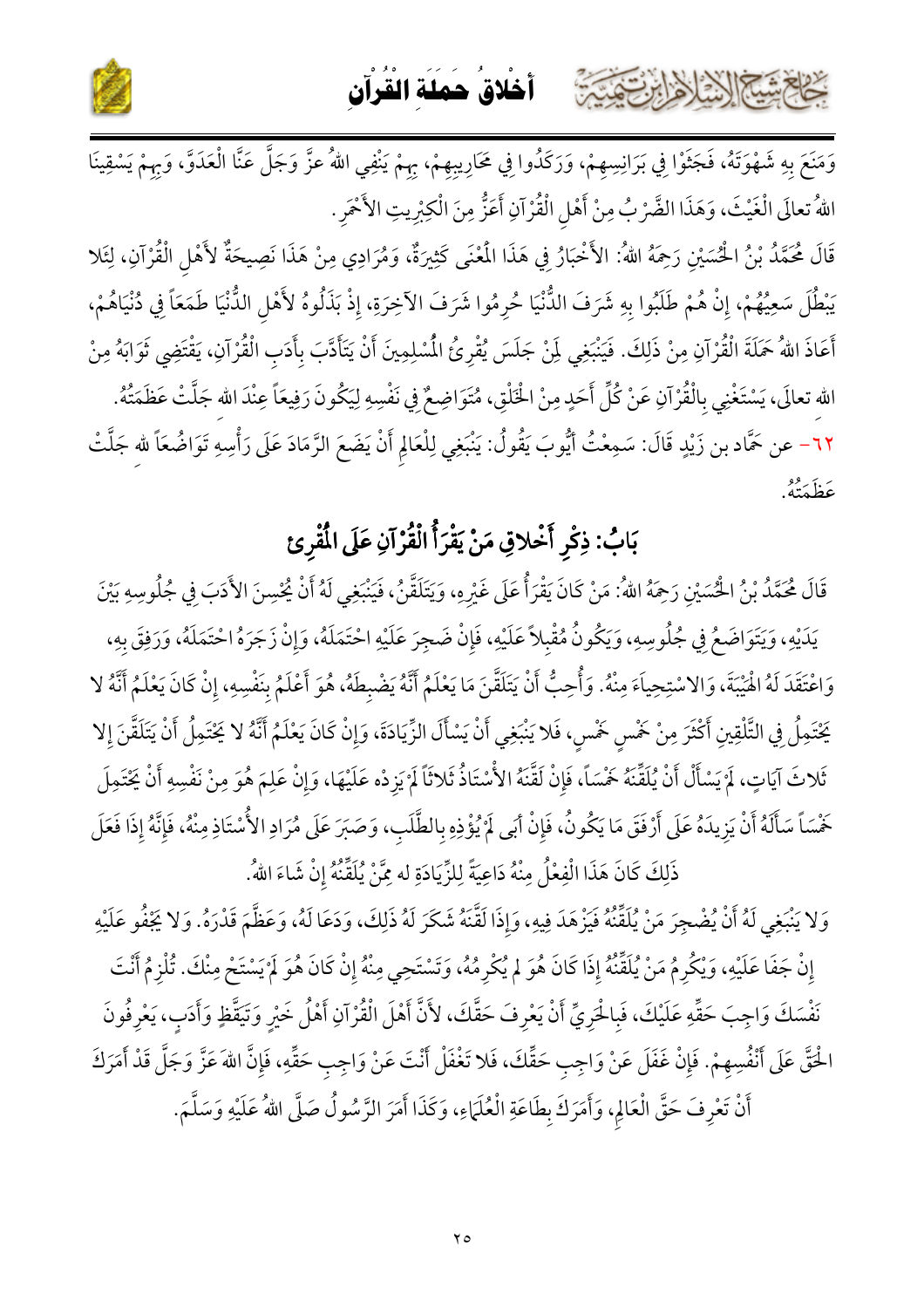

كالمشتالات دابرتهمة



٦٣ – عَنْ عُبَادَةَ بْنِ الصَّامِتِ قَالَ: قَالَ رَسُولُ الله صَلَّى اللهُ عليهِ وَسَلَّمَ: «لَيْسَ مِنْ أُمَّتِي مَنْ لَمْ يُجِلَّ كَبِيرَنَا، وَيَرْحَمْ صَغِيرَنَا، وَيَعْرِفْ لِعَالِمَنَا»، قَالَ أَحْمَدُ يَعْنِي: يَعْرِفُ حَقَّهُ.

٢٤- عَنْ سَهْلٍ بْنِ سَعْدٍ السَّاعِدِيِّ قَالَ: قَالَ رَسُولُ الله صَلَّى اللهُ عليهِ وَسَلَّمَ: «اللَّهُمَّ لا يُدْرِكْنِي زَمَانٌ، وَلا أُدْرِكُهُ لا يُتْبَعُ فِيهِ الْعَالِمُ، وَلا يُسْتَحَى فِيهِ مِنْ الْحَلِيمِ،قُلُوبُهُمْ قُلُوبُ الأَعَاجِمِ، وَأَلْسِنَتُهُمْ أَلْسِنَةُ الْعَرَبِ». ٦٥- عَنْ أَبِي سَلَمَةَ قَالَ: لَوْ رَفَقْتُ بِابْنِ عَبَّاسٍ لأَصَبْتُ مِنْهُ عِلْمَاً.

٦٦- عَنْ مُجَاهِدٍ فِي قَوْلِهِ «أَطِيعُوا اللهُ وَأَطِيعُوا الرَّسُولَ وَأُولِي الأَمْرِ مِنْكُمْ»شههم. قَالَ: الْفُقَهَاءُ وَالْعُلَمَاءُ. ٦٧- وَحَدَّثَنَا يَحْيَى بْنُ آدَمَ عَنْ مُفَضَّل بْنِ مُهَلْهَل عَنْ مُغِيرَةَ عَنْ إِبْرَاهِيمَ مِثْلَهُ. قَالَ مُحَمَّدُ بْنُ الْحُسَيْنِ: ثُمَّ يَنْبَغِي لَنْ لَقَّنَهُ الأُسْتَاذُ أَنْ لا يُجَاوِزَ مَا لَقَّنَهُ، إِذَا كَانَ مِمَّنْ قَدْ أَحَبَّ أَنْ يَتَلَقَّنَ عَلَيْهِ. وَإِذَا جَلَسَ بَيْنَ يَدَيْ غَيْرِهِ لَمْ يَتَلَقَّنْ مِنْهُ إِلا مَا لَقَّنَهُ الأُسْتَاذُ؛ أَعْنَي بِحَرْفٍ غَيْرِ الْحَرْفِ الَّذِي تَلَقَّنَهُ مِنْ الأُسْتَاذِ، فَإِنَّهُ أَعْوَدُ عَلَيْهُ وَأَصَحُّ لِقِرَاءَتِهِ، وَقَدْ قَالَ النَّبِيُّ صَلَّى اللهُ عَلَيْهِ وَسَلَّمَ «اقْرَأُوا كَمَا عُلِمْتُمْ».

٦٨ – عَنْ عَبْدِ الله بن مَسْعُودٍ قَالَ: قُلْتُ لِرَجُل: أَقْرِئنِي مِنْ الأَحْقَافِ ثَلاثِينَ آيَةً، فَأَقْرَأَنِي خِلافَ مَا أَقْرَأَنِي رسول الله صلى الله عليه وسلم فقلت لأخر أقرئني من الأحقاف ثلاثين آية فأقرأني خلاف ما أقرأني الأَوَّلُ، فَأَتَيْتُ بِهَمَا النَّبِيَّ صَلَّى اللهُ عَلَيْهِ وَسَلَّمَ فَغَضِبَ، وَعَلِيُّ بْنُ أَبِي طَالِبِ رَضِيَ اللهُ عَنْهُ جَالِسٌ، فَقَالَ عَلِيٌّ رَضِيَ اللَّهُ عَنْهُ: قَالَ لَكُمْ «اقْرَأُوا كَمَا عُلِمْتُمْ».

٦٩ – عَنْ عَبْدِ الله قَالَ: أَقْرَأَنِي رَسُولُ الله صَلَّى اللهُ عَلَيْهِ وَسَلَّمَ سُورَةً، فَلَخَلْتُ المُسْجِدَ، فَقُلْتُ: أَفِيكُمْ مَنْ يَقْرَأُ ؟، فَقَالَ رَجُلٌ مِنْ الْقَوْم: أَنَا، فَقَرَأَ السُّورَةَ الَّتِي أَقْرَأَنِيهَا رَسُولُ الله صَلَّى اللهُ عَلَيْهِ وَسَلَّم، فَإِذَا هُوَ يَقْرَأُهَا بخِلافَ مَا أَقْرَأَنِي رَسُولُ الله صَلَّى اللهُ عَلَيْهِ وَسَلَّم، فَانْطَلَقْنَا إِلَى رَسُولِ الله صَلَّى اللهُ عَلَيْهِ وَسَلَّم، فَقُلْنَا: يَا رَسُولَ الله؛ اخْتَلَفْنَا فِي قِرَاءَتِنا، فَتَغَيَّرَ وَجْهُ رَسُولِ الله صَلَّى اللهُ عَلَيْهِ وَسَلَّم، فَقَالَ عَلِيٌّ رَضِيَ اللهُ عَنْهُ: إِنَّ رَسُولَ الله صَلَّى اللهُ عَلَيْهِ وَسَلَّم يَقُولُ: «إِنَّمَا هَلَكَ مَنْ كَانَ قَبْلَكُمْ بِالاخْتِلافِ فَلْيَقْرَأْ كُلُّ امْرِئٍ مِنْكُمْ مَا <sup>قم</sup>ُوْرِئِ».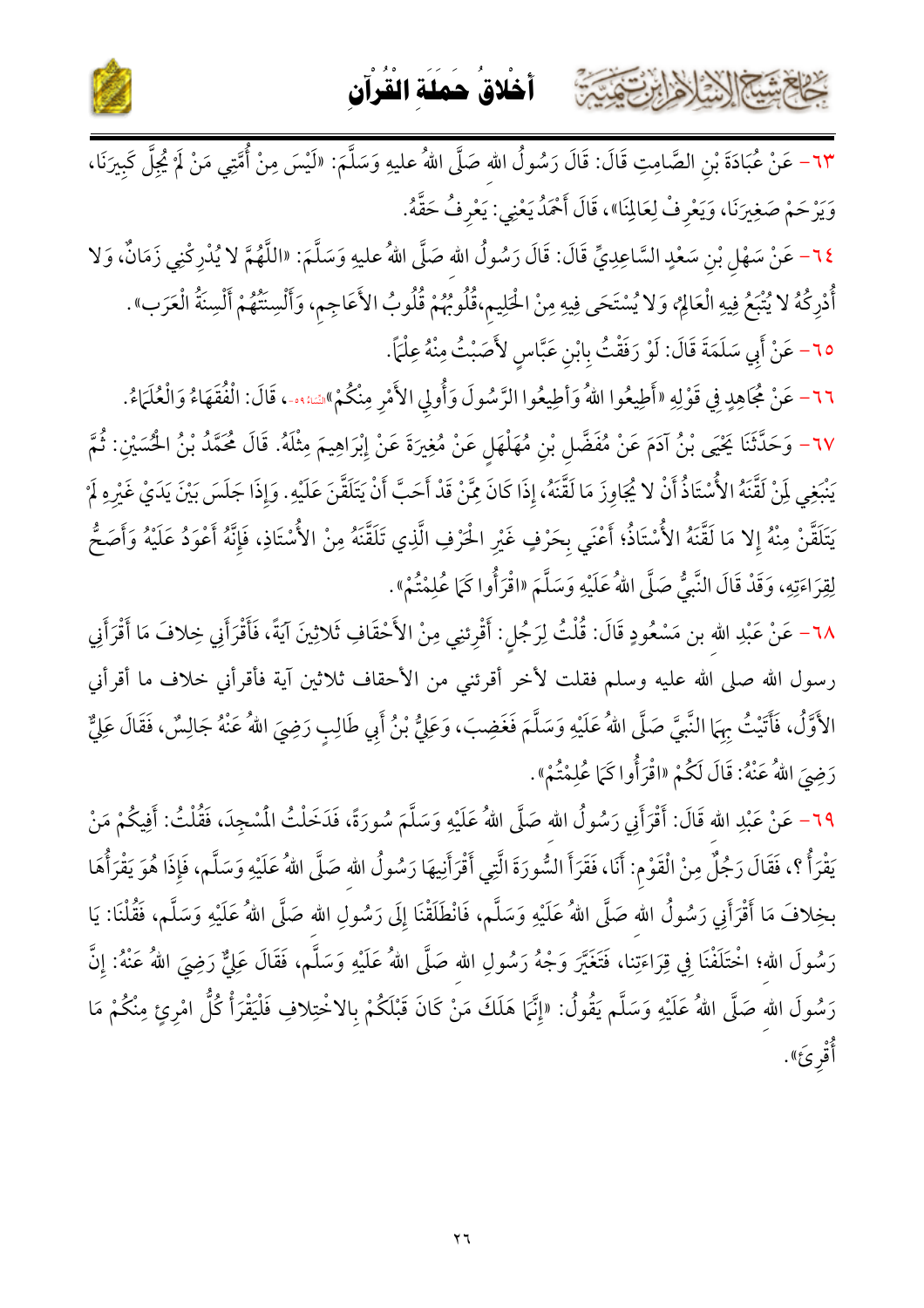### أَخْلاقُ حَمِلَة الْقُراَن

كالحشيم الشاهايرت عثث



مِنْهُ، وَإِذَا رَاَهُ قَدْ تَلَقَّنَ مَا لَمْ يُلَقِّنْهُ زَهِدَ فِي تَلْقِينِهِ، وَتَقُلَ عَلَيْهِ، وَلَمْ ثُحْمَدْ عَوَاقِبُهُ. وَأُحِبُّ لَهُ إِذَا قَرَأَ عَلَيْهِ أَنْ لا يَقْطَعَ حَتَّى يَكُونَ الأُسْتَاذُ هُوَ الَّذِي يَقْطَعُ عَلَيْهِ، فَإِنْ بَدَتْ لَهُ حَاجَةٌ، وَقَدْ كَانَ الأُسْتَاذُ مُرَادُهُ أَنْ يَأْخُذَ عَلَيْهِ مِائَةَ آيَةٍ، فَاخْتَارَ هُوَ أَنْ يَقْطَعَ الْقِرَاءَةَ فِي خَمْسِينَ آيَةٍ، فَلْيُخْبِرْهُ قَبْلَ ذَلِكَ بِعُذْرِهِ، حَتَّى يَكُونَ الأُسْتَاذُ هُوَ الَّذِي يَقْطَعُ عَلَيْهِ. وَيَنْبَغِي له أَنْ يُقْبِلَ عَلَى مَنْ يُلَقِّنُهُ أَوْ يَأْخُذُ عَلَيْهِ، وَلا يُقْبِلُ عَلَى غَيْرِهِ، فَإِنْ شُغِلَ الأُسْتَاذُ عَنْهُ بِكَلام لا بُدَ لَهُ منه فِي الْوَقْتِ مِنْ كَلامِهِ، قَطَعَ الْقِرَاءَةَ حَتَّى يَعُودَ إِلَى الاسْتِهَاع إِلَيْهِ. وَأُحِبُّ لَهُ إِذَا انْقَضَتْ قِرَاءَتُهُ عَلَى الأُسْتَاذِ، وَكَانَ فِي الْمُسْجِدِ، فَإِنْ أَحَبَّ أَنْ يَنْصَرِفَ انْصَرَفَ وَعَلَيْهِ الْوَقَارُ، وَدَرَسَ فِي طَرِيقِهِ مَا قَدْ تَلقن، وَإِنْ أَحَبَّ أَنْ يَجْلِسَ فلِيَأْخُذَ عَلَى غَيْرِهِ فَعَلَ. وَإِنْ جَلَسَ فِي الْمُسْجِدِ، وَلَيْسَ بِالْحَضْرِةِ مَنْ يَأْخُذُ عَلَيْهِ، فَإِمَّا أَنْ يَرْكَعَ، فَيَكْتَسِبَ خَيرَاً، وَإِمَّا أَنْ يَكُونَ ذَاكِرَاً لله تعالَى، شَاكِرَاً لَهُ عَلَى مَا عَلَّمَهُ مِنْ كِتَابِهِ، وَإِمَّا جَالِسٌ يَحْبِسُ نَفْسَهُ فِي الْمُسْجِدِ، يَكْرَهُ الْخُرُوجَ مِنْهُ خَشْيَةَ أَنْ يَقَعَ بَصَرُهُ عَلَى مَا لا يَحِلُّ، أَوْ مُعَاشَرَةِ مَنْ لَمْ تَحْسُنْ مُعَاشَرَتُهُ فِي الْمُسْجِدِ، فَحُكْمُهُ أَنْ يَأْخُذَ عَلَى نَفْسِهِ فِي جُلُوسِهِ فِي الْمُسْجِدِ: أَنْ لا يَخُوضَ فِيهَا لا يَعْنِيهِ، وَيَحْذَرَ الْوَقِيعَةَ فِي أَعْرَاضِ النَّاسِ، وَيَحْذَرَ أَنْ يَخُوضَ فِي حَدِيثِ الدَّنْيَا، وَفُضُولِ الْكَلام، فَإِنَّهُ رُبَّهَا اسْتَرَاحَتْ النُّفُوسُ إِلَى مَا ذَكَرْتُ، مِمَّا لا يَعُودُ نَفْعُهُ، وَلَهُ عَاقِبَةٌ لا تُحْمَدُ. وَيَسْتَعْمِلُ مِنْ الأَخْلاقِ الشَّرِيفَةِ فِي حُضُورِهِ، وَفِي انْصِرَافِهِ مَا يُشْبِهُ أَهْلَ الْقُرْآنِ. وَاللهُ عَزَّ وَجَلَّ الْمُوَفِّقُ لِذَلِكَ.

### بَابُ: آدَابِ الْقُرَّاءِ عِنْدَ تِلاوَتِهِمْ الْقُرْآنَ مِمَّا لا يَنْبَغِي لَهُمْ جَهْلُهُ

قَالَ مُحَمَّدُ بْنُ الْحُسَيْنِ رَحِمَهُ اللهُ: وَأَحِبُّ لِمَنْ أَرَادَ قِرَاءَةَ الْقُرْآنِ مِنْ لَيْلِ أَوْ نِهَارٍ أَنْ يَتَطَهَّرَ، وَأَنْ يَسَتَاكَ، وَذَلِكَ تَعْظِيم للْقُرْآنِ، لأَنَّهُ يَتْلُو كَلامَ الرَّبِّ عَزَّ وَجَلَّ، وَذَلِكَ أَنَّ الْمَلائِكَةَ تَدْنُو مِنْهُ عِنْدَ تِلاوَتِهِ لِلْقُرْآنِ، وَيَدْنُو مِنْهُ الْمَلَكُ، فَإِنْ كَانَ مُتَسَوِّكَاً وَضَعَ فَاهُ عَلِى فِيهِ، فَكُلَّمَا قَرَأَ آيَةً أَخَذَهَا الْمَلَكُ بِفِيهِ، وَإِنْ لَمْ يَكُنْ تَسَوَّكَ تَبَاعَدَ الملك منْهُ. فَلا يَنْبَغِي لَكُمْ يَا أَهْلَ الْقُرْآنِ أَنْ تُبَاعِدُوا مِنْكُمْ الْمَلَكَ: فَاسْتَعْمِلُوا الأَدَبَ، فَمَا مِنْكُمْ مِنْ أَحَدٍ إِلا وَهُوَ يَكْرَهُ؛ إِذَا لَمْ يَتَسَوَّكْ أَنْ يُجَالِسَ إِخْوَانَهُ. وَأَحِبُّ أَنْ يُكْثِرَ الْقِرَاءَةَ مِنْ المُصْحَفِ، لِفَضْلِ مَنْ قَرَأَ فِي المُصْحَفِ.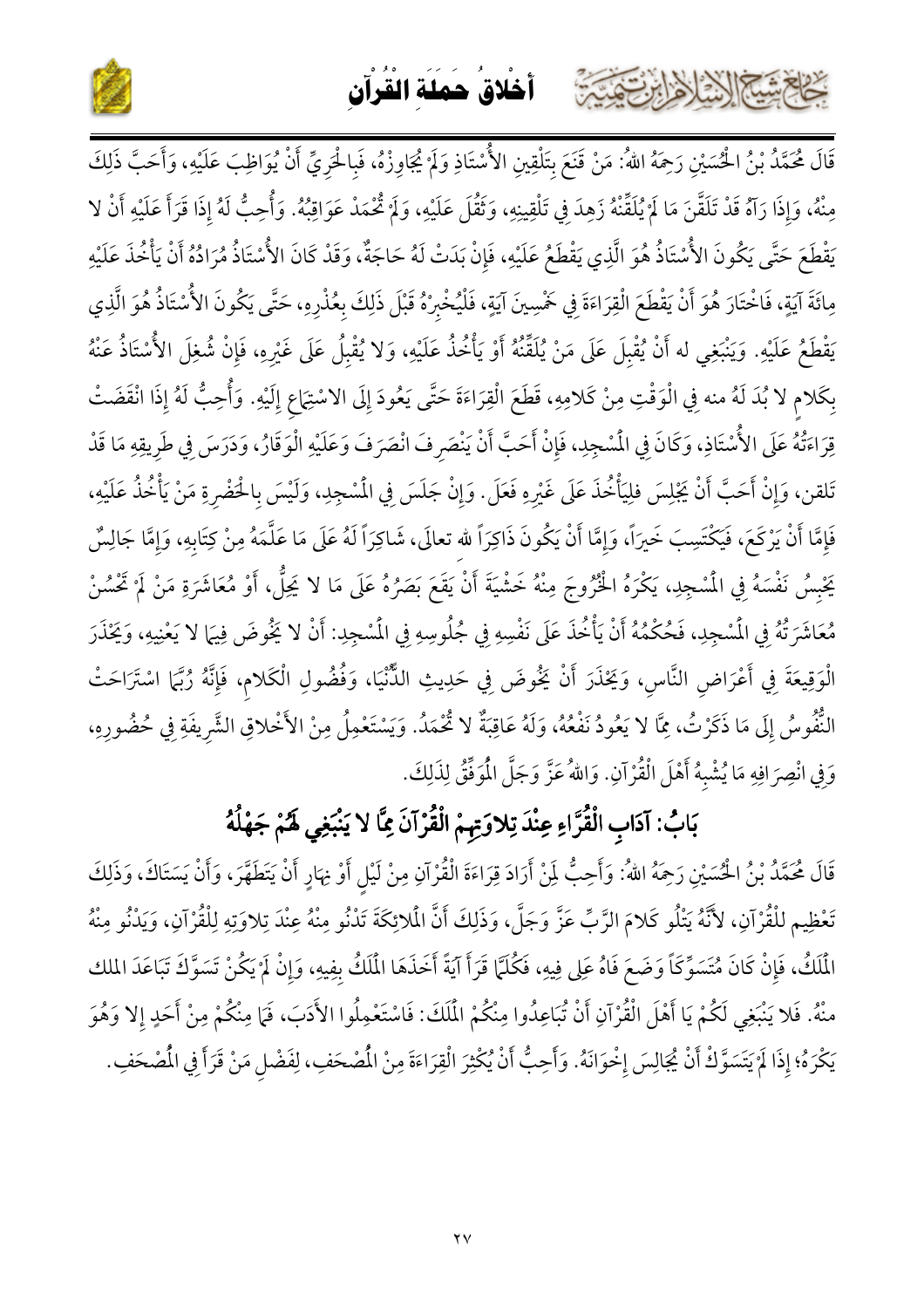أخلاق حملة القرآن ِ ِ ْ ُ ْ َ َ َ ُ ْ َ

كالحشيخ الشاها ارتقت



وَلا يَنْبَغِي لَهُ أَنْ يَحْمِلَ الْمُمْحَفَ إِلا وَهُوَ طَاهِرٌ. فَإِنْ أَحَبَّ أَنْ يَقْرَأَ مِنْ الْمُمْحَفِ عَلَى غَيْرِ طَهَارَةٍ، فَلا بَأْسَ بِهِ، وَلَكِنْ لا يَمَسَّهُ، وَلَكِنْ يَصَّفَحُ الْمُصْحَفَ بِشَيْءٍ  $\overline{\phantom{a}}$ وَلَكِنْ يَصَّفَحُ الْمُصْحَفَ بِشَيْءٍ، وَلا يَمَسَّهُ إِلا طَاهِرَاً. وَيَنْبَغِي لِلْقَارِئِ إِذَا كَانَ يَقْرَأْ، J فَخَرَجَتْ مِنْهُ رِيحٌ؛ أَمْسَكَ عَنْ الْقِرَاءَةِ حَتَّى يَنْقَضِي الرِّيحُ، ثُمَّ إِنْ أَحَبَّ أَنْ يَتَوَضَّأَ ثُمَّ يَقْرَأَ طَاهِرَاً، فَهُو  $\ddot{\phantom{0}}$ أَفْضَلُ، وَإِنْ قَرَأَ غَيْرَ طَاهِرٍ فَلا بَأْسَ بِهِ إِنْ قَرَأَ غَيْرَ طَاهِرٍ فَلا بَأْسَ بِهِ، وَإِذَا تَثَاءَبَ وَهُوَ يَقْرَأُ، أَمْسَكَ عَنْ الْقِرَاءَةِ حَتَّى يَنْقَضِي عَنْهُ التَّتَاؤبُ. وَلا يَقْرَأُ الْجُنُبُ وَلا الْحَائِضُ الْقُرْآنَ، وَلا آيَةً، وَلا حَرْفَاً وَاحِدَاً، وَإِنْ سَبَّحَ، أَوْ حَمِدَ، أَوْ كَبَّرَ، أو أذَّنَ، فَلا í بِذَلِكَ ۖ يَا أَسَى ۚ يَذَلِكَ ۖ يَا يَسْتَقِيلُ مِنْ الْمَرْسَلِينَ ۚ يَا إِنَّ لَهُ إِنَّ لَا يَجْتَلِكَ لِ بِذَلِكَ. ئے<br>بامبر أ

وَأُحِبُّ لِلْقَارِئِ أَنْ يَأْخَذَ نَفْسَهُ بِسُجُودِ الْقُرْآنِ، كُلَّمَا مَرَّ بِسَجْدَةٍ سَجَدَ فِيهَا. وَفِي الْقُرْآنِ خَمْسَ عَشْرَةَ سَجْدَةً، ZL  5O-8 عَشْرَةَ، قِيلَ أَ وَقِيل إِحْدَى عَشْرَةً ، وَقِيل إحْدَى عَشْرَة رَةً. قِيلَ إ وَالَّذِي أَخْتَارُ أَنْ يَسْجُدَ كُلَّمَا مَرَّتْ بِهِ سَجْدَةٌ، فَإِنَّهُ يُرْضِي رَبَّهُ عَزَّ وَجَلَّ، وَيُغِيظُ عَدُوَّهُ الشَّيْطَانَ. وَرُوِي عَنْ أَبِي هُرَيْرَةَ عَنْ النَّبِيِّ صَلَّى اللهُ عَلَيْهِ وَسَلَّمَ: «إِذَا قَرَأَ ابْنُ آدَمَ السَّجْدَةَ، فَسَجَدَ، اعْتَزَلَ الشَّيْطَانُ يَبْكِي مْتَزَلْ الشَّيْطَانُ يَبْكِي، يَقُولُ: يَا وَيْلَهُ؛ أُمِرَ ابْنُ آدَمَ بِالسُّجُودِ فَسَجَدَ، فَلَهُ الجُنَّةُ، وَأُمِرْتُ بِالسُّجُودِ فَأَبَيْتُ، فَلِي النَّارُ». وَأُحِبُّ لَمِنْ يَدْرُسُ وَهُوَ مَاشٍ فِي طَرِيقٍ، فَمَرَّتْ بِهِ سَجْدَةٌ أَنْ يَسْتَقْبِلَ الْقِبْلَةَ، وَيُومِعَ بِرَأْسِ أ وَيُومِعَ بِرَأْسِهِ بِالسُّجُودِ، وَهَكَذَا إِنْ كَانَ رَاكِبَاً هَكَذَا إِنْ كَانَ رَ فَدَرَسَ، فَمَرَّتْ بِهِ سَجْدَةٌ سَجَدَ، يُومِئْ نَحْوَ الْقِبْلَةَ، إِذَا أَمْكَنَهُ. وَأُحِبُّ لَمِنْ كَانَ جَالِسَاً يَقْرَأُ، أَنْ يَسْتَقْبِلَ الْقِبْلَةَ بِوَجْهِهِ، إِذَا أَمْكَنَهُ. ذَلِكَ لِقَوْلِ النَّبِيِّ صَلَّى اللهُ عَلَيْهِ وَسَلَّمَ: «خَيْرُ المُجَالِسِ مَا اسْتُقْبِلَ بِهِ الْقِبْلَةُ».  $\overline{\phantom{a}}$ ؛ وَأُحِبُّ لَمِنْ تَلا الْقُرْآنَ أَنْ يَقْرَأَهُ بِحُزْنٍ وَيَبْكِي؛ إِنْ قَدَرَ، فَإِنْ لَمْ يَقْدِرْ تَبَاكَى. وَأُحِبُّ لَهُ أَنْ يَتَفَكَّرَ فِي قِرَاءَتِهِ،  $\ddot{\phantom{0}}$  وَيَتَدَبَّرَ مَا يَتْلُوهُ، وَيَسْتَعْمِلَ غَضَّ الطَّرْفِ عَمَّا يُلْهِي الْقُلُوبَ. وَإِنْ يَتْرُكْ كُلَّ شُغْلٍ حَتَّى يَنْقَضِي دَرْسُهُ، كَانَ أَحَبَّ إِلَيَّ، لِيَحْضُرَ فَهْمُهُ، وَلا يَشْتَغِلَ بِغَيْرِ كَلامٍ مَوْلاهُ. وَأُحِبُّ إِذَا دَرَسَ، فَمَرَّتْ بِهِ آيَةُ رَحْمَةٍ، سَأَلَ مَوْلاهُ الْكَرِيْمَ، وَإِذَا مَرَّتْ بِهِ آيَةٌ عَذَابٍ اسْتَعَاذَ باِللهِ عَزَّ وَجَلَّ مِنْ النَّارِ، وَإِذَا مَرَّ بِآيَةِ تَنْزِيهٍ للهِ \_ تَعَالَى عَمَّا قَالَهُ أَهْلُ i الْكُفْرِ \_ سبَّحَ اللهَ تَعَالَى \_ جَلَّتْ عَظَمَتُهُ \_ وَعَظَّمَهُ. فَإِذَا كَانَ يَقْرَأُ، فَأَدْرَكَهُ النُّعَاسُ، فَحُكْمُهُ أَنْ يَقْطَعَ الْقِرَاءَةَ j حتى يَرْقُدَ، حَتَّى يَقْرَأَ وَهُوَ يَعْقِلُ مَا يَتْلُوهُ.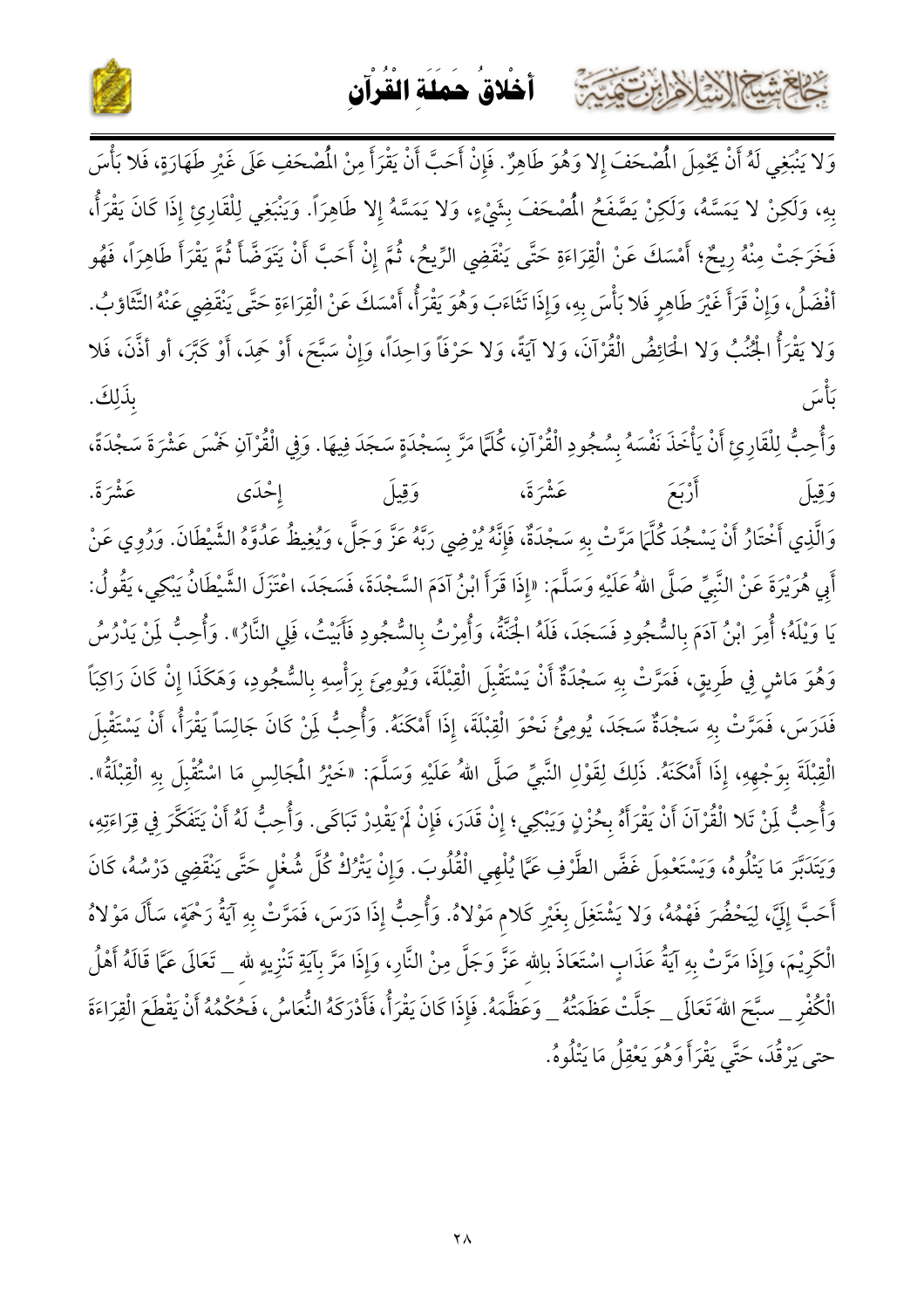

كالمشتم الشلاها بربته يتمته



مَا حَضَرَ بِي إِنْ شَاءَ اللهُ.

٧٠ – عَنْ الزُّهْرِيِّ قَالَ: قَالَ رَسُولُ الله صَلَّى اللهُ عَلَيْهِ وَسَلَّمَ: «إِذَا تَسَوَّكَ أَحَدُكُمْ، ثُمَّ قَامَ يَقْرَأُ، طَافَ بِهِ الْمَلَكُ يَسْتَمِعُ الْقُرْآنَ حَتَّى يَجْعَلَ فَاهُ عَلَى فِيهِ، فَلا تَخْرُجُ آيَةٌ مِنْ فِيهِ إِلا فِي فِيّ الْمَلَكِ، وَإِذَا قَامَ يَقْرَأُ، وَلَمْ يَتَسَوَّكْ، طَافَ بِهِ الْمُلَكُ، وَلَمْ يَجْعَلْ فَاهُ عَلَى فِيهِ».

٧١– عَنْ أَبِي عَبْدِ الرَّحْمَنِ السُّلَمِيِّ: أَنَّ عَلِيَّاً رَضِيَ اللهُ عَنْهُ كَانَ يَحُثُّ عَلَيْهِ، وَيَأْمُرُ بِهِ يَعْنِى السِّوَاكَ، وَقَالَ: إِنَّ الرَّجُلَ إِذَا قَامَ يُصَلِّي، دَنَا الْمَلَكُ مِنْهُ، يَسْتَمِعُ الْقُرْآنَ، فَمَا يَزَالُ يدنو مِنْهُ حَتَّى يَضَعَ فَاهُ عَلَى فِيهِ، فَمَا يَلْفِظُ مِنْ آيَةٍ إِلاَّ دَخَلَتْ فِي جَوْفِهِ.

٧٢- عن إِسْحَاق بن مَنْصُورِ الْكَوْسَجُ قَالَ: قُلْتُ لأَحْمَدَ رَضِيَ اللهُ عَنْهُ: الْقِرَاءةُ عَلَى غَيْر وُضُوءٍ ؟، قَالَ: لا بَأْسَ بِهَا، وَلَكِنْ لا تَقْرَأْ فِي ه ئەرگە قسم المُصْحَفِ  $Y_{\frac{1}{2}}$ قَالَ إِسْحَاقُ يَعْنِي ابْنَ رَاهَوَيْهِ: هُوَ كَمَا قَالَ سُنَّةٌ مَسْنُونَةٌ.

٧٣– حَدَّثَنَا أَبُو نَصْرٍ مُحَمَّدُ بْنُ كُرْدِي ثَنَا أَبُو بَكْرٍ الْمُرْوزِيُّ رَحِمَهُ اللهُ قَالَ: كَانَ أَبُو عَبْدِ الله رُبَّهَا قَرَأَ فِي الْمُصْحَفِ، وَهُوَ عَلَى غَيْرِ طَهَارَةٍ، فَلا يَمَسُّهُ، وَلَكِنْ يَأْخُذُ بِيَدِهِ عُودَاً، أَوْ شَيْئَاً يَصَّفَحُ بِهِ الْوَرَقَ.

٧٤– عَنْ زُرْزُرٍ قَالَ: قُلْتُ لِعَطَاءٍ: أَقْرَأُ الْقُرْآنَ فَيَخْرُجُ مِنِّي الرِّيحُ ؟، قَالَ: تُمْسِكُ عَنْ الْقِرَاءةِ حَتَّى يَنْقَضِي الرَّيحُ.

٧٥- عَنْ مُجَاهِدٍ قَالَ: إِذَا تَثَاءبْتَ وَأَنْتَ تَقْرَأُ، فَأَمْسِكْ حَتَّى يَذْهَبَ عَنْكَ.

٧٦– عَنْ عَائِشَةَ رَضِىَ اللهُ عَنْهَا أَنَّ رَسُولَ الله صَلَّى اللهُ عَلَيْهِ وَسَلَّمَ قَالَتْ: «إِذَا نَعَسَ أَحَدُكُمْ فَلْيَرْقُدْ، فَإِنَّ أَحَدَكُمْ يُرِيدُ أَنْ يَسْتَغْفِرَ ، فَيَسُبَّ نَفْسَهُ».

٧٧– عن عَلِيٍّ بْنِ أَبِي طَالِبٍ رَضِيَ اللهُ عَنْهُ، قَالَ: كَانَ رَسُولُ الله صَلَّى اللهُ عَلَيْهِ وَسَلَّمَ لا يَحْجُبُهُ \_ أَوْ قَالَ لا يَحْجِزُهُ \_ شَيْءٌ عَنْ قِرَاءةِ الْقُرْآنِ، إِلا الْجَنَابَةَ.

٧٨- عَنْ ابْنِ عُمَرَ أَنَّ رَسُولَ الله صَلَّى اللهُ عَلَيْهِ وَسَلَّمَ قَالَ: «لا يَقْرَأُ الْجُنُبُ، وَلا الْحَائِضُ شَيْئَاً مِنْ الْقُرْآنِ».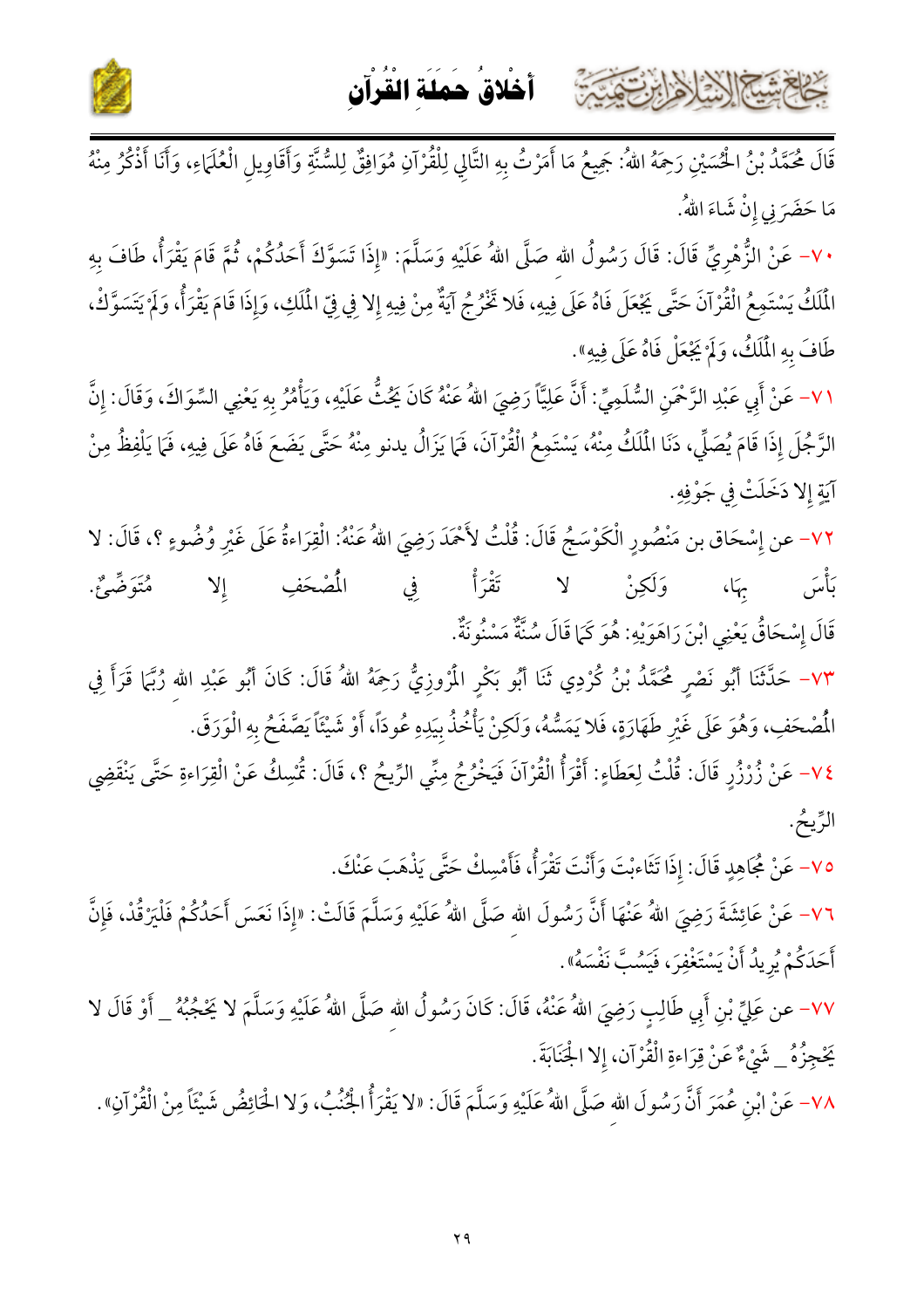أخلاق حملة القرآن ِ ِ ْ ُ ْ َ َ َ ُ ْ َ

كالمشتم الشلاه الرئيسة



قَالَ مُحَمَّدُ بْنُ الْحُسَيْنِ: جَمِيعُ مَا ذَكَرْتُهُ يَنْبَغِي لأَهْلِ الْقُرْآنِ أَنْ يَتَأَدَّبُوا بِهِ، وَلا يَغْفَلُوا عَنْهُ، فَإِذَا انْصَرَفُوا عَنْ î ز تِلاوَةِ الْقُرْآنِ اعْتَبَرُوا أَنْفَسَهُمْ بِالْمَحَاسَبَةِ لَهَا، فَإِنْ تَبَيَّنُوا مِنْهَا قَبُولَ مَا نَدَبَهُمْ إِلَيْهِ مَوْلاهُمْ الْكَرِيْمُ؛ مِمَّا هُوَ J í وَاجِبٌ عَلَيْهِمْ مِنْ أَدَاءِ فَرَائِضِهِ هِمْ مِنْ أَدَاءِ فَرَائِضِهِ، وَاجْتِنَابِ مَحَارِمِهِ، حَمِدُوهُ فِي ذَلِكَ، وَشَكَرُوا اللهَ عَزَّ وَجَلَّ عَلَى مَا وَفَّقَهُمْ لَهُ، وَإِنْ عَلِمُوا أَنَّ النُّفُوَس مُعْرِضَةٌ عَمَّا نَدَبَهُمْ إِلَيْهِ مَوْلاهُمْ الْكَرِيْمُ، قَلِيلَةُ الاكْتِرَاثِ  $\overline{a}$ قَلِيلَةُ الاكْتِرَاثِ بِهِ؛ اسْتَغْفَرُوا اللهَ عَزَّ وَجَلَّ مِنْ تَقْصِيرِهِمْ، وَسَأَلُوهُ النُّقْلَةَ مِنْ هَذِهِ الْحَالِ سَأَلُوهُ النُّقْلَةَ مِنْ هَذِهِ الْحَ وَسَأَلُوهُ النُّقْلَةَ مِنْ هَذِهِ الْحَالِ، الَّتِي لا تَحْسُنُ بِأَهْلِ الْقُرْآنِ لَّتِي لا تَحْسُنُ بِأَهْلِ الْقُرْآنِ، وَلا يَرْضَاهَا لَهُمْ مَوْلاهُمْ، إِلَى å حَالٍ يَرْضَاهَا، فَإِنَّهُ لا يَقْطَعُ مَنْ يَلْجَأُ إِلَيْهِ فَإِنَّهُ لا يَقْطَعُ مَنْ يَلْجَأُ إِلَيْهِ. وَمَنْ كَانَتْ هَذِهِ حَالُهُ، وَجَدَ مَنْفَعَةَ تِلاوَةِ الْقُرْآنِ فِي جَمِيعِ أُمُورِهِ، وَعَادَ عَلَيْهِ مِنْ بَرَكَةِ الْقُرْآنِ كُلُّ مَا يُحِبُّ فِي الدُّنْيَا وَالآخِرَةِ إِنْ شَاءَ اللهُ.

٧٩- عَنْ قَتَادَةَ قَالَ: لَمْ يُجَالِسْ هَذَا الْقُرْآنَ أَحَدٌ إِلا قَامَ عَنْهُ بِزِيَادَةٍ أَوْ نُقْصَانٍ، قَضَاءَ اللهِ الَّذِي قَضَى ﴿ شِفَاءٌ ا J  $\overline{a}$ وَرَحْمَةٌ لّلْمُؤْمِنِينَ ولَا يَزِيدُ الظَّالِمِينَ إِلَّا خَسَارًا ﴾ الإسراء: ٨٢.

٨٠ – عَنْ قَتَادَةَ فِي قَوْلِ اللهِ عَزَّ وَجَلَّ ﴿ وَالْبَلَدُ الطَّيِّبُ يَخْرُجُ نَبَاتُهُ بِإِذْنِ رَبِّهِ باته بإدنِ رَ<u>ّ</u> نَبَاتُهُ بِإِذْنِ رَبِّهِ ﴾ الأعراف: ٥٨، قَالَ: البَلَدُ الطَّيبُ:  $\ddot{\cdot}$ المُؤْمِنُ سَمِعَ كِتابَ اللهِ، فَوعاهُ وَأَخَذَ بِهِ وَانتَفَعَ بِهِ؛ كَمَثَلِ هَذِهِ الأَرْضِ أَصَابَهَا الْغَيْثُ، فَأَنبَتَتْ وَأَمرَعَتْ، ﴿ وَالَّذِي خَبُثَ لَا يَخْرُجُ إِلَّا نَكِدًا ﴾ الأعراف: ٥٨ أَيْ: إِلا عَسِرَاً 1 إِلا عَسِرَاً، فَهَذَا مَثَلُ الْكَافِرِ قَدْ سَمِعَ الْقُرْآنَ، فَلَمْ يَعْقِلْهُ،  $\overline{\phantom{a}}$  $\mathbf{L}$ وَلَمْ يَأْخُذْ بِهِ، وَلَمْ يَنْتَفِعْ بِهِ، كَمَثَلِ هَذِهِ الأَرْضِ الْخَبِيثَةِ أَصَابَهَا الْغَيْثُ، فَلَمْ تُنْبِتْ شَيْئاً، وَلَمْ تَمَرْعْ شَيْئاً. أ  $\overline{a}$ 

## بَابُ: فِي حُسْنِ الصَّوْتِ بِالْقُرْآنِ

٨١− عَنْ فَضَالَةَ بْنِ عُبَيْدٍ قَالَ: قَالَ رَسُولُ اللهِ صَلَّى اللهُ عَلَيْهِ وَسَلَّمَ: «للهُ أَشَدُّ أَذَنَاً إِلَى الرَّجُلِ الْحَسَنِ الصَّوْتِ بِالْقُرْآنِ، مِنْ صَاحِبِ الْقَيْنَةِ إِلَى الْقَيْنَةِ ». قَالَ الأَوْزَاعِيُّ  $\cdot$ قَالَ الأَوْزَاعِيُّ: أَذَنَاً يَعْنِي أَذَنَاً يَعْنِي: اسْتِهَاعَاً.

> ٨٢– عَنْ الْبَرَاءِ بْنِ عَازِبٍ عَنْ رَسولِ اللهِ صَلَّى اللهُ عَلَيْهِ وَسَلَّمَ قال: «زَيِّنُوا الْقُرْآنَ بِأَصْوَاتِكُمْ زَيِّنُوا الْقَرْآنَ بِأَصْوَاتِكُمْ».

٨٣- عن صالح بن أَحْمَدَ بْنِ حَنْبَلَ عَنْ أَبِيهِ قَالَ: قُلْتُ لَهُ: قَوْلُهُ صَلَّى اللهُ عَلَيْهِ وَسَلَّمَ: «زَيّْنُوا الْقُرْآنَ ز بأَصْوَاتِكُمْ بِأَصْوَاتِكُمْ» مَا مَعْنَاهُ ؟، قَالَ: التَّزْيِينُ أَنْ يُحَسِّنَهُ. قَالَ مُحَمَّدُ بْنُ الخُسَيْنِ: يَنْبَغِي لِمَنْ رَزَقَهُ اللهُ حُسْنَ الصَّوْتِ بِالْقُرْآنِ أَنْ يَعْلَمَ أَنَّ اللهَ عَزَّ وَجَلَّ قَدْ خَصَّهُ بِخَيْرٍ عَظِيمٍ، فَلْيَعْرِفْ قَدَرَ مَا خَصَّهُ اللهُ عَزَّ وَجَلَّ بِهِ، وَلْيَقْرَأْهُ لله،  $\frac{1}{2}$ لا لِلْمَخْلُوقِينَ، وَلِيَحْذَرْ مِنْ الْمَيْلِ إِلَى أَنْ يُسْتَمَعَ مِنْهُ لِيَحْظَى بِهِ عِنْدَ السَّامِعِينَ، رَغْبَةً فِي الدُّنْيَا، وَالْمَيْلِ إِلَى  $\ddot{\bm{s}}$ ֖֖ׅׅׅ֧֪ׅ֧֪֪ׅ֧֚֚֚֚֚֚֚֚֚֚֚֚֚֚֚֚֚֚֚֚֡֕֡֡֡֝֬֓֡֡֬֝֓֓֡֬֝֓֞֓֡֬֝֬֝֓֞֓֡֬֝֓֬֝֬֝֬֝֝֬֝֝֬֝֬֝֬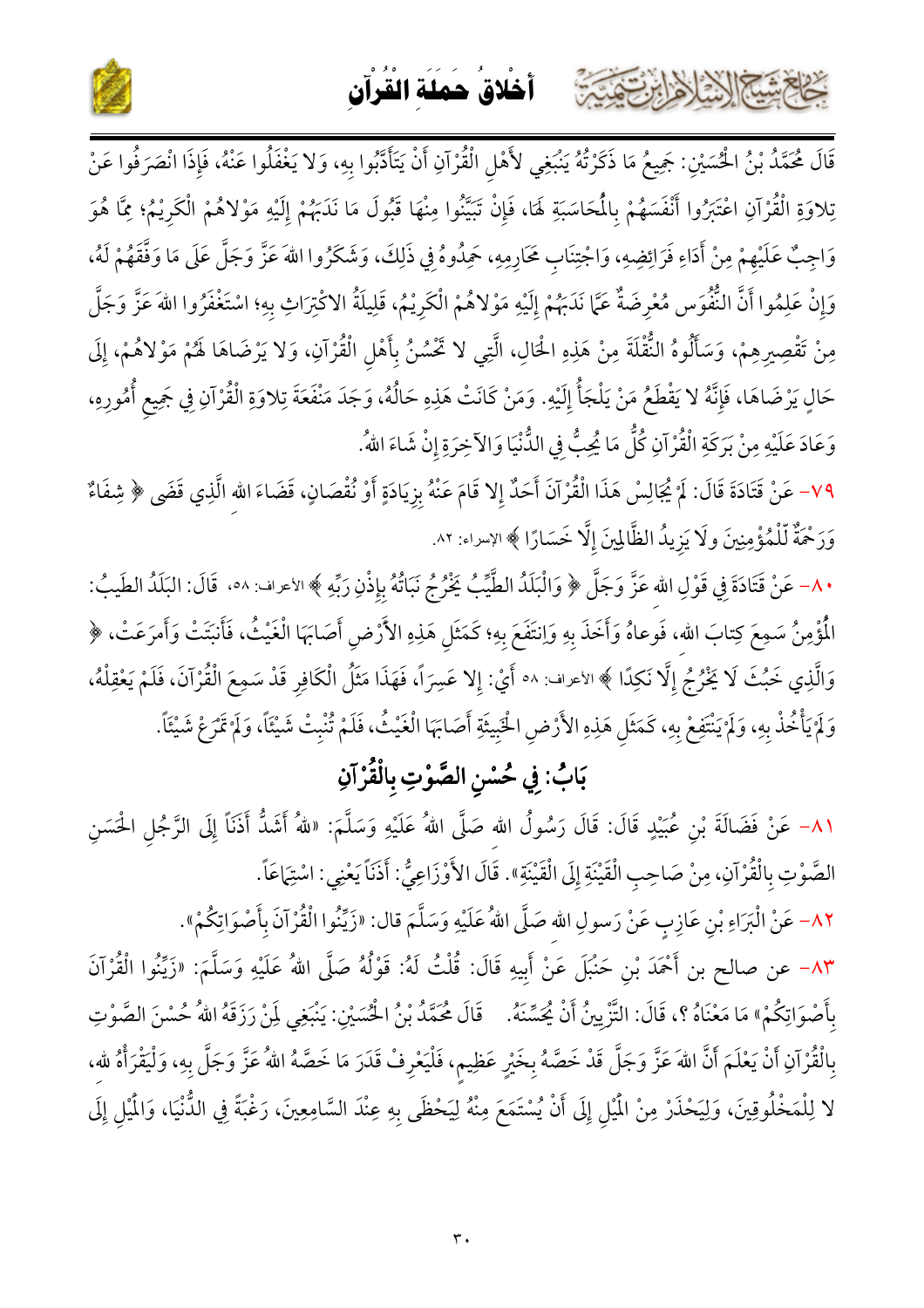أخلاق حملة القرآن

كالمشتالات دابرت



حسن الثَّنَاءِ، وَالْجَاهِ عِنْدَ أَبْنَاءِ الدُّنْيَا، وَالصَّلاةِ بِالْمُلُوكِ دُونَ الصَّلاةِ بِعَوَامٍّ النَّاس. فَمَنْ مَالَتْ نَفْسُهُ إَلَى مَا نَهَيْتُهُ عَنْهُ خِفْتُ أَنْ يَكُونَ حُسْنَ صَوْتِهِ فِتْنَةً عَلَيْهِ، وَإِنَّهَا يَنْفَعُهُ حُسْنُ صَوْتِهِ إِذَا خَشِيَ اللَّهَ عَزَّ وَجَلَّ فِي السِّرِّ وَالْعَلانِيَةِ، وَكَانَ مُرَادُهُ أَنْ يُسْتَمَعَ مِنْهُ الْقُرْآنُ لِيَنْتَبِهَ أَهْلُ الْغَفْلَةِ عَنْ غَفْلَتِهِمْ، فَيَرْغَبُوا فِيهَا رَغَّبَهُمْ اللهُ عَزَّ وَجَلَّ، وَيَنْتَهُوا عَمَّا نَهَاهُمْ عَنْهُ. فَمَنْ كَانَتْ هَذِهِ صِفَتُهُ انْتَفَعَ بِحُسْنِ صَوْتِهِ، وَانْتَفَعَ بِهِ النَّاسُ.

٨٤– عَنْ جَابِرٍ رَضِيَ اللهُ عَنْهُ قَالَ قَالَ رَسُولُ الله صَلَّى اللهُ عَلَيْهِ وَسَلَّمَ: «إن أَحْسَنُ النَّاس صَوْتَاً بِالْقُرْآنِ، الَّذِي إذَا سَمِعْتَهُ يَقْرَأُ حَسِبْتَهُ يَخَشَى اللهَ عَزَّ وَجَلَّ».

٨٥ – عَنْ الزُّهْرِيِّ قَالَ: بَلَغَنَا أَنَّ النَّبِيَّ صَلَّى اللهُ عَلَيْهِ وَسَلَّمَ قَالَ: «إِنَّ مِنْ أَحْسَنِ النَّاس صَوْتًاً بِالْقُرْآنِ مَنْ إِذَا ر دی.<br>نیکشی اللهَ). سَمِعْتَهُ قَالَ مُحَمَّدُ بْنُ الْحُسَيْنِ رَحِمَهُ اللهُ: وَأَكْرَهُ الْقِرَاءَةَ بِالأَلْحَانِ وَالأَصْوَاتِ الْمُعْمُولَةِ الْمُطَرِّبَةِ، فَإِنَّهَا مَكْرُوهَةٌ عِنْدَ كَثِيرِ مِنَ الْعُلَمَاءِ، مِثْل: يَزِيدَ بْنِ هَارُونَ، وَالأَصْمَعِيِّ، وَأَحْمَدَ بْنِ حَنْبَلَ، وَأَبِي عُبَيْدِ الْقَاسِم بْنِ سَلام، وَسُفْيَانَ بْنِ عْيَيْنَةَ، وَغَيْرِ وَاحَدٍ مِنْ الْعُلَمَاءِ رَضِيَ اللهُ عَنْهُمْ، يَأْمُرُونَ الْقَارِئَ إِذَا قَرَأَ أَنْ يَتَحَزَّنَ، وَيَتَبَاكَى، وَيَخْشَعَ بِقَلْبِهِ. ٨٦- عَنْ عَبْدِ الرَّحْمَنِ بْنِ السَّائِبِ قَالَ: قَدِمَ عَلَيْنَا سَعْدُ بْنُ مَالِكٍ بَعْدَمَا كُفَّ بَصَرُهُ، فأتيته مُسَلِّمَاً، وَانْتَسَبَنِي، فَانْتَسَبْتُ لَهُ، فَقَالَ: مَرْحَبًا بِابْنِ أَخِي، بَلَغَنِي أَنَّكَ حَسَنُ الصَّوْتِ بِالْقُرْآنِ، سَمِعْتُ رَسُولَ الله صَلَّى اللهُ عَلَيْهِ وَسَلَّمَ يَقُولُ: «إِنَّ هَذَا الْقُرْآنَ نَزَلَ بِحُزْنٍ، فَإِذَا قَرَأْتُمُوهُ فَابْكُوا، فَإِنْ لَمْ تَبْكُوا فَتَبَاكَوْا، وَتَغَنَّوْا بِهِ، فَمَنْ لَمْ يَتَغَنَّ بِهِ، فَلَيْسَ مِنَّا».

٨٧– عَنْ عَبْدِ اللهِ بْنِ بُرَيْدَةَ عَنْ أَبِيهِ قَالَ: قَالَ رَسُولُ الله صَلَّى اللهُ عَلَيْهِ وَسَلَّمَ: «اقْرَأُوا الْقُرْآنَ بِحُزْنٍ، فَإِنَّهُ نَزَلَ بِحُزْنٍ».

قَالَ مُحَمَّدُ بْنُ الْحُسَيْنِ رَحِمَهُ اللهُ: فَأُحِبُّ لَمِنْ قَرَأَ الْقُرْآنَ أَنْ يَتَحَزَّنَ عِنْدَ قِرَاءَتِهِ، وَيَتَبَاكَى، وَيَخْشَعَ قَلْبُهُ، وَيَتَفَكَّرَ فِي الْوَعْدِ وَالْوَعِيدِ، لِيَسْتَجْلِبَ بِذَلِكَ الْخُزْنَ. أَلَمْ تَسْمَعْ إِلَى مَا نَعَتَ اللهُ عَزَّ وَجَلَّ مَنْ هُوَ بِهَذِهِ الصِّفَةِ، وَأَخْبَرَ بفَضْلِهِمْ، فَقَالَ عَزَّ وَجَلَّ ﴿ اللَّهُ نَزَّلَ أَحْسَنَ الْحَدِيثِ كِتَابًا مُّتَشَابِهًا مَّثَانِيَ تَقْشَعِرُّ مِنْهُ جُلُودُ الَّذِينَ يَخْشَوْنَ رَبَّهُمْ ثُمَّ تَلِينُ جُلُودُهُمْ وَقُلُوبُهُمْ إِلَى ذِكْرِ اللَّهَ ﴾ الزمر: ٢٣، ثُمَّ ذَمَّ قَوْمَاً اسْتَمَعُوا الْقُرْآنَ، فَلَمْ تَخْشَعْ لَهُ قُلُوبُهُمْ، فَقَالَ